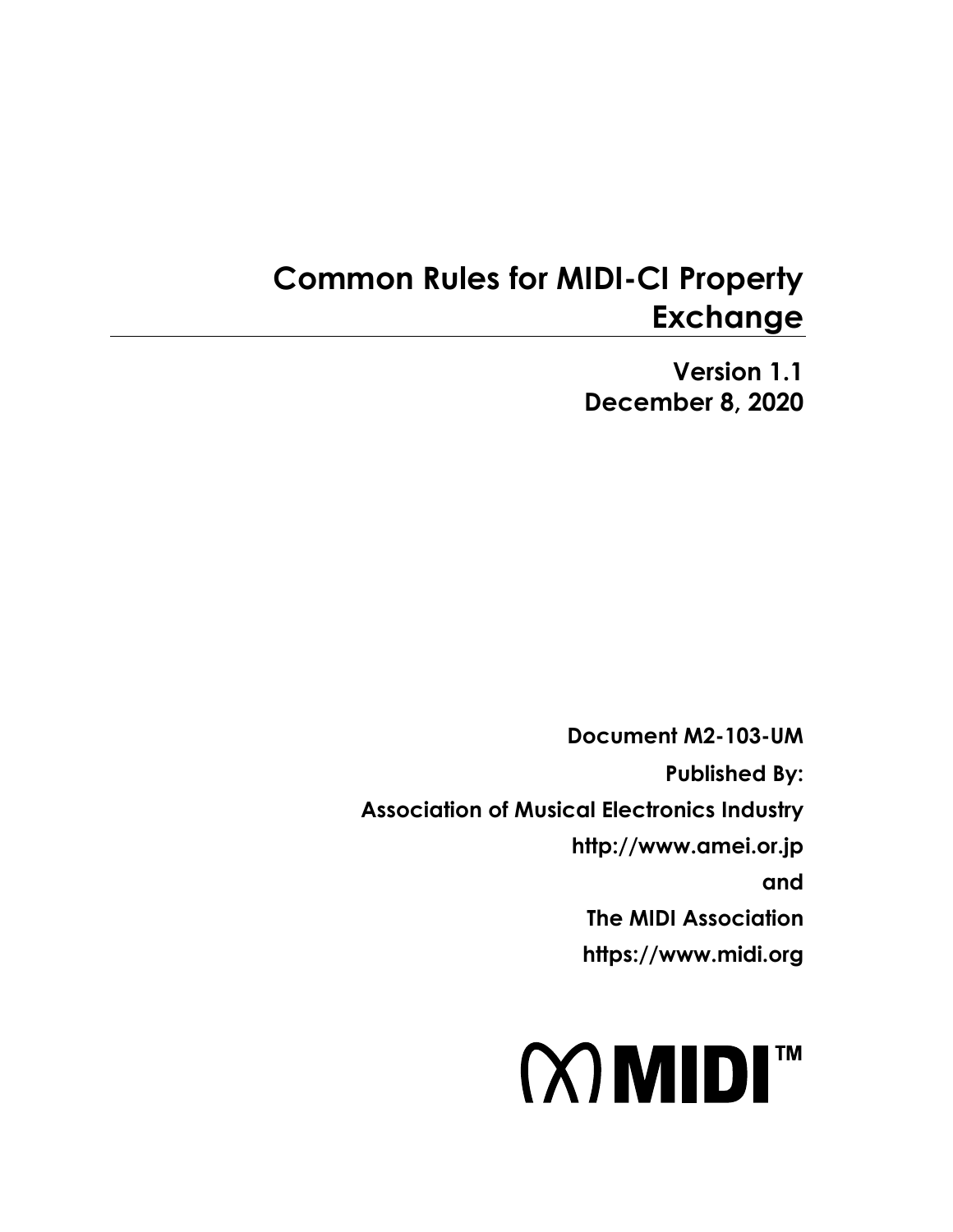#### PREFACE

The MIDI Capability Inquiry (MIDI-CI) [\[MMA03\]](#page-6-0) specification defines mechanisms and a set of Universal System Exclusive messages used for Property Exchange. However, it does not define all the rules for Properties or devices that implement Property Exchange. This document, the Common Rules for MIDI-CI Property Exchange, complements MIDI-CI by defining a set of design rules for all Property Exchange Resources and Properties.

2020 Association of Musical Electronics Industry (AMEI)(Japan) 2020 MIDI Manufacturers Association Incorporated (MMA)(Worldwide except Japan)

ALL RIGHTS RESERVED. NO PART OF THIS DOCUMENT MAY BE REPRODUCED OR TRANSMITTED IN ANY FORM OR BY ANY MEANS, ELECTRONIC OR MECHANICAL, INCLUDING INFORMATION STORAGE AND RETRIEVAL SYSTEMS, WITHOUT PERMISSION IN WRITING FROM THE MIDI MANUFACTURERS ASSOCIATION.

> [https://www.midi.org](https://www.midi.org/) [http://www.amei.or.jp](http://www.amei.or.jp/)



# **MMDI<sup>™</sup>Association**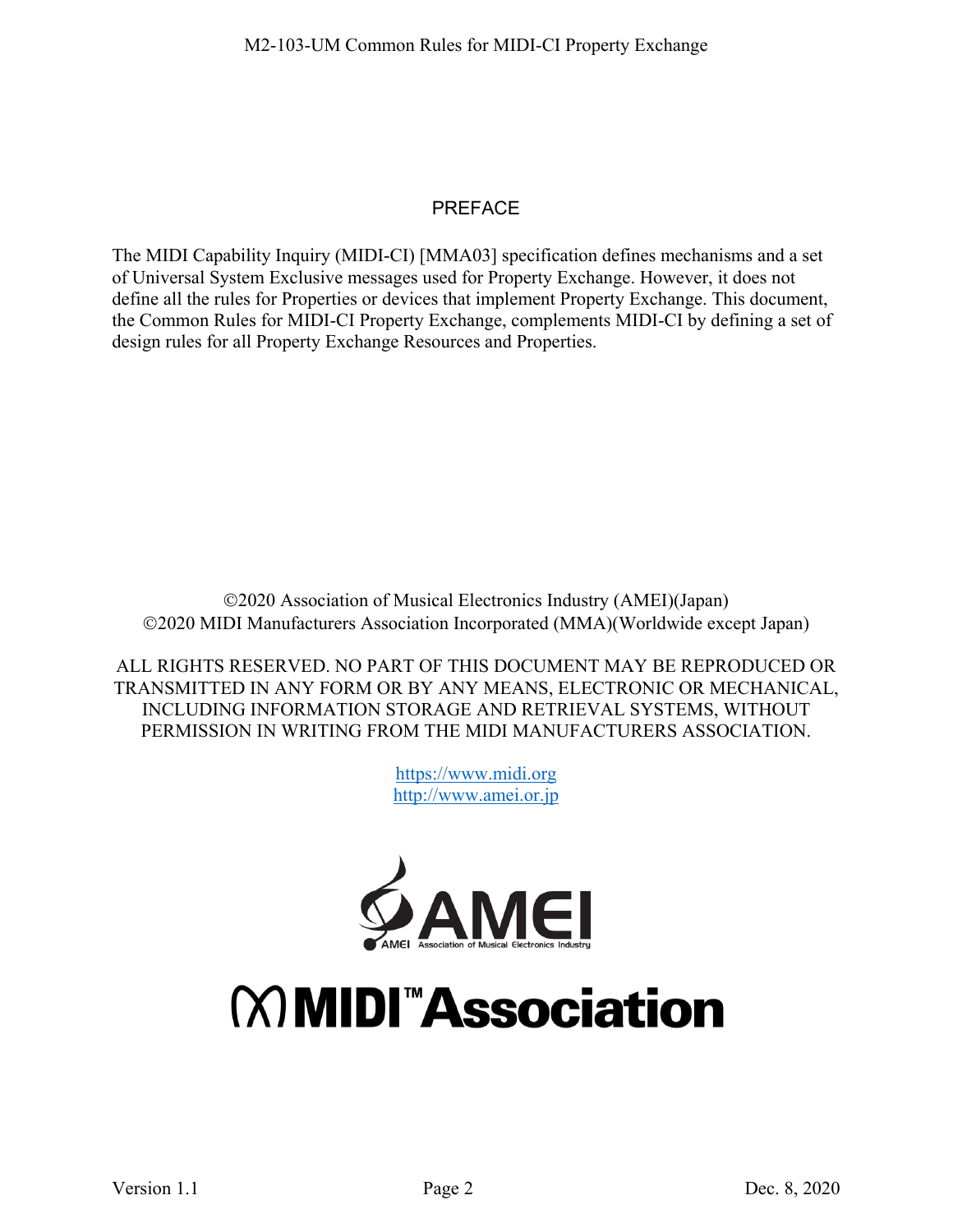# **Table of Contents**

| $1_{-}$ |  |
|---------|--|
| 1.1     |  |
| 1.2     |  |
| 1.3     |  |
| 1.3.1   |  |
| 1.3.2   |  |
| 1.4     |  |
|         |  |
| 1.5     |  |
| 1.6     |  |
| 1.7     |  |
| 1.8     |  |
| 2.      |  |
| 3.      |  |
| 3.1     |  |
| 3.1.1   |  |
| 3.1.2   |  |
| 3.1.3   |  |
| 3.2     |  |
| 3.3     |  |
|         |  |
| 4.1     |  |
| 4.1.1   |  |
| 4.1.2   |  |
| 4.1.3   |  |
| 4.1.4   |  |
| 4.2     |  |
| 4.3     |  |
| 4.3.1   |  |
| 4.4     |  |
| 4.4.1   |  |
| 4.4.2   |  |
| 4.4.3   |  |
| 4.4.4   |  |
| 5.      |  |
| 5.1     |  |
| 5.1.1   |  |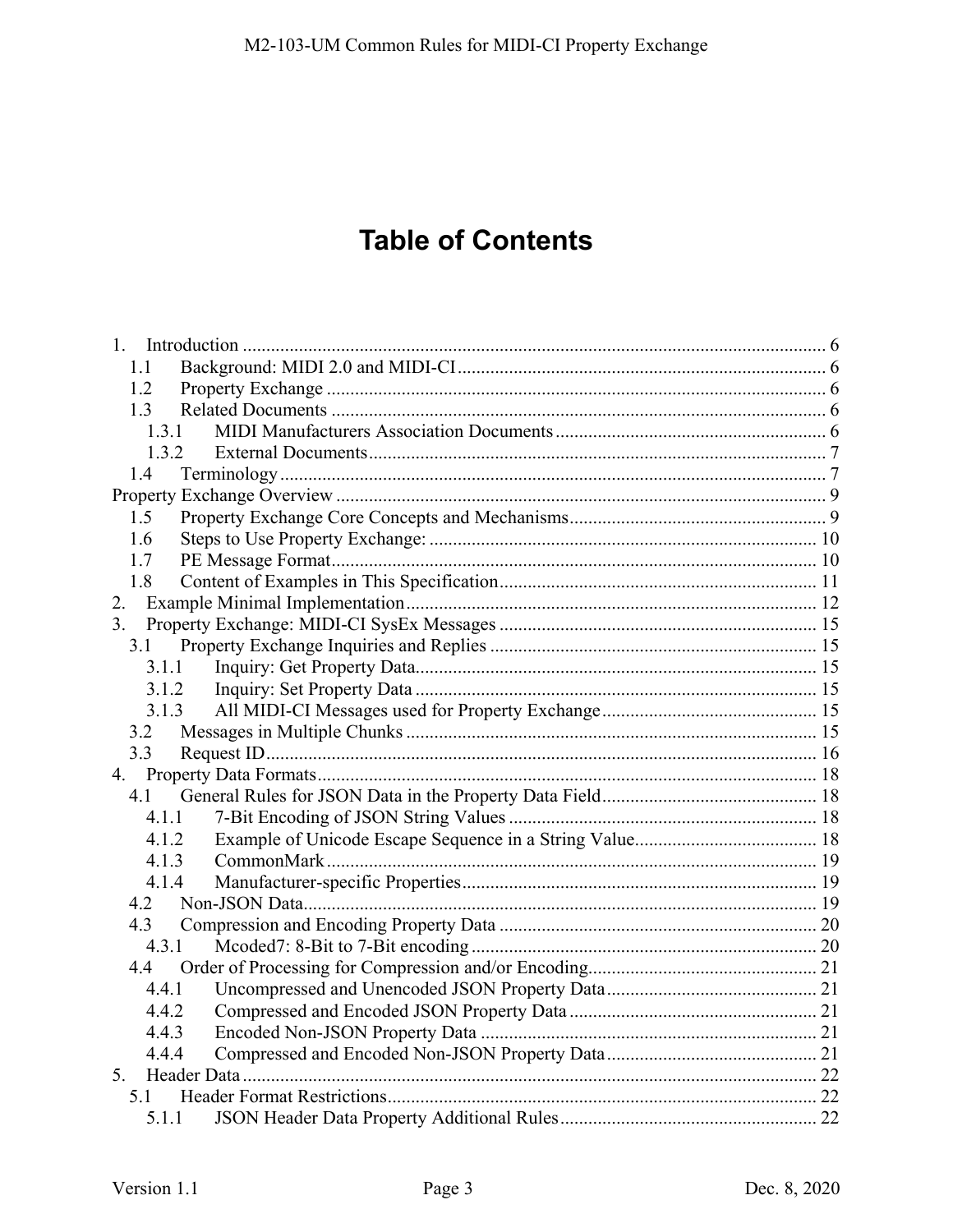| 5.2                                                                                            |  |
|------------------------------------------------------------------------------------------------|--|
| 5.3                                                                                            |  |
| 5.4                                                                                            |  |
| 5.4.1                                                                                          |  |
| 5.4.2                                                                                          |  |
| Extra Header Property for Using Property Data which is Not JSON Data 25<br>5.5                 |  |
| 5.6                                                                                            |  |
|                                                                                                |  |
| 6.1                                                                                            |  |
| 6.2                                                                                            |  |
| 6.3                                                                                            |  |
| 6.4                                                                                            |  |
| 6.5                                                                                            |  |
| 6.6                                                                                            |  |
| 6.6.1                                                                                          |  |
| 6.6.2                                                                                          |  |
| 6.7                                                                                            |  |
| 7.                                                                                             |  |
| 7.1                                                                                            |  |
| 7.2                                                                                            |  |
| 7.3                                                                                            |  |
|                                                                                                |  |
| 8.1                                                                                            |  |
| 8.2                                                                                            |  |
| 9.                                                                                             |  |
| 9.1                                                                                            |  |
| 9.1.1                                                                                          |  |
| 9.2                                                                                            |  |
| Setting the Property Data when Sending the "command" Property with the Property<br>9.3         |  |
|                                                                                                |  |
| 9.3.1                                                                                          |  |
| Example Set of Transactions with Initiator Subscribing to Responder Resources 40<br>9.4        |  |
| 9.5                                                                                            |  |
| 10.                                                                                            |  |
| 10.1.1                                                                                         |  |
| 10.2                                                                                           |  |
| 10.3                                                                                           |  |
| 10.3.1                                                                                         |  |
| 10.3.2                                                                                         |  |
| 11.                                                                                            |  |
| 11.1.1                                                                                         |  |
| 11.1.2                                                                                         |  |
| 11.1.3                                                                                         |  |
| 11.1.4                                                                                         |  |
| 12.                                                                                            |  |
| 12.1                                                                                           |  |
| Property Data for ResourceList Returned via a Reply to Get Property Data Message<br>12.2<br>51 |  |
| 12.2.1                                                                                         |  |
|                                                                                                |  |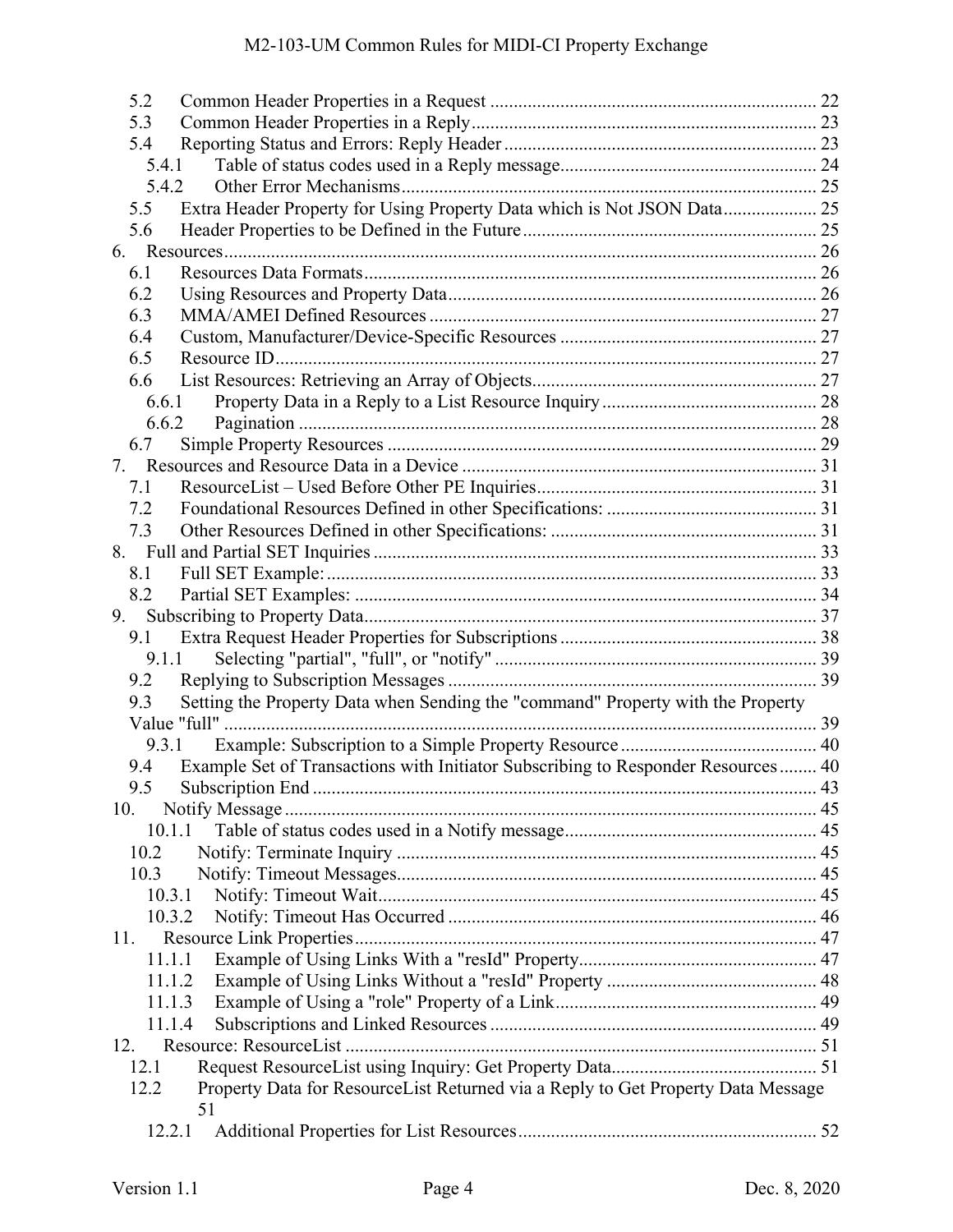| 12.3      | Minimized Listing of AMEI/MMA Defined Resources in Resource List using Default |  |
|-----------|--------------------------------------------------------------------------------|--|
| Values 53 |                                                                                |  |
| 12.3.1    |                                                                                |  |
| 12.4      |                                                                                |  |
| 12.4.1    |                                                                                |  |
|           | 12.4.2 Providing a Reference to an Expanded JSON Schema in the ResourceList 55 |  |
| 12.5      |                                                                                |  |
|           | 12.5.1 Example ResourceList Object Record Containing a "columns" Property 57   |  |
|           |                                                                                |  |
| 12.6      |                                                                                |  |
|           |                                                                                |  |
| 12.7      |                                                                                |  |
| 12.8      |                                                                                |  |
|           |                                                                                |  |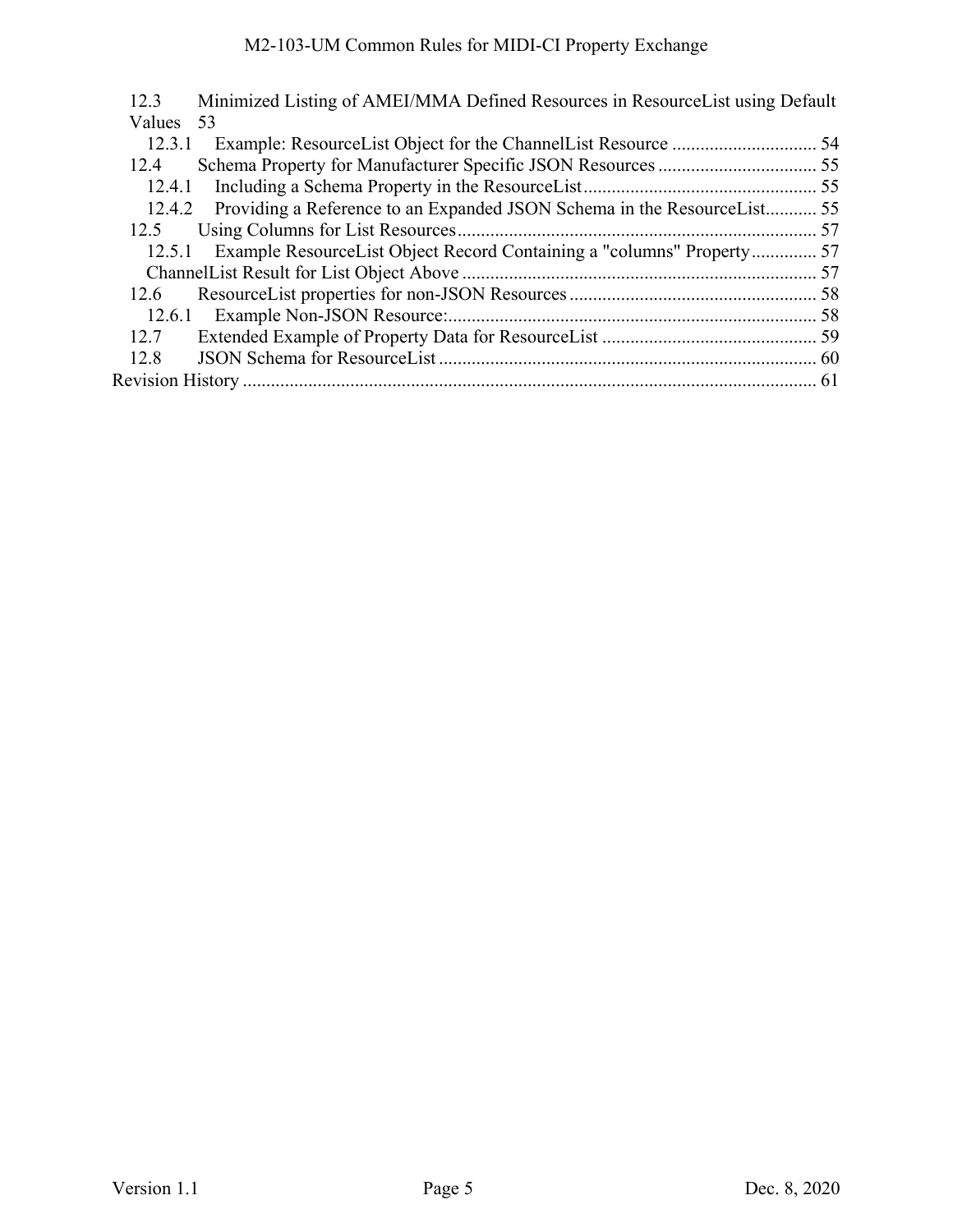# <span id="page-5-0"></span>**1. Introduction**

### <span id="page-5-1"></span>**1.1 Background: MIDI 2.0 and MIDI-CI**

The MIDI-Capability Inquiry (MIDI-CI) specification (part of MIDI 2.0) defines an architecture that allows devices with bidirectional communication to agree to use MIDI 2.0 capabilities. These new capabilities extend MIDI 1.0 while carefully protecting backward compatibility. MIDI-CI features "fall back" mechanisms so that if a device does not support new features, MIDI continues to work as defined by MIDI 1.0.

Property Exchange is a set of MIDI-CI messages used to access a wide range of properties in MIDI devices. The exchange of properties takes place between a MIDI-CI Initiator and a MIDI-CI Responder.

This Common Rules for Property Exchange document provides a complement to the MIDI-CI specification by defining details of the Property Exchange mechanism and rules for the data payload in MIDI-CI Property Exchange messages. Further Property Exchange specifications define schemas and various data payloads that use the rules in MIDI-CI and this document to achieve specific tasks.

### <span id="page-5-2"></span>**1.2 Property Exchange**

Property Exchange is used to Discover, Get, and Set many properties including but not limited to device configuration settings, a list of controllers and destinations, a list of programs with names and other metadata, manufacturer, model number, and version.

Property Exchange can enable devices to auto map controllers, edit programs, change state and also provide visual editors to DAW's without any prior knowledge of the device and without specifically crafted software. This means that devices could work on Windows, macOS, Linux, iOS, Android, embedded operating systems, and web browsers and may provide tighter interactions with DAWs and hardware controllers.

Property Exchange provides generalized access to device properties that might otherwise only be accessible through custom applications. Custom applications may continue to provide a more unique experience. However, the generalized mechanisms of Property Exchange allow functionality between devices and applications that are not custom designed. Devices that use Property Exchange are more likely to continue to function through underlying system upgrades, with future devices unknown today, or on new platforms that appear in the marketplace.

### <span id="page-5-3"></span>**1.3 Related Documents**

#### <span id="page-5-4"></span>**1.3.1 MIDI Manufacturers Association Documents**

- <span id="page-5-5"></span>[MMA01] *Complete MIDI 1.0 Detailed Specification, Document Version 96.1, Third Edition*, Association of Musical Electronics Industry, [http://www.amei.or.jp/,](http://www.amei.or.jp/) and MIDI Manufacturers Association,<https://www.midi.org/>
- [MMA02] *MIDI 2.0 Specification Overview*, Association of Musical Electronics Industry, [http://www.amei.or.jp/,](http://www.amei.or.jp/) and MIDI Manufacturers Association, <https://www.midi.org/>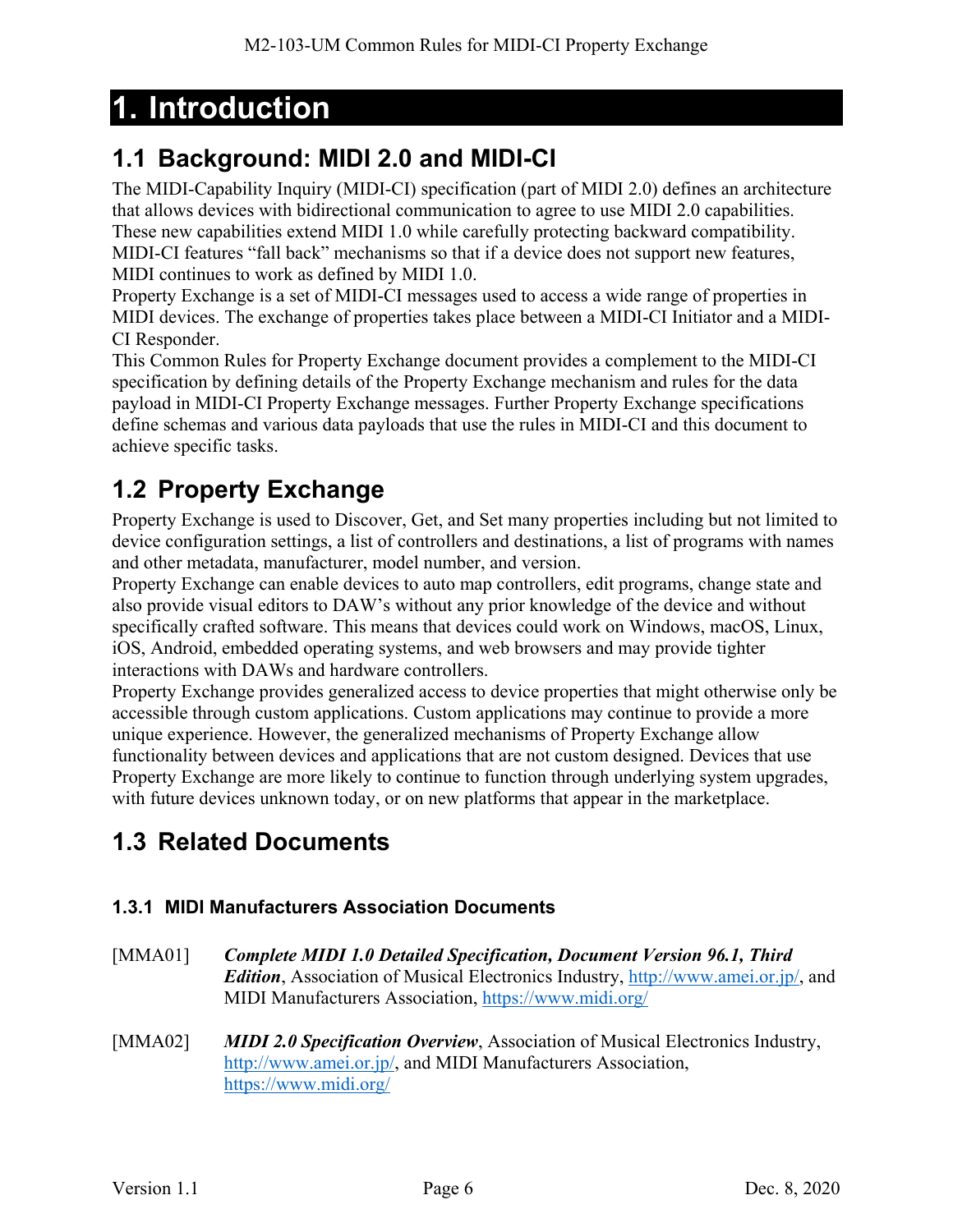M2-103-UM Common Rules for MIDI-CI Property Exchange

- <span id="page-6-0"></span>[MMA03] *MIDI Capability Inquiry (MIDI-CI), Version 1.1*, Association of Musical Electronics Industry, [http://www.amei.or.jp/,](http://www.amei.or.jp/) and MIDI Manufacturers Association,<https://www.midi.org/>
- <span id="page-6-7"></span>[MMA04] *MIDI-CI Property Exchange Foundational Resources: DeviceInfo, ChannelList, JSONSchema,* Association of Musical Electronics Industry, [http://www.amei.or.jp/,](http://www.amei.or.jp/) and MIDI Manufacturers Association, <https://www.midi.org/>

#### <span id="page-6-1"></span>**1.3.2 External Documents**

- [EXT01] *The JSON Data Interchange Syntax ECMA-404*, [https://www.ecma](https://www.ecma-international.org/publications/standards/Ecma-404.htm)[international.org/publications/standards/Ecma-404.htm](https://www.ecma-international.org/publications/standards/Ecma-404.htm)
- [EXT02] *JavaScript Object Notation (JSON) Pointer RFC 6901*, <https://tools.ietf.org/html/rfc6901>
- [EXT03] *JSON Schema*, Draft 4, 6, or 7 and subsequent revisions,<https://json-schema.org/>
- <span id="page-6-3"></span>[EXT04] *CommonMar*k, Version 0.28,<https://spec.commonmark.org/0.28/>
- <span id="page-6-5"></span>[EXT05] *Media Type Specifications and Registration Procedures RFC6838*, <https://tools.ietf.org/html/rfc6838>
- <span id="page-6-6"></span>[EXT06] *Media Types*, a list of media types registered by the Internet Assigned Numbers Authority, <http://www.iana.org/assignments/media-types/media-types.xhtml>
- <span id="page-6-4"></span>[EXT07] *ZLIB Compressed Data Format Specification version 3.3*, *RFC 1950*  <https://tools.ietf.org/html/rfc1950>

### <span id="page-6-2"></span>**1.4 Terminology**

**AMEI** – Association of Musical Electronics Industry. Authority for MIDI Specifications in Japan.

**Chunk** – A single System Exclusive message that is one segment of a complete Property Exchange message which spans multiple System Exclusive messages.

**Data Set** – A complete Property Exchange message whether sent in one System Exclusive message in single Chunk or in multiple Chunks.

**Device** – An entity, whether hardware or software, which can send and/or receive MIDI messages.

**Foundational Resource** – A Resource which provides core Properties of a Device which are critical or highly valuable to properly implement numerous other Resources.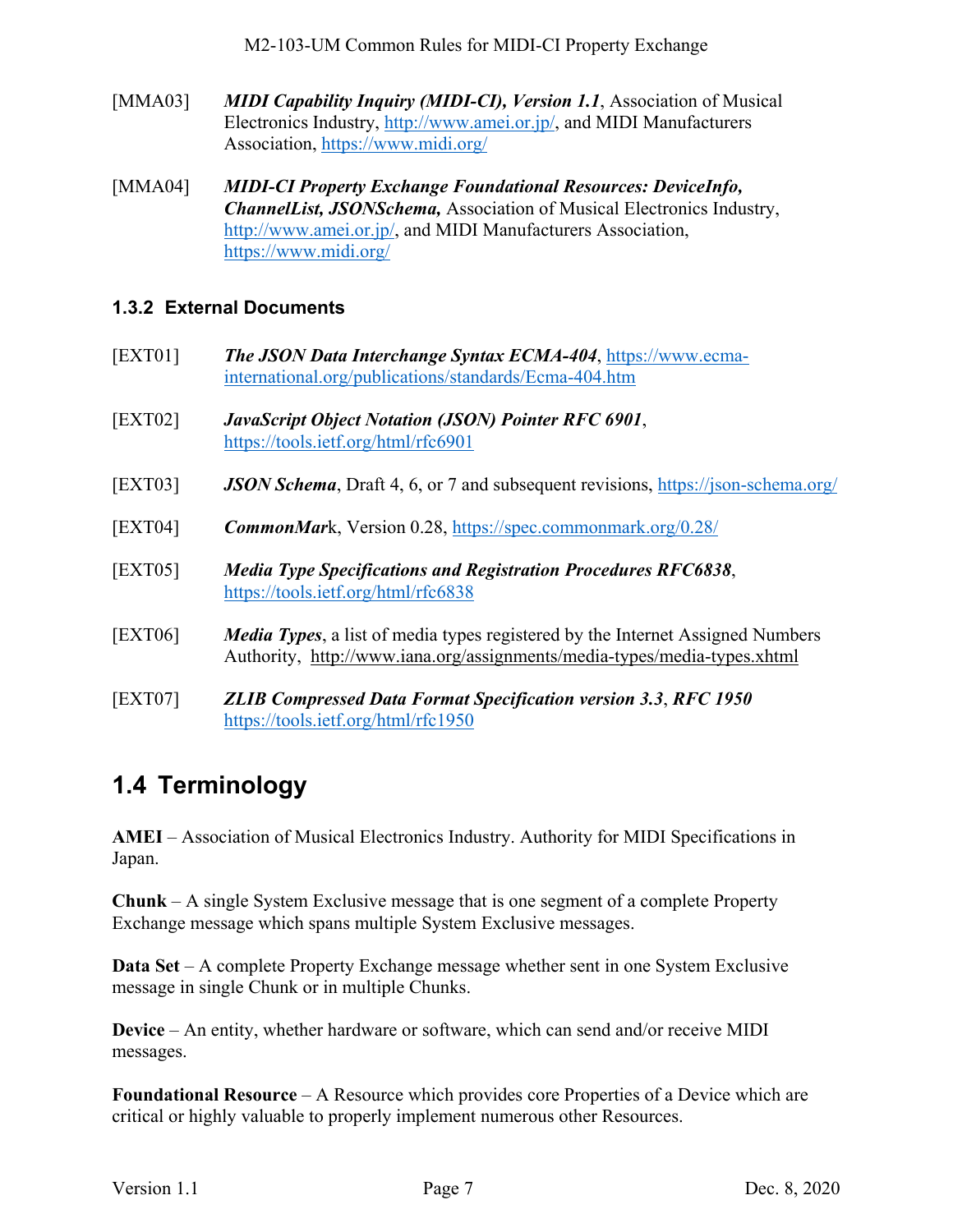**MIDI 1.0 Specification** – Complete MIDI 1.0 Detailed Specification, Document Version 96.1, Third Edition [\[MMA01\]](#page-5-5)

**List Resource** – A specific type of Resource that provides a list of objects in a JSON array.

**MIDI 2.0** – The MIDI environment that encompasses all of MIDI 1.0, MIDI-CI, Universal MIDI Packet, MIDI 2.0 Protocol, MIDI 2.0 Messages, and other extensions to MIDI as described in AMEI and MMA specifications.

**Mcoded7** - Data transferred over SysEx must be restricted to 7-bit bytes. Mcoded7 is a method of converting 8-bit data into 7-bit data. See Section [4.3.1.](#page-19-1)

**MIDI-CI** – MIDI Capability Inquiry [\[MMA03\],](#page-6-0) a specification published by MMA and AMEI.

**MMA** – MIDI Manufacturers Association. Authority for MIDI specifications worldwide except Japan.

**Pascal Case** –The practice of writing phrases such that each word or abbreviation in the phrase begins with a capital letter, with no intervening spaces or punctuation between words. Pascal Case is sometimes called "UpperCamelCase".

**PE** – Property Exchange, the subject of this specification, in which one device may access Property Data from another device.

**Property** – A JSON key:value pair used by Property Exchange.

**Property Key** – The key in a JSON key:value pair used by Property Exchange.

**Property Value** – The value in a JSON key: value pair used by Property Exchange.

**Property Data** – A set of one or more Properties in a device which are accessible by Property Exchange. Contained in the Property Data field of a MIDI-CI Property Exchange message.

**Resource** – A defined Property Data with an associated inquiry for accessing the Property Data.

**Simple Property Resource** – A specific type of Resource that defines only a single Property which includes only a Property Value, without the Property Key, in the Property Data.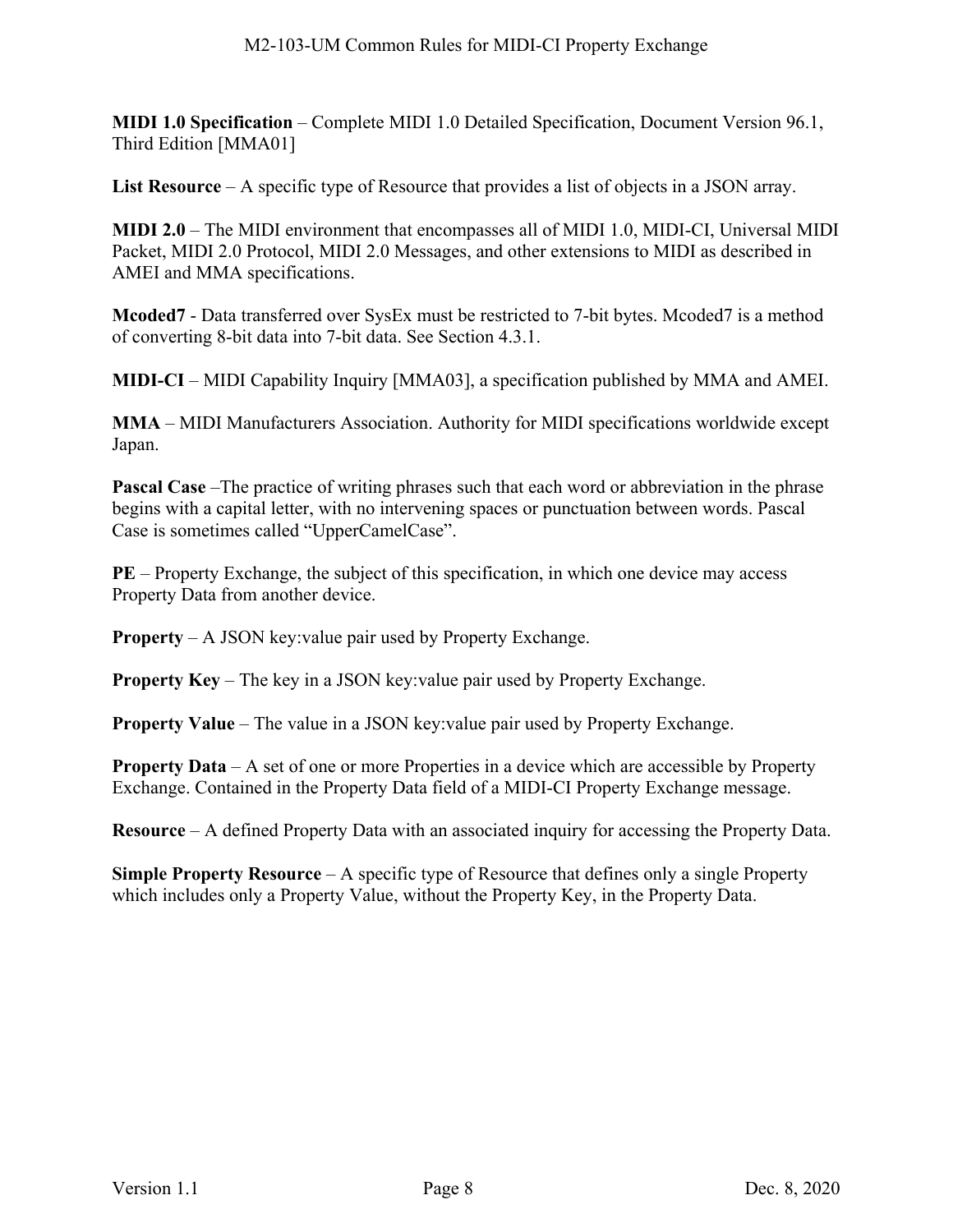# <span id="page-8-0"></span>**Property Exchange Overview**

### <span id="page-8-1"></span>**1.5 Property Exchange Core Concepts and Mechanisms**

#### **Inquiry and Reply**

Property Exchange is a dialogue between two MIDI Devices using Inquiry messages and matching Reply messages. These two Devices are the MIDI-CI Initiator and the MIDI-CI Responder.

#### **Start Up**

- 1. Before two Devices can use Property Exchange, the Initiator enacts a Discovery Transaction with the Responder. See the MIDI-CI specification [\[MMA03\]](#page-6-0) for use of the Discovery Transaction.
- 2. The two Devices use an Inquiry: Property Exchange Capabilities message and reply to discover basic Property Exchange support capabilities of each of the two Devices.
- 3. An Initiator sends an Inquiry: Get Property Data message with a "ResourceList" request to discover which Property Exchange features a Responder supports.

#### **Get and Set**

The core functions of Property Exchange are Getting and Setting a wide range of properties or values of properties of an attached device using an Inquiry: Get Property Data message and an Inquiry: Set Property Data message. These inquiries are messages issued by the Initiator, with reply messages being returned by the Responder.

#### **Subscriptions**

The Initiator may subscribe to a Resource from the Responder (if the Responder reports that the specific Resource is subscribable). When the subscribed Resource is changed on the Responder, the Responder informs the Initiator by a Subscription message. The subscription mechanism can also be used to keep the understanding of a Resource synchronized between Initiator and Responder.

#### **Resources**

Inquiries use Resources that are defined by either the MMA/AMEI or the device manufacturer to describe the Properties that can be retrieved and updated by Property Exchange. Resource definitions include the intent, intelligence required to use them, and how they relate with other Resources. Device manufacturers may decide which Resources to implement. However, response to "ResourceList" (see Section [12\)](#page-50-0) is **mandatory** for all devices that support Property Exchange.

#### **Property Data**

When devices Get, Set or Subscribe to a Resource, the Property Data for the Resource is the targeted data. The Resource defines the content of the Property Data.

#### **Error Messages**

Property Exchange defines a set of informative error messages that are returned in an associated Reply message if an error occurred.

Property Exchange also defines a Notify message to report general errors when it is not possible to send a more informative error message via a Reply message.

MIDI-CI also provides a NAK message that can be used with Property Exchange.

#### **Data Formats – System Exclusive, JSON, and Other Data**

Property Exchange is sent via MIDI-CI Universal System Exclusive messages. System Exclusive SubID#2 of the System Exclusive determines the broad function of the message. The payload of the message includes a Header Data field and a Property Data Field. Header Data is JSON compliant, with defined restrictions. The Property Data may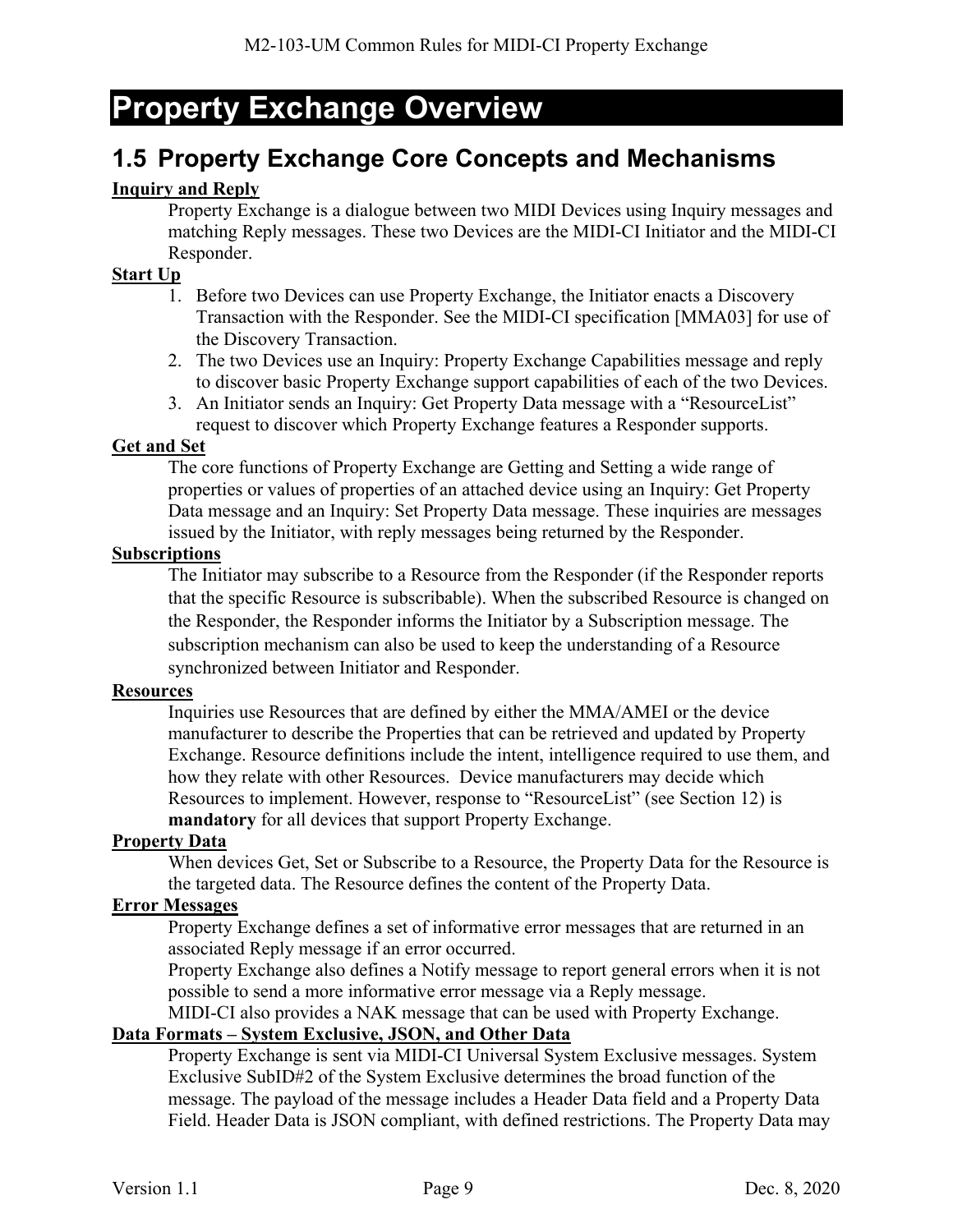be by default JSON data with defined restrictions, or any other data format depending on the definition of the Resource being used.

#### **Use MIDI Messages Whenever Possible**

*Property Exchange has a "MIDI messages first" approach. If a method of changing a setting can be accomplished by using a common MIDI message (such as a Program Change or Control Change message) then the MIDI message method shall be used.*

### <span id="page-9-0"></span>**1.6 Steps to Use Property Exchange:**

- 1. Perform a MIDI-CI Discovery Transaction (See MIDI-CI [\[MMA03\]](#page-6-0) for details), exchanging information to:
	- a. Get the MUID of both devices
	- b. Ensure both devices support Property Exchange
	- c. Get Manufacturer SysEx ID of both devices
	- d. Get Device Family of both devices
	- e. Get Device Family Model Number of both devices
	- f. Get Software Revision Level of both devices
- 2. Perform an Inquiry: Property Exchange Capabilities Transaction to get fundamental details of Property Exchange Support
- 3. Perform an Inquiry: Get Property Data Transaction with a "ResourceList" Resource to discover support for the desired Property Data.
- 4. Recommended but optional: Perform an Inquiry: Get Property Data Transaction with a "DeviceInfo" Resource to get Property Data with fundamental information about the Responder.
- 5. Recommended but optional: Perform an Inquiry: Get Property Data Transaction with a "ChannelList" Resource to get Property Data with fundamental information about the Responder.
- 6. Perform a Get, Set, or Subscribe Transaction with the desired Resource to use the associated Property Data.

Repeat Step 6 whenever necessary to use other desired Resources (Steps 1 to 5 are only needed once if the Initiator can store the information discovered in those Steps).

### <span id="page-9-1"></span>**1.7 PE Message Format**

Property Exchange messages are in the following format:

| <b>Value</b>   | <b>Parameter</b>                              | <b>Notes</b>                                                             |
|----------------|-----------------------------------------------|--------------------------------------------------------------------------|
| F <sub>0</sub> | System Exclusive Start                        | MIDI-CI Universal System Exclusive                                       |
| 7E             | Universal System Exclusive                    | fields.                                                                  |
| 7F             | $7F =$ to/from whole MIDI Port                | $SubID#2$ : determines the function of<br>the message. Property Exchange |
| 0 <sub>D</sub> | Universal System Exclusive Sub ID #1: MIDI-CI | messages = $0x30-3F$                                                     |
| 1 byte         | Universal System Exclusive Sub ID #2:         | Source MUID: The MUID of the                                             |
| 01             | <b>MIDI-CI Message Version/Format</b>         | device sending this message.                                             |
| 4 bytes        | Source MUID (LSB first)                       |                                                                          |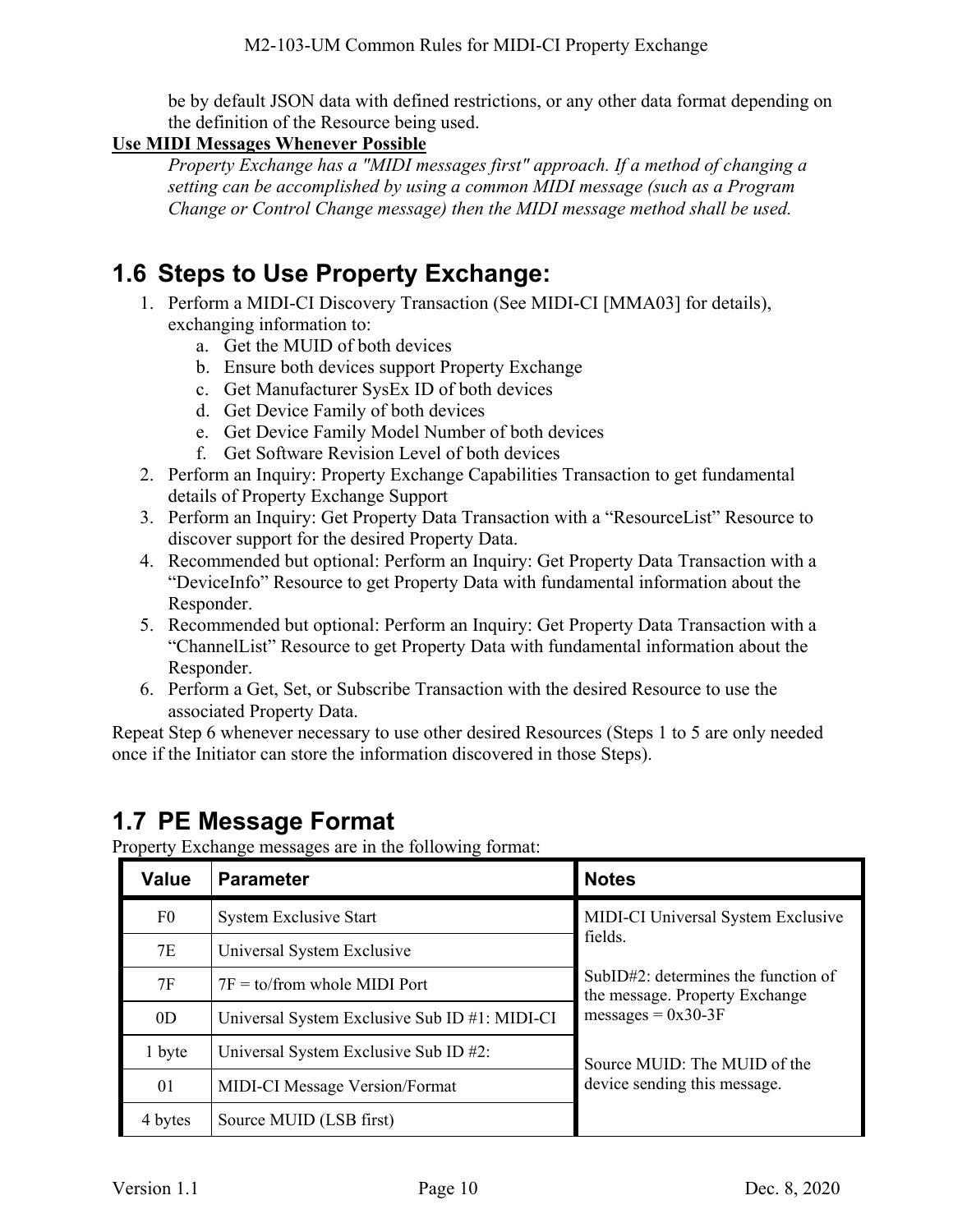| 4 bytes  | Destination MUID (LSB first)                                                          | Destination MUID: The MUID of the<br>device intended to receive this<br>message.<br>See MIDI-CI Specification [MMA03]       |
|----------|---------------------------------------------------------------------------------------|-----------------------------------------------------------------------------------------------------------------------------|
| 1 byte   | Request ID                                                                            | See MIDI-CI Specification [MMA03].                                                                                          |
|          |                                                                                       | Also see Section 3.3.                                                                                                       |
| 2 bytes  | Number of Bytes for Header Data in this Chunk<br>(nh)                                 | Header Data, JSON compliant with<br>defined restrictions.                                                                   |
| nh bytes | <b>Header Data</b>                                                                    | See Section 5.1                                                                                                             |
| 2 bytes  | Number of Chunks in Data Set<br>$0x0000$ = Number of Chunks in Data Set is<br>Unknown | These fields track the separate but<br>associated Inquiry and Reply Messages                                                |
| 2 bytes  | Number of This Chunk (count starts from 0x0001)                                       | See MIDI-CI Specification [MMA03]<br>Also See Section 3.2                                                                   |
| 2 bytes  | Number of Bytes for Property Data in this Chunk<br>(nd)                               | Property Data: Resource determines<br>the format of the data:                                                               |
| nd bytes | <b>Property Data</b>                                                                  | <b>JSON</b> Compliant Data with<br>defined restrictions<br>2. Other Data<br>Data compression is optional<br>See Section 4.1 |
| F7       | End Universal System Exclusive                                                        | End                                                                                                                         |

### <span id="page-10-0"></span>**1.8 Content of Examples in This Specification**

Examples throughout the remainder of this specification do not include all the fields of the message as shown above in Section [1.7.](#page-9-1) Most examples only show the contents of the Header Data Field and/or the contents of the Property Data Field.

Examples are designed to show implementation concepts and do not always use specificationdefined content. Resources and Property Data shown may be fictitious or hypothetical examples.

Section [12](#page-50-0) "Resource: ResourceList" does include a definition of a Resource and the associated Property Data. However, examples in this section may also include fictitious or hypothetical content to explain implementation concepts.

Refer to other AMEI/MMA specifications for defined Resources and Property Data.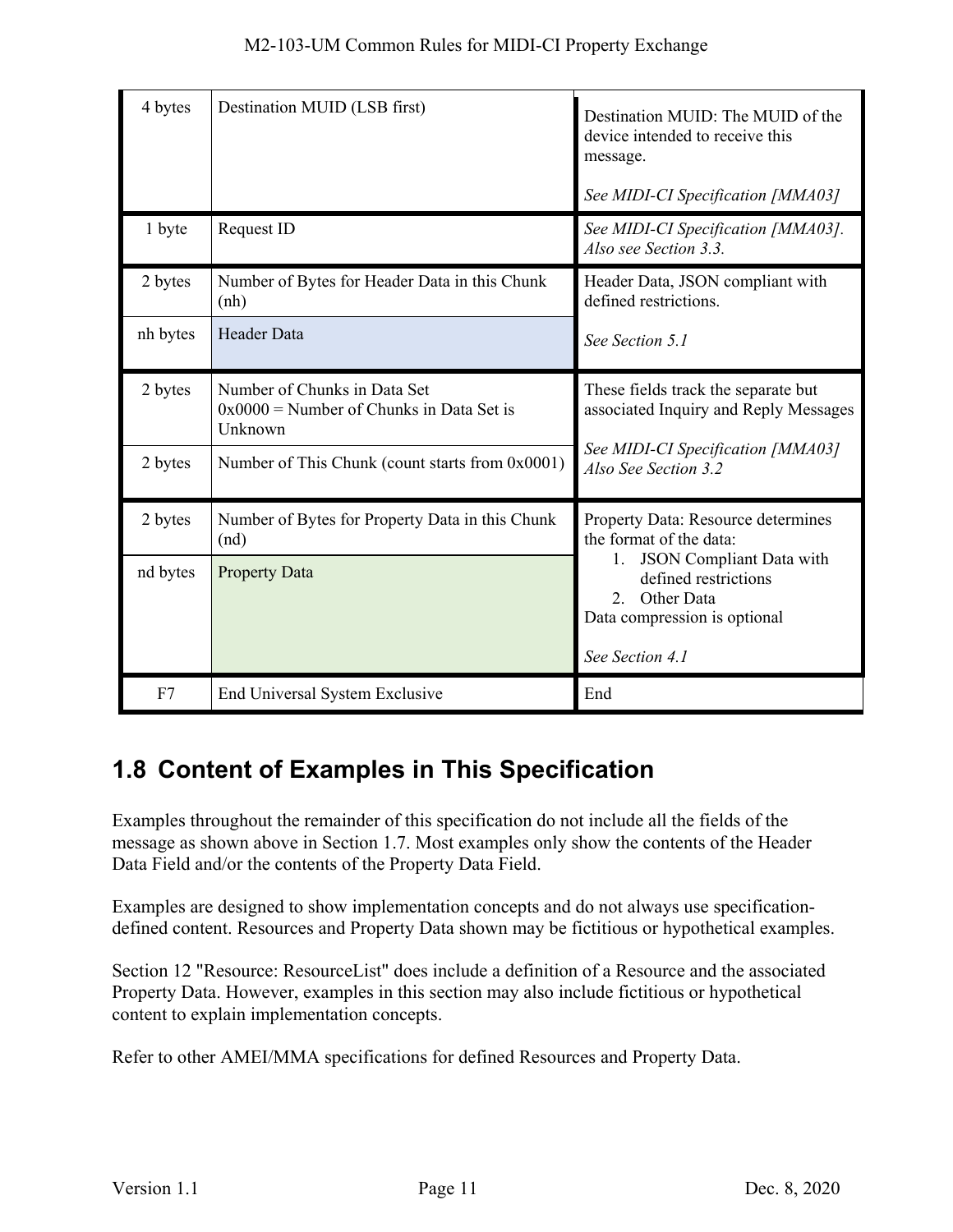# <span id="page-11-0"></span>**2. Example Minimal Implementation**

This section shows an example of implementing MIDI-CI Property Exchange in a very simple device. In this case the device is an effect pedal that can be controlled by MIDI. Software on the computer acts as the MIDI-CI Initiator and the effect pedal is the Responder.

*Note: This is a hypothetical example to give a simplified overview of an implementation. The data as presented in this example should not be considered to be definitive for any Device.* 



The effect pedal supports inquiries for 4 Resources:

- ResourceList
- DeviceInfo
- ChannelList
- CMList

The effect pedal has a simple parser to recognize only these 4 inquiries. When it recognizes an inquiry, it replies with a preformed SysEx message fixed in ROM. The SysEx messages include the Property Data as described in the following tables:

### **Action 1:**

Perform a MIDI-CI Discovery Transaction, exchanging fundamental information between the software and the effect pedal (See MIDI-CI [\[MMA03\]](#page-6-0) for details).

# **Action 2:**

The software sends an Inquiry: Property Exchange Capabilities message to request details of Property Exchange Support from the effect pedal. The effect pedal returns a Reply to Property Exchange Capabilities message.

### **Action 3:**

**Initiator Sends Inquiry: Get Property Data Message**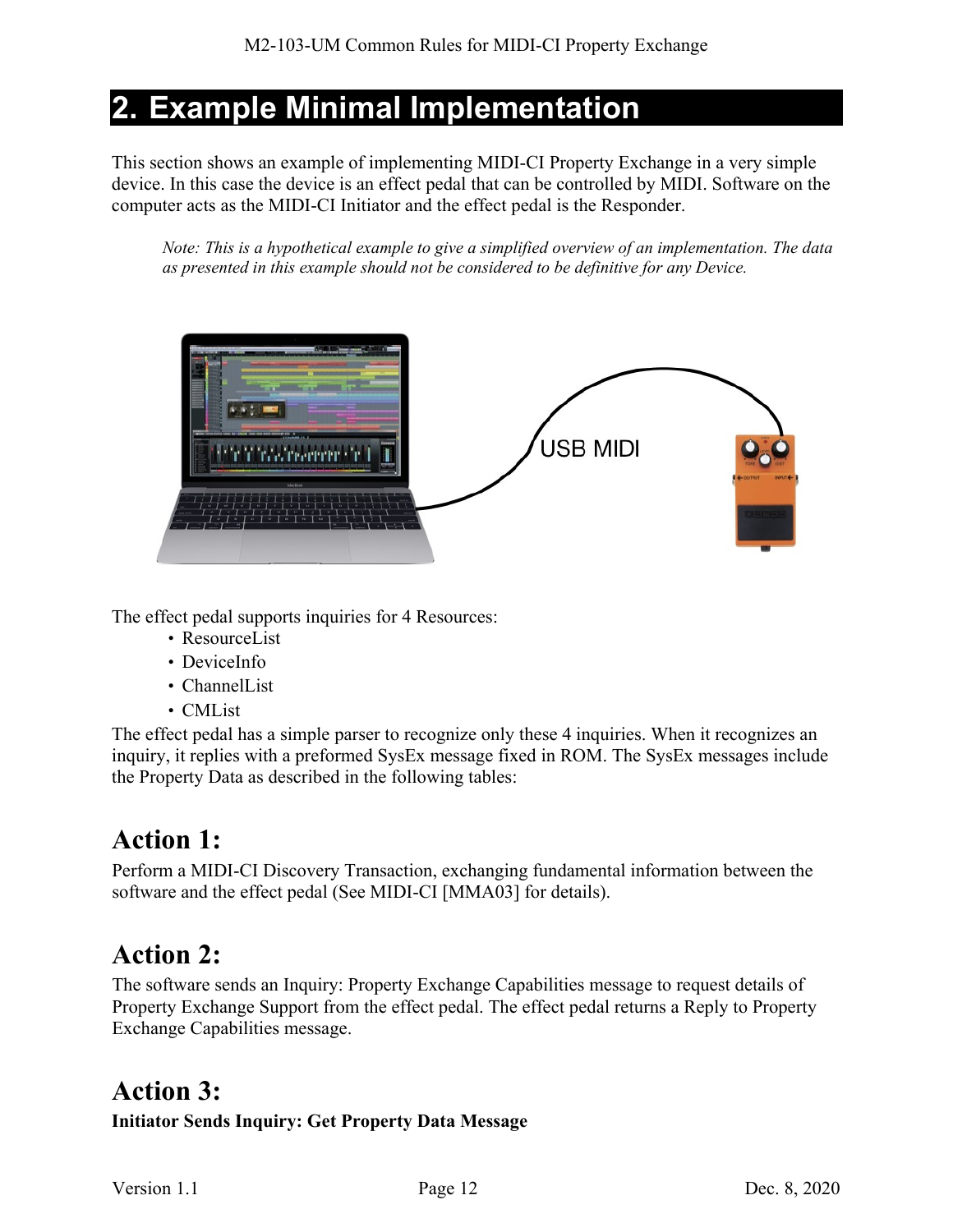| Header Data          | {"resource":"ResourceList"} |
|----------------------|-----------------------------|
| <b>Property Data</b> | none                        |

#### **Responder Sends Reply to Get Property Data Message**

| Header Data          | {"status":200}                                                                        |
|----------------------|---------------------------------------------------------------------------------------|
| <b>Property Data</b> | {"resource": "DeviceInfo"},<br>{"resource": "ChannelList"},<br>{"resource": "CMList"} |

Initiator now knows which Resources the Responder supports and can make those inquiries.

### **Action 4:**

#### **Initiator Sends Inquiry: Get Property Data Message**

| Header Data   | {"resource":"DeviceInfo"} |
|---------------|---------------------------|
| Property Data | none                      |

#### **Responder Sends Reply to Get Property Data Message**

| <b>Header Data</b>   | ${''}status":200$                                                                                                                                                                                                                           |
|----------------------|---------------------------------------------------------------------------------------------------------------------------------------------------------------------------------------------------------------------------------------------|
| <b>Property Data</b> | "manufacturerId": $[125, 0, 0]$ ,<br>"manufacturer": "Educational Use",<br>"familyId": $[0,0]$ ,<br>"family": "Example Range",<br>"modelId": $[48, 0]$ ,<br>"model": "Example Pedal",<br>"versionId": $[0,0,1,0]$ ,<br>"version": " $1.0$ " |

### **Action 5:**

#### **Initiator Sends Inquiry: Get Property Data Message**

| l Header Data | {"resource":"ChannelList"} |
|---------------|----------------------------|
| Property Data | none                       |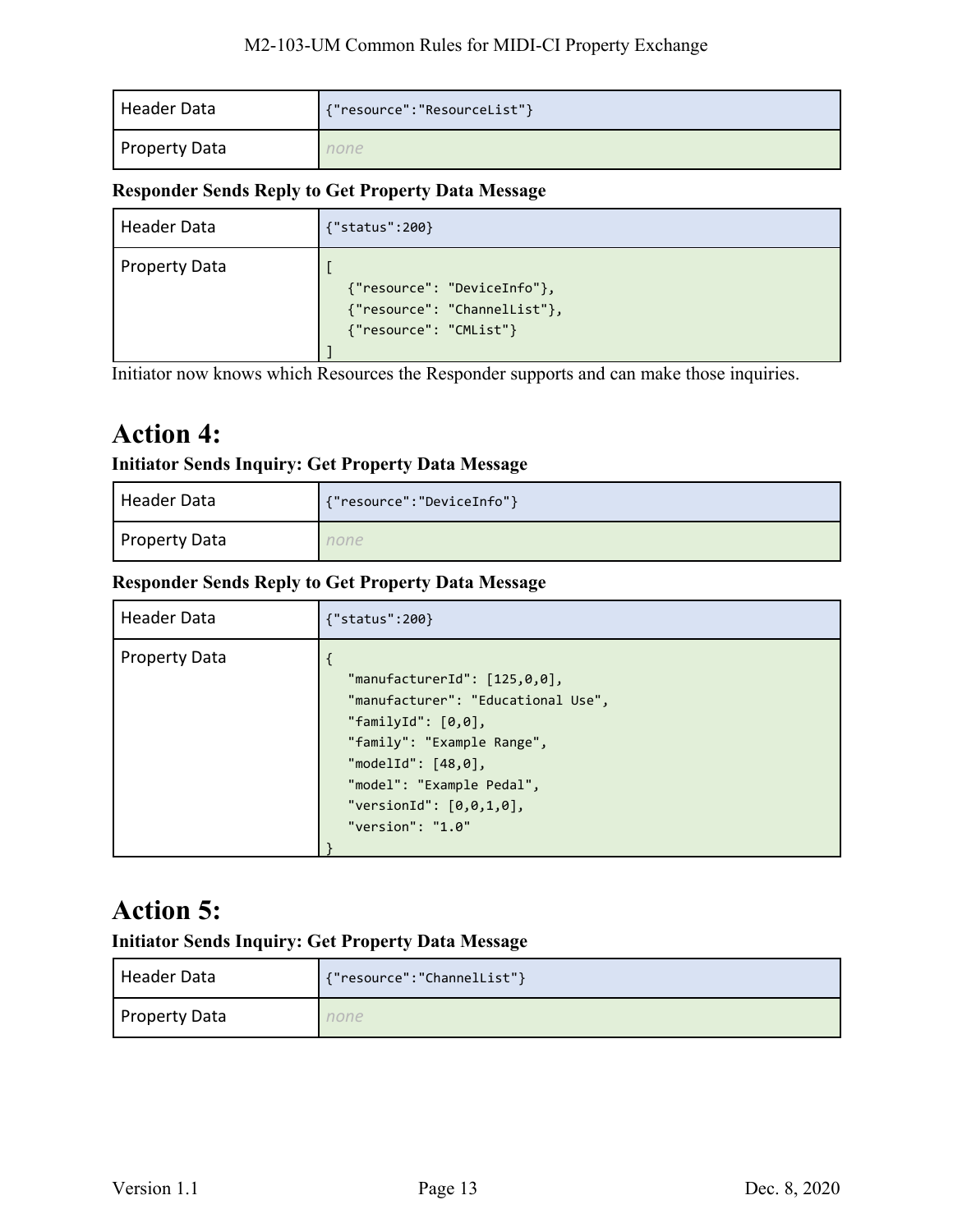| <b>Header Data</b>   | {"status":200}                                                                                             |
|----------------------|------------------------------------------------------------------------------------------------------------|
| <b>Property Data</b> | "title": "Simple Pedal",<br>"channel": $1,$<br>"links": $\lceil$<br>{"resource": "CMList", "resId": "all"} |

#### **Responder Sends Reply to Get Property Data Message**

### **Action 6:**

### **Initiator Sends Inquiry: Get Property Data Message**

| Header Data          | {"resource":"CMList","resId":"all"} |
|----------------------|-------------------------------------|
| <b>Property Data</b> |                                     |

#### **Responder Sends Reply to Get Property Data Message**

| Header Data          | {"status":200}                                                                                                                                                                                                                                                                                                                                                                                                                         |  |
|----------------------|----------------------------------------------------------------------------------------------------------------------------------------------------------------------------------------------------------------------------------------------------------------------------------------------------------------------------------------------------------------------------------------------------------------------------------------|--|
| <b>Property Data</b> | $\overline{\mathfrak{l}}$<br>$\{$<br>"name": "Level",<br>"priority": 1,<br>"controlType": "cc",<br>"controlIdx": [75],<br>"default": 100<br>$\}$ ,<br>$\{$<br>"name": "Tone",<br>"priority": 1,<br>"controlType": "cc",<br>"controlIdx": [76],<br>"default": 64<br>$\}$ ,<br>$\{$<br>"name": "Distortion",<br>"priority": 1,<br>"controlType": "cc",<br>"controlIdx": [77],<br>"default": 64<br>$\}$<br>$\begin{array}{c} \end{array}$ |  |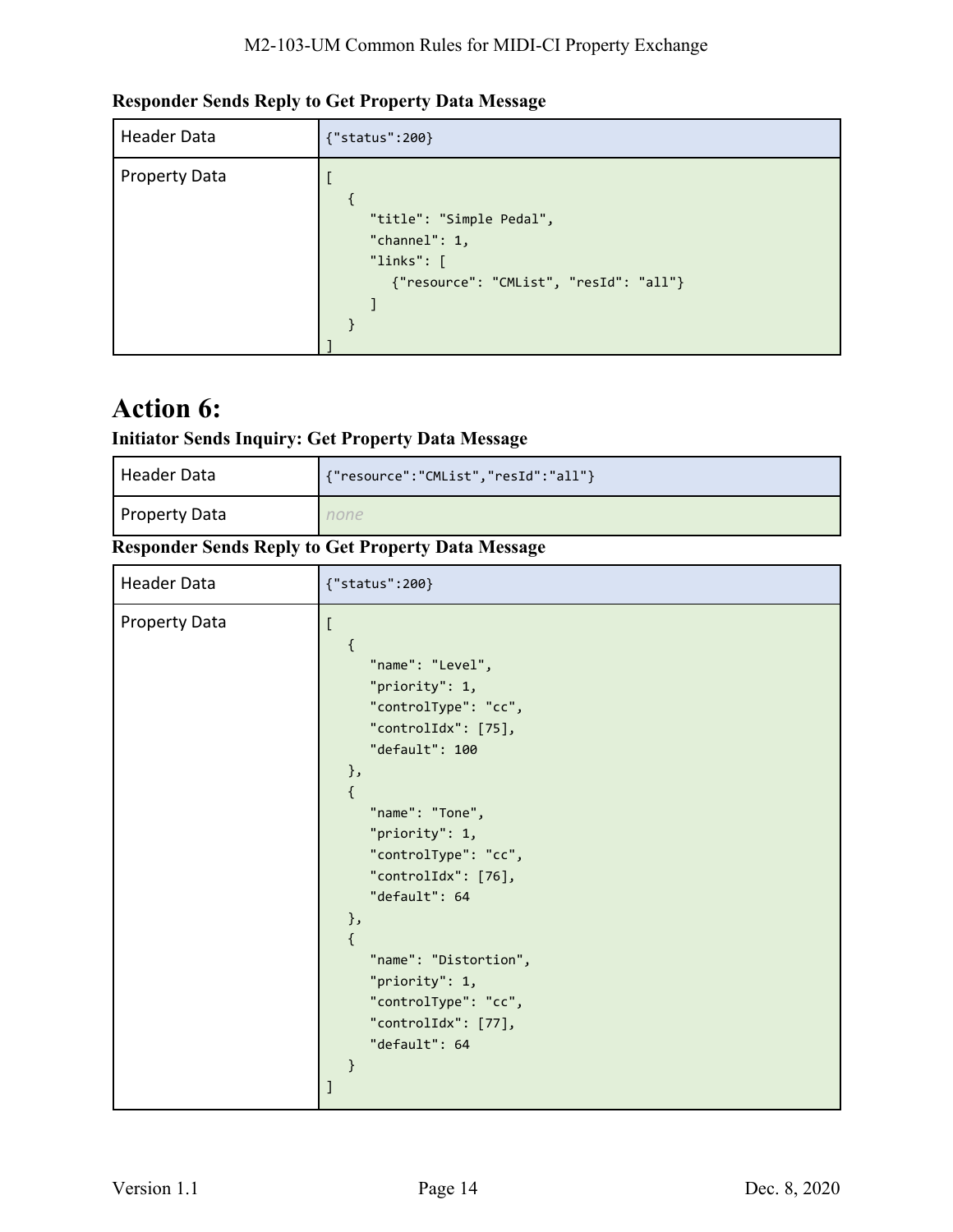# <span id="page-14-0"></span>**3. Property Exchange: MIDI-CI SysEx Messages**

### <span id="page-14-1"></span>**3.1 Property Exchange Inquiries and Replies**

MIDI-CI defines several different types of Inquiry messages differentiated by the Universal System Exclusive Sub Id #2.

#### <span id="page-14-2"></span>**3.1.1 Inquiry: Get Property Data**

The Inquiry: Get Property Data message is used to retrieve properties from the device.

#### <span id="page-14-3"></span>**3.1.2 Inquiry: Set Property Data**

The Inquiry: Set Property Data message is used for the setting of information in a Resource.

| <b>Sub ID #2</b> | <b>Message Type</b>                       |  |  |
|------------------|-------------------------------------------|--|--|
|                  | <b>MIDI-CI Property Exchange Messages</b> |  |  |
| 0x30             | Inquiry: Property Exchange Capabilities   |  |  |
| 0x31             | Reply to Property Exchange Capabilities   |  |  |
| 0x32             | Inquiry: Has Property Data (Reserved)     |  |  |
| 0x33             | Reply to Has Property Data (Reserved)     |  |  |
| 0x34             | Inquiry: Get Property Data                |  |  |
| 0x35             | Reply to Get Property Data                |  |  |
| 0x36             | Inquiry: Set Property Data                |  |  |
| 0x37             | Reply to Set Property Data                |  |  |
| 0x38             | Subscription                              |  |  |
| 0x39             | Reply to Subscription                     |  |  |
| 0x3A             | Reserved                                  |  |  |
| 0x3B             | Reserved                                  |  |  |
| 0x3C             | Reserved                                  |  |  |
| 0x3D             | Reserved                                  |  |  |
| 0x3E             | Reserved                                  |  |  |
| 0x3F             | Notify Message                            |  |  |
|                  | <b>MIDI-CI Management Messages</b>        |  |  |
| 0x70             | Discovery                                 |  |  |
| 0x71             | Reply to Discovery                        |  |  |
| 0x72             | Invalidate MUID                           |  |  |
| 0x7F             | <b>NAK</b>                                |  |  |

#### <span id="page-14-4"></span>**3.1.3 All MIDI-CI Messages used for Property Exchange**

*Note: See MIDI-CI specification for a list of all MIDI-CI messages*

### <span id="page-14-5"></span>**3.2 Messages in Multiple Chunks**

A Device may choose to send the Data Set of a Property Exchange as a single SysEx message or as a set of multiple SysEx messages known as "Chunks".

When a complete Property Exchange SysEx message, with its payload Resource Data, exceeds the size of the "Receivable Maximum SysEx Message Size" of the other Device (discovered in the initial Discovery Transaction between the devices) the sender shall break the message into multiple Chunks. A Device may also choose to send a message in multiple Chunks for its own design requirements.

If the Device chooses to send a Data Set in multiple Chunks, it specifies the "Number of Chunks in Data Set" and labels each Chunk with a sequential "Number of This Chunk".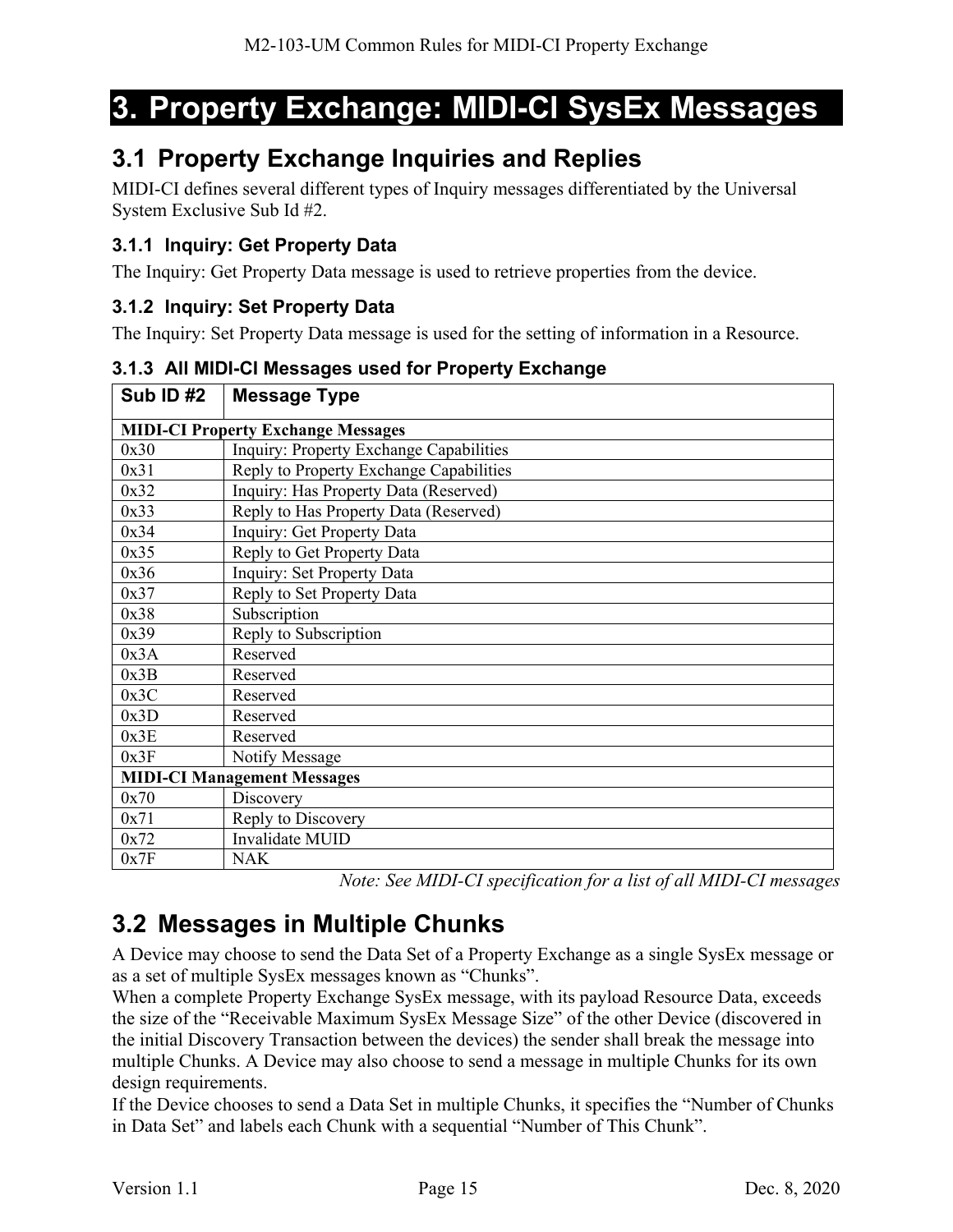Any message that contains Header Data only and does not contain any Property Data may not use the Chunking mechanism.

See the MIDI-CI specification [\[MMA03\]](#page-6-0) for more details including values for special cases.

### <span id="page-15-0"></span>**3.3 Request ID**

The Request ID is a number from 0 to 127 and has 3 functions:

- 1. The Request ID is used to associate multiple Chunks of a single PE message. Every Chunk of a message shall contain the same Request ID.
- 2. The Request ID is used to associate a reply to the inquiry that prompted a response. The reply to an inquiry message shall contain the Request ID that was sent in the inquiry.
- 3. The Request ID also allows the Device to support multiple messages being sent and received at one time. This can be useful to prevent a larger PE message which is split over many chunks from blocking smaller requests. For example, it may take some time for a Responder to gather and transfer a complete Data Set in response to an inquiry. In this case, an Initiator might want to make a 2nd inquiry before the response to the 1st inquiry has been completed.

Using the Inquiry Property Exchange Capabilities mechanism, each Device reports the Number of Simultaneous Property Exchange Requests Supported. An Initiator or Responder shall not use more than the reported number of requests supported by the other device.

Some devices may have a Number of Simultaneous Property Exchange Requests Supported which declares a total limit shared among all connected Initiators. An Initiator needs to deal with the possibility that the number of Number of Simultaneous Property Exchange Requests Supported may be exhausted due to other requests from other Initiators. A Responder may reply with a "Too many requests" error (see Section [5.4.1\)](#page-23-0) and the request will need to be retried.

If an Initiator has exhausted the Number of Simultaneous Property Exchange Requests Supported, it should not issue any new request until a previous Transaction has completed.

Request IDs may be reused after a Transaction is complete.

Request ID values are unique only to the connection between a specific Initiator and specific Responder, determined by the MUID of those 2 devices. The same Request ID value may be active on a connection between a different pair of MUIDs without incurring a collision.

Requests that don't receive a response will time out and the Request ID can be reused. See Section [10.3](#page-44-3) for more details about timeouts.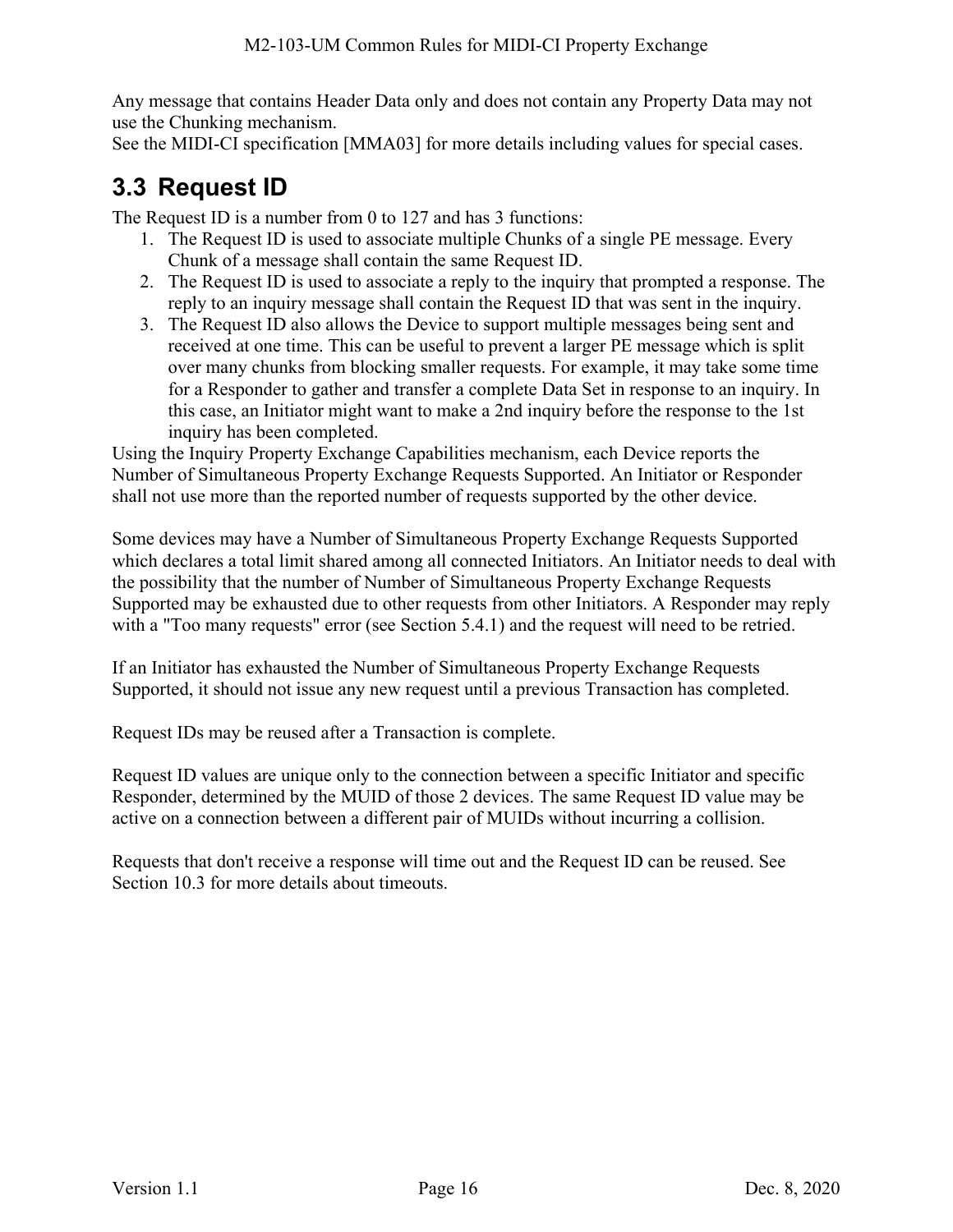



See MIDI-CI [\[MMA03\]](#page-6-0) for more details.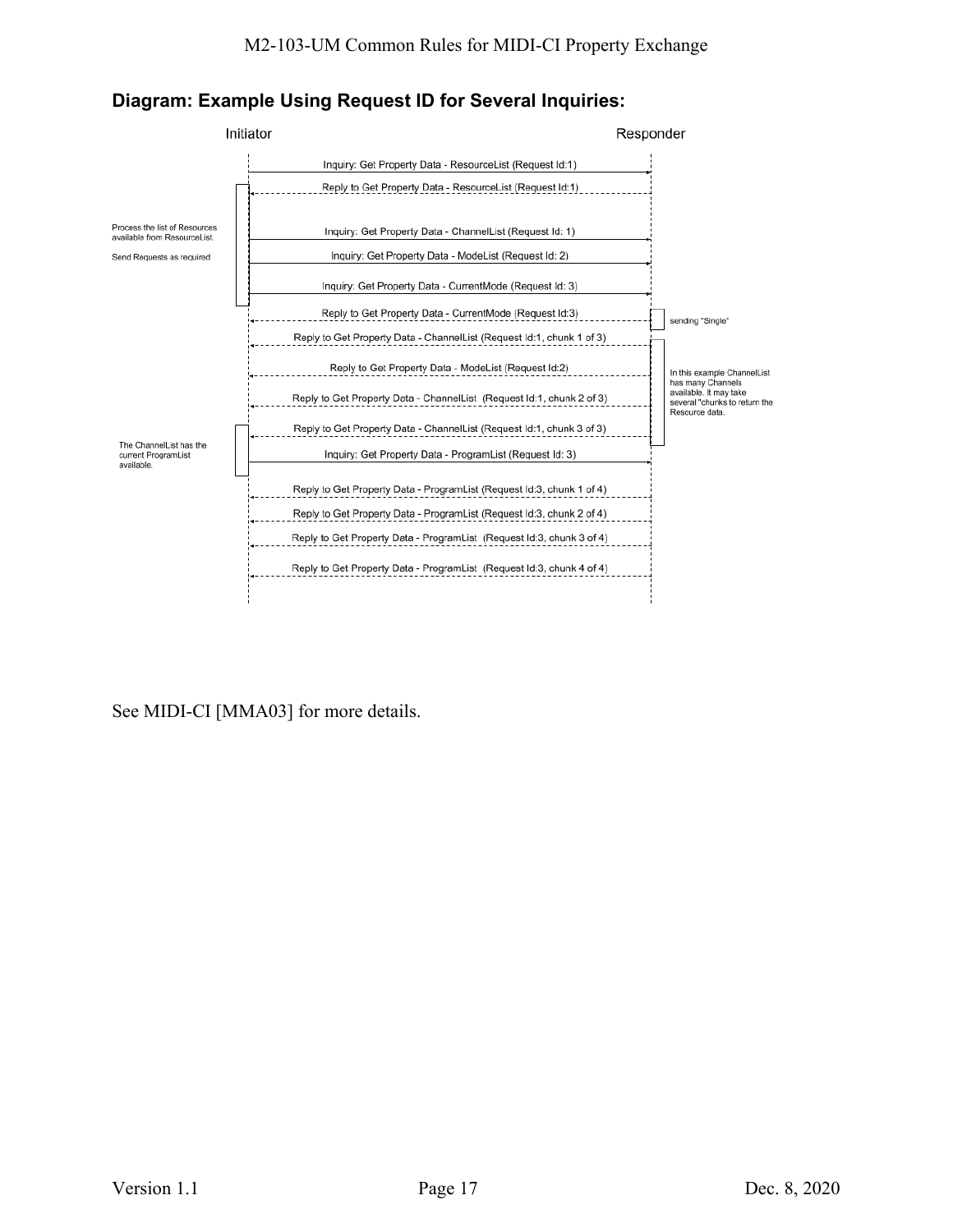# <span id="page-17-0"></span>**4. Property Data Formats**

Property Exchange SysEx messages have separate Header Data and Property Data fields. By default, Property Data shall be JSON data.

However, if a Header Data field includes a "mediaType" Property, the associated Property Data may be non-JSON (see Section [4.2\)](#page-18-2).

By default, the Property Data field is uncompressed. See Section [4.3](#page-19-0) for details of optional compression and or encoding of the Property Data field.

### <span id="page-17-1"></span>**4.1 General Rules for JSON Data in the Property Data Field**

- Property names shall use camelCase ASCII strings ("a-z", "A-Z", "0-9" only).
- Property Names shall not be just numbers e.g. "0" or "120".
- Property Names should be kept short while still being meaningful.
- All Numbers are in Decimal (Base 10). The JSON standard does not support hexadecimal number values such as 0x7F, as commonly used in MIDI documentation. These shall be converted to numbers (integers). e.g. Hex number 0x42 (or 42H) shall be converted to 66.

#### <span id="page-17-2"></span>**4.1.1 7-Bit Encoding of JSON String Values**

Due to the restrictions of MIDI 1.0 SysEx, JSON string values have the following rules:

1. 7-bit ASCII characters are supported, except that the "\" character has a special function as defined in the JSON standard, ECMA404 [\[EXT01\].](#page-6-1)

For clarity in Property Exchange, as ECMA404 may be unclear about this, the forward slash character "/" can be optionally escaped so it can be encoded in Property Exchange JSON as either "/" or "\/".

2. All characters which are not 7-bit ASCII characters shall be converted to UTF-16, and then escaped using "\u" as defined in the JSON standard, ECMA404 [\[EXT01\].](#page-6-1)

Unicode Characters Examples:

- 1. Beats♪ is converted to Beats\u266a.
- 2. ノーミュージック、ノーライフ is converted to \u30ce\u30fc\u30df\u30e5\u30fc\u30b8\u30c3\u30af\u3001\u30ce\u30fc\u30e9\u30a4\u3 0d5
- 3. 音楽がなければ人生じゃない。is converted to \u97f3\u697d\u304c\u306a\u3051\u308c\u3070\u4eba\u751f\u3058\u3083\u306a\u3044\ u3002

#### <span id="page-17-3"></span>**4.1.2 Example of Unicode Escape Sequence in a String Value**

This example cannot be sent over SysEx:

```
 { 
   "title": "ピアノと弦",
   "channel": 1,
   "bankPC": [0,0,76], 
   "description": "This text contains double quote \" and new line \n characters."
 }
```

```
The non-ASCII characters, ピアノと弦, shall be escaped before sending.
```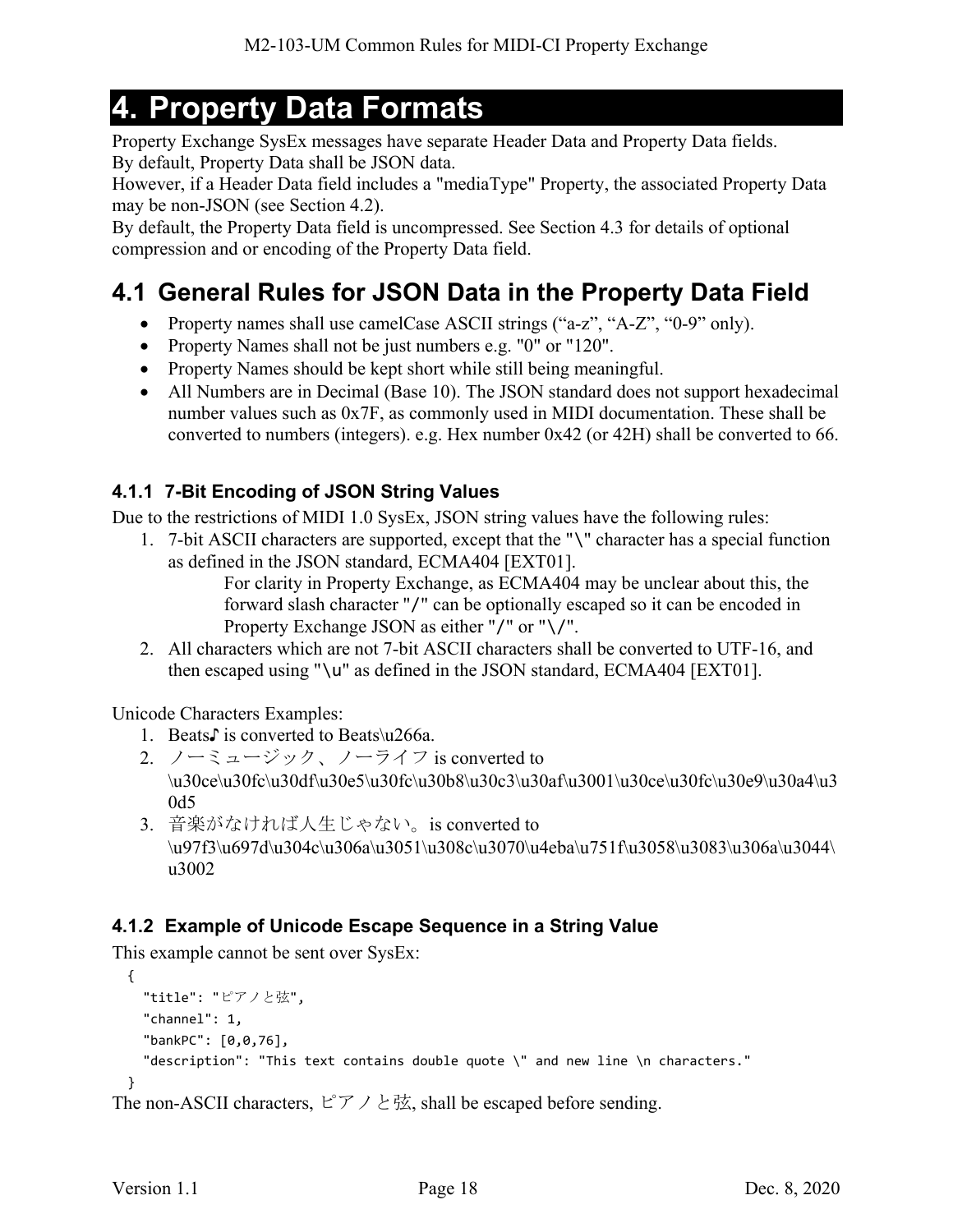An example after encoding the non-7-bit characters, allowing for transmission over SysEx:

```
 { 
   "title": "\u30d4\u30a2\u30ce\u3068\u5f26",
  "channel": 1,
   "bankPC": [0,0,76], 
  "description": "This text contains double quote \" and new line \n characters."
 }
```
#### <span id="page-18-0"></span>**4.1.3 CommonMark**

CommonMark [\[EXT04\],](#page-6-3) a strongly defined, highly compatible specification of Markdown, is a method for using plain text to display structured formatted text. It allows for simple screen devices to display the raw text while more complex devices can render the text in a formatted way. Some string fields, such as "description" in the "ModeList" Resource, will refer to supporting CommonMark.

#### <span id="page-18-1"></span>**4.1.4 Manufacturer-specific Properties**

Manufacturers may wish to include their own specific information inside MMA/AMEI defined Resources (see Section [6\)](#page-25-0).

This shall be accomplished by including a manufacturer-specific Property with a name prefixed with " $x$ -". Manufacturer-specific properties shall conform to all other format rules defined by Property Exchange specifications.

Note: Manufacturer-specific properties that are contained within a Manufacturer/Device-Specific Resource do not need to be prefixed with "x-" (See Section [6.4\)](#page-26-1).

#### **Example of Property Data for a DeviceInfo Resource Inquiry including a Manufacturer Specific Property:**

```
{ 
   "manufacturerId":[125,0,0],
   "manufacturer":"Educational Use",
   "familyId":[0,0],
   "family":"Example Range",
   "modelId":[48,0],
   "model":"Example Pedal",
   "versionId":[0,0,1,0],
   "version":"1.0",
   "x-uniqueKey":"myuniquevalue"
}
```
### <span id="page-18-2"></span>**4.2 Non-JSON Data**

Property Exchange allows devices to exchange Property Data that is not JSON compliant. If the Property Data is not JSON as defined in Section [4.1,](#page-17-1) the associated Header Field shall include a "mediaType" Property to declare the format of the Property Data (see Section [5.5\)](#page-24-1).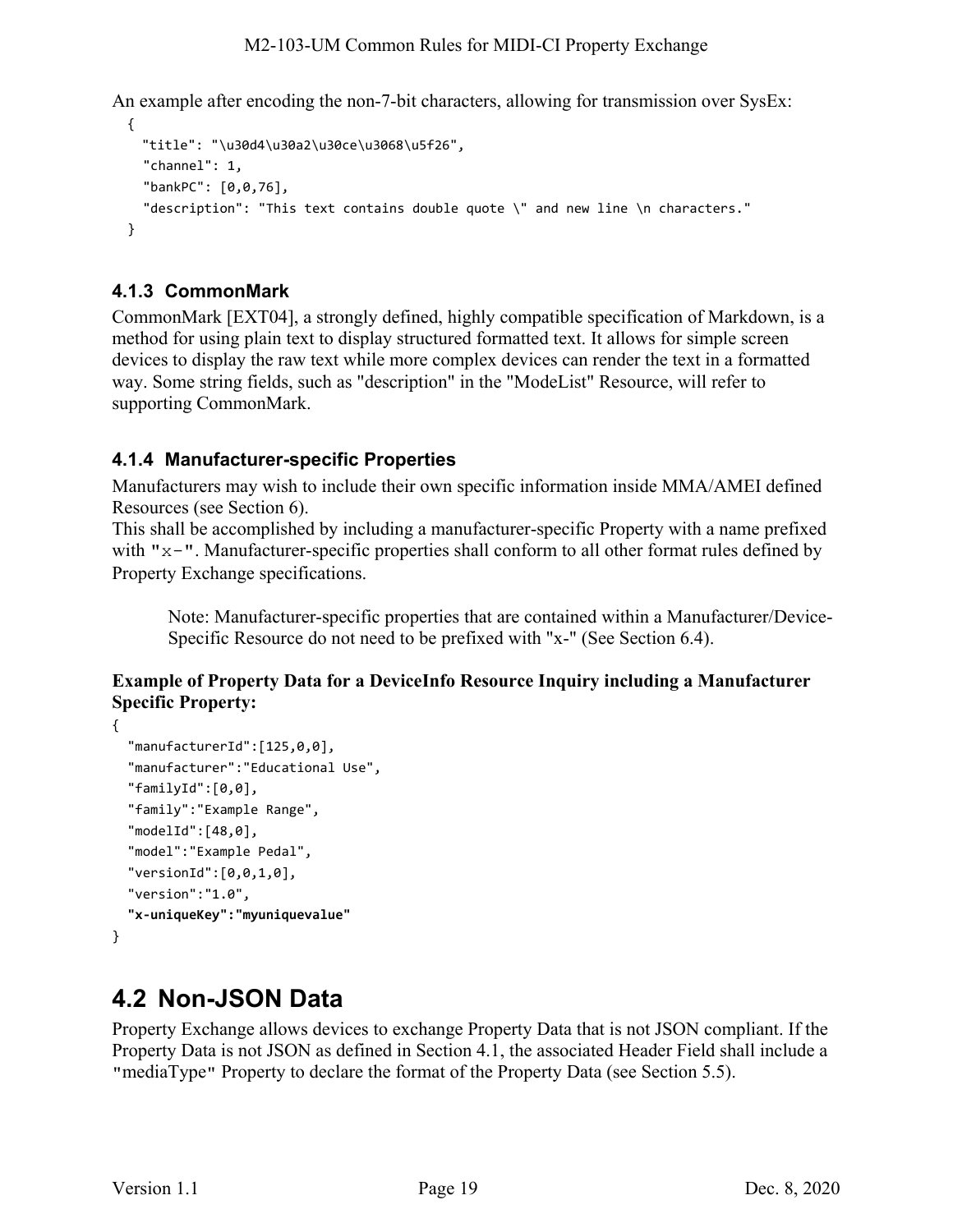Non-JSON Property Data shall be encoded to fit in the 7-bit data format of System Exclusive messages. Non-JSON Property Data may also be compressed. See Section [4.3](#page-19-0) for details of Compression and Encoding.

### <span id="page-19-0"></span>**4.3 Compression and Encoding Property Data**

Property Data may be JSON data (by default) or may be another data type (with a "mediaType" declared, see Section [5.5\)](#page-24-1). Regardless of data type, the Property Data field may optionally use compression and/or encoding if both devices support that compression and/or encoding. The compression and/or encoding types supported by a device shall be discovered using the ResourceList inquiry (See Section [7.1\)](#page-30-1).

When the Property Data field contains a compressed and/or encoded payload, the Header Data field shall declare the compression and/or encoding type.

The following table lists the supported compression and encoding formats in this version of Property Exchange. The Property Value is the enum value used in Header fields (See Section [5\)](#page-21-0) and in ResourceList (See Section [7.1\)](#page-30-1) to declare encoding types.

| <b>Property Value</b> | <b>Description</b>                                              |
|-----------------------|-----------------------------------------------------------------|
| <b>ASCII</b>          | Uncompressed, unencoded (must be 7-bit data)                    |
| Mcoded7               | Encoded using Mcoded7 (See Section 4.3.1)                       |
| zlib+Mcoded7          | Compressed using zlib (RFC 1950 [EXT07]) with Mcoded7 encoding. |

#### <span id="page-19-1"></span>**4.3.1 Mcoded7: 8-Bit to 7-Bit encoding**

The default format of the Property Data field in Property Exchange message is JSON data in ASCII text as defined in Section [4.1.1.](#page-17-2) Property Data which is not ASCII text as defined in Section [4.1.1](#page-17-2) shall use the Mcoded7 format to encode 8-bit data to 7-bit. Mcoded7 is also used in the File Dump format (without the name "Mcoded7").

Description from the File Dump format from the MIDI 1.0 Specification [\[MMA01\]:](#page-5-5)

Each group of seven stored bytes is transmitted as eight bytes. First, the sign bits of the seven bytes are sent, followed by the low-order 7 bits of each byte. (The reasoning is that this would make the auxiliary bytes appear in every  $8<sup>th</sup>$  byte without exception, which would therefore be slightly easier for the receiver to decode.)

The seven bytes:

AAAAaaaa BBBBbbbb CCCCcccc DDDDdddd EEEEeeee FFFFffff GGGGgggg are sent as:

0ABCDEFG

0AAAaaaa 0BBBbbbb 0CCCcccc 0DDDdddd 0EEEeeee 0FFFffff 0GGGgggg

From a buffer to be encoded, complete groups of seven bytes are encoded into groups of eight bytes. If the buffer size is not a multiple of seven, there will be some number of bytes leftover after the groups of seven are encoded. This short group is transmitted similarly, with the sign bits occupying the most significant bits of the first transmitted byte. For example:

AAAAaaaa BBBBbbbb CCCCcccc

are transmitted as:

0ABC0000 0AAAaaaa 0BBBbbbb 0CCCcccc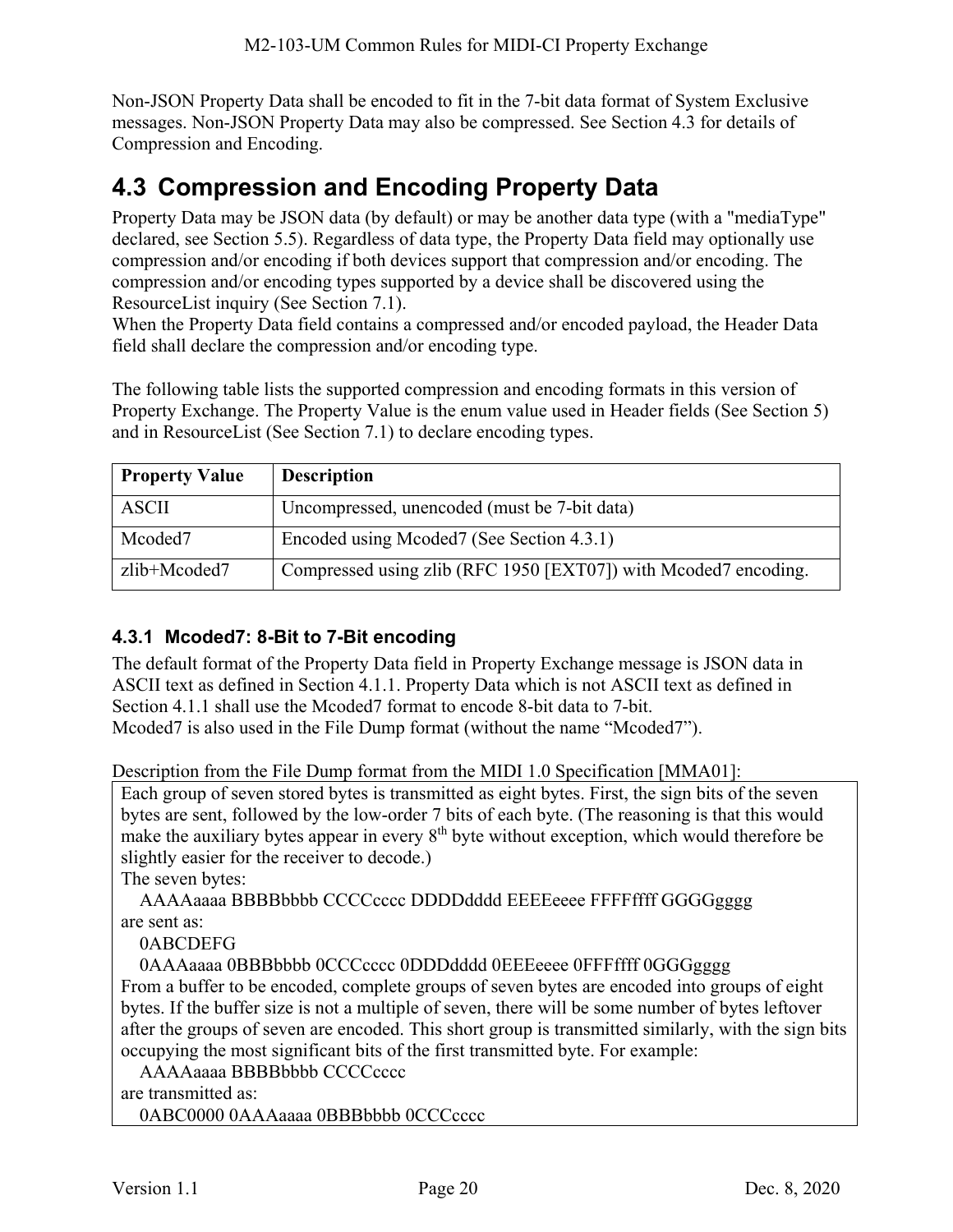### <span id="page-20-0"></span>**4.4 Order of Processing for Compression and/or Encoding**

#### <span id="page-20-1"></span>**4.4.1 Uncompressed and Unencoded JSON Property Data**

When the Property Data is uncompressed and not encoded in Mcoded7, it shall be formatted using the following steps:

- 1. Create the JSON object (as a string)
- 2. Escape all multi-byte and non-ASCII characters as defined in Section [4.1.1.](#page-17-2)
- 3. Break the output into individual chunks based on Receivable Maximum SysEx Message Size (See MIDI-CI specification on how to retrieve this value from the Discovery Transaction.)
- 4. Send each chunk via MIDI-CI Property Exchange message(s).

#### <span id="page-20-2"></span>**4.4.2 Compressed and Encoded JSON Property Data**

When the Property Data is zlib compressed and encoded in Mcoded7 (Mcoded7 is mandatory for zlib compressed data), it shall be formatted using the following steps:

- 1. Create the JSON object (as a string)
- 2. Escape all multi-byte and non-ASCII characters as defined in Section [4.1.1.](#page-17-2)
- 3. Compress using zlib
- 4. Encode use Mcoded7
- 5. Break the output into individual chunks based on Receivable Maximum SysEx Message Size (See MIDI-CI specification on how to retrieve this value from the Discovery Transaction.)
- 6. Send each chunk via MIDI-CI Property Exchange message(s).

#### <span id="page-20-3"></span>**4.4.3 Encoded Non-JSON Property Data**

When Property Data is encoded it shall be formatted using the following steps:

- 1. Create the Property Data
- 2. Encode using Mcoded7
- 3. Break the output into individual chunks based on Receivable Maximum SysEx Message Size (See MIDI-CI specification on how to retrieve this value from the Discovery Transaction.)
- 4. Send each chunk via a MIDI-CI Property Exchange message.

#### <span id="page-20-4"></span>**4.4.4 Compressed and Encoded Non-JSON Property Data**

When the Property Data is zlib compressed and encoded in Mcoded7 (Mcoded7 is mandatory for zlib compressed data), it shall be formatted using the following steps:

- 1. Create the Property Data
- 2. Compress using zlib
- 3. Encode use Mcoded7
- 4. Break the output into individual chunks based on Receivable Maximum SysEx Message Size (See MIDI-CI specification on how to retrieve this value from the Discovery Transaction.)
- 5. Send each chunk via MIDI-CI Property Exchange message(s).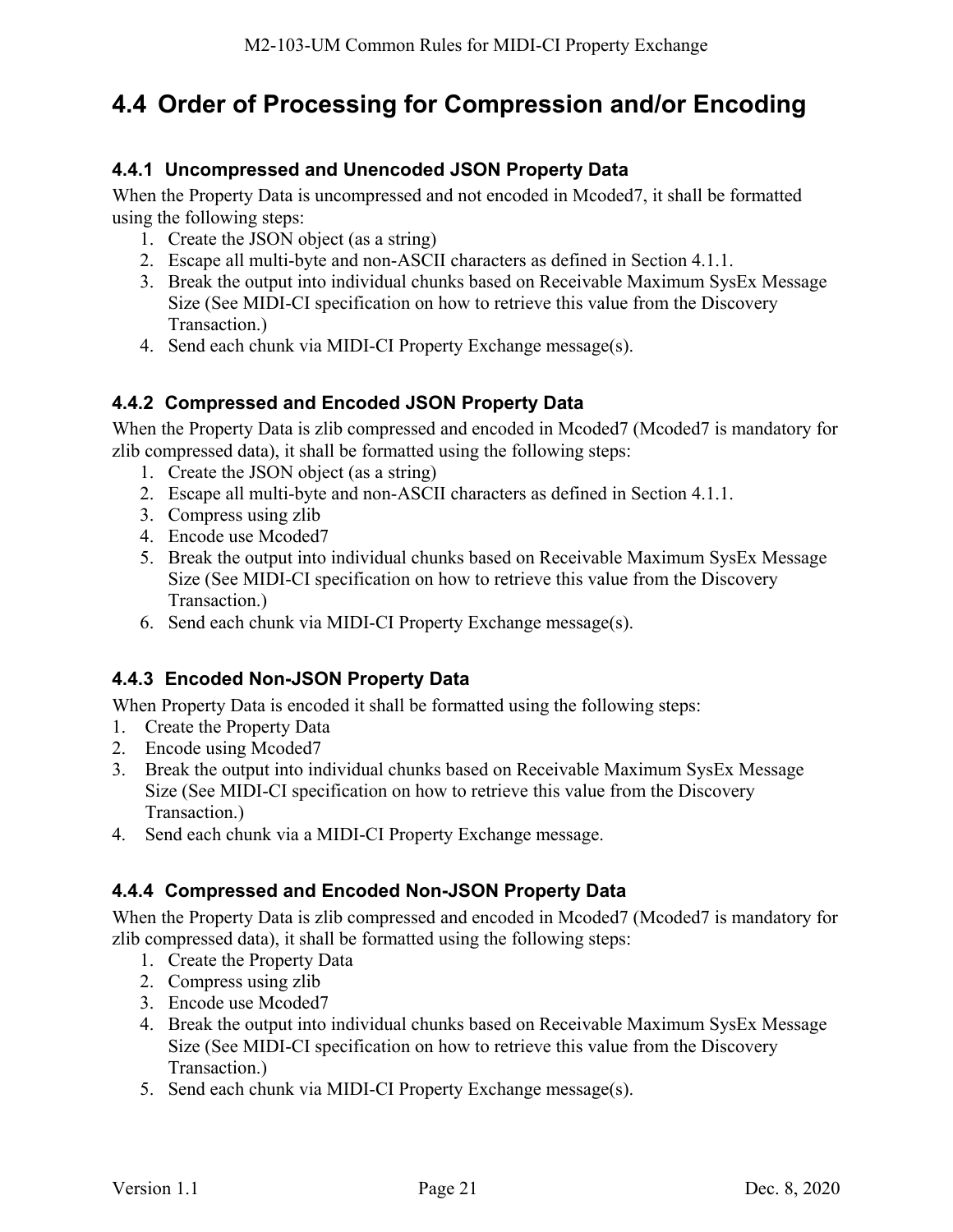# <span id="page-21-0"></span>**5. Header Data**

### <span id="page-21-1"></span>**5.1 Header Format Restrictions**

The Header Data field shall contain properties in JSON format. Header Data shall conform to the rules defined for Property Data in Section [4.1](#page-17-1) and shall also conform to the additional set of rules and restrictions in Section [5.1.1.](#page-21-2)

*Note: Header Data shall be JSON data even if the associated Property Data is not JSON data.* 

#### <span id="page-21-2"></span>**5.1.1 JSON Header Data Property Additional Rules**

Restrictions on the Header Data make it more easily readable by devices with limited memory and processing power.

- Properties shall be of type number, boolean, or string
- Described string Properties shall define a max length
- Property Key names shall use camelCase ASCII strings no longer than 20 chars.
- For requests, the first Property shall be the Resource. For replies, the first Property shall be status. For subscription messages, the first Property shall be the command. In most cases no other data is needed.
- The Header Data shall not include any whitespace characters such as space, tab, line feed, or newline. Header Data shall be all on one line.

*Note: these limitations only apply to JSON used in the Header Data (and not to JSON data in the Property Data field).*

### <span id="page-21-3"></span>**5.2 Common Header Properties in a Request**

| Property Key   | Property Value Type                                                           | Description                                                                                                                                                                                                                                                                                       |
|----------------|-------------------------------------------------------------------------------|---------------------------------------------------------------------------------------------------------------------------------------------------------------------------------------------------------------------------------------------------------------------------------------------------|
| resource       | string (required, max<br>36 chars ASCII<br>Alphanumeric<br>characters only)   | This is the targeted Resource.                                                                                                                                                                                                                                                                    |
| resId          | string (max 36 chars,<br><b>ASCII Alphanumeric</b><br>or " " characters only) | Resource ID, the identifier used to select the desired<br>Payload Data entry. See Section 6.5.                                                                                                                                                                                                    |
| mutualEncoding | enum                                                                          | This is used to indicate the format of the Property<br>Data in this MIDI-CI Transaction.<br>In the case of an Inquiry: Get Property Data<br>message, this is the requested encoding of the<br>Property Data in the expected response, a Reply to<br>Get Property Data message from the Responder. |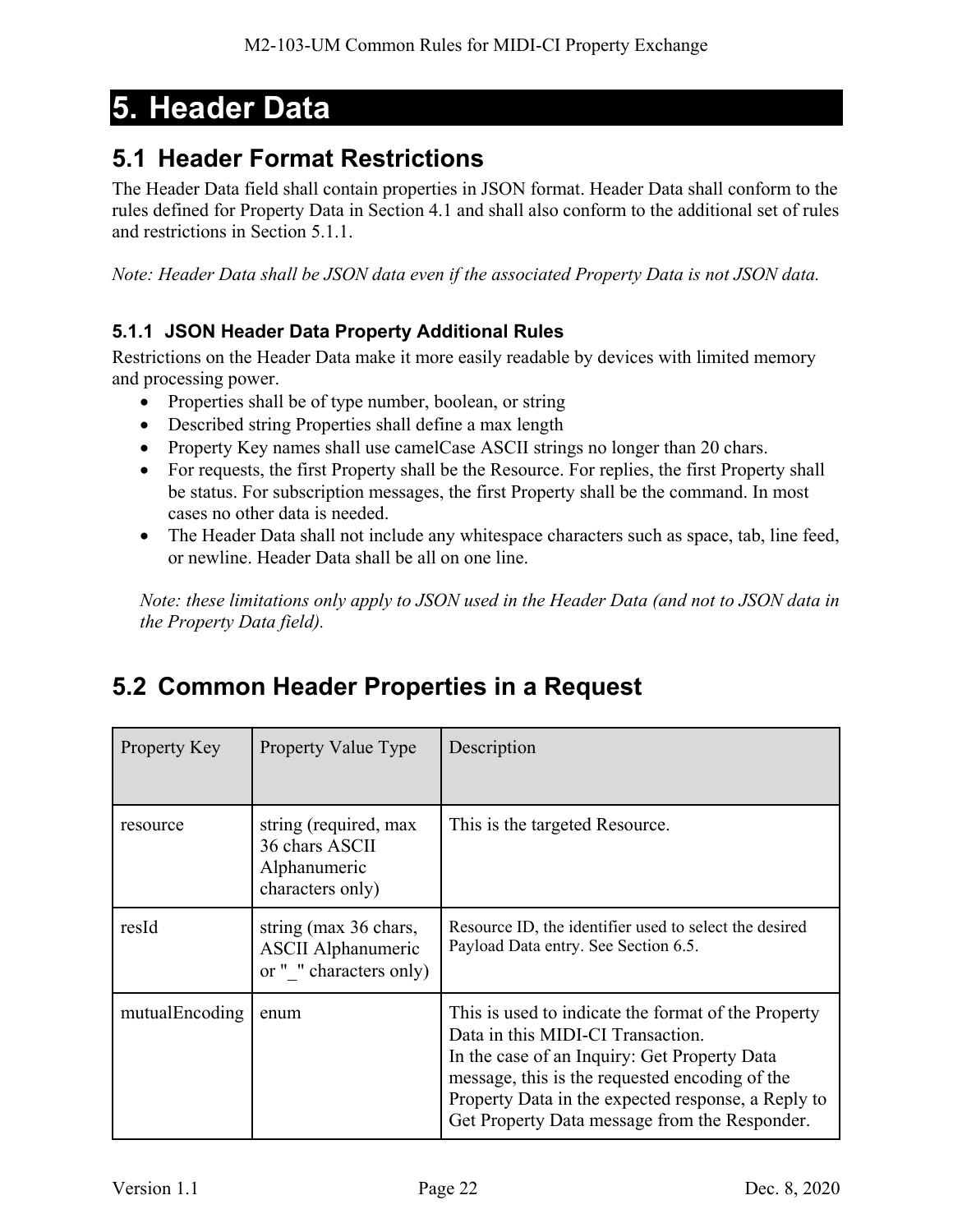|  | In the case of an Inquiry: Set Property Data<br>message, this is the encoding of the Property Data<br>in that Inquiry: Set Property Data message.<br>The value shall be one of the standard types<br>defined in Section 4.3). The encodings supported<br>by the Responder for each Resource are<br>discovered by the use of ResourceList (See<br>Section 12). |
|--|---------------------------------------------------------------------------------------------------------------------------------------------------------------------------------------------------------------------------------------------------------------------------------------------------------------------------------------------------------------|
|--|---------------------------------------------------------------------------------------------------------------------------------------------------------------------------------------------------------------------------------------------------------------------------------------------------------------------------------------------------------------|

### <span id="page-22-0"></span>**5.3 Common Header Properties in a Reply**

| Property Key   | <b>Property Value Type</b>                | Description                                                                                                                                                                                                                                                                        |
|----------------|-------------------------------------------|------------------------------------------------------------------------------------------------------------------------------------------------------------------------------------------------------------------------------------------------------------------------------------|
| status         | number (required,<br>integer)             | This is the Status of the response. This is similar to<br>HTTP Status codes.<br>Shall use the status list as described in Section<br>5.4.1                                                                                                                                         |
| message        | string (max 512 bytes)<br>after escaping) | This is an optional explanatory text for the user to<br>provide a hint to why an error status was received.                                                                                                                                                                        |
| mutualEncoding | enum                                      | This is used in a Reply to Get Property Data message<br>to indicate the format of the Payload Data. The value<br>shall be one of the standard types defined in Section<br>4.3). This shall match the mutual Encoding Header<br>Property in the Inquiry: Get Property Data message. |
| cacheTime      | number (integer) $(>=0)$                  | This is the number of seconds that this document<br>should be cached. The Initiator should use this cached<br>result for subsequent requests for the same Resource<br>Data.                                                                                                        |

### <span id="page-22-1"></span>**5.4 Reporting Status and Errors: Reply Header**

Each MIDI-CI Property Exchange reply message shall include a status Property in the Header Data field. If the status is any value other than 200, an associated message should be included.

The associated message is optional but recommended. If you include the message, you should use it to specify *why* the status code was triggered, not what the status code means.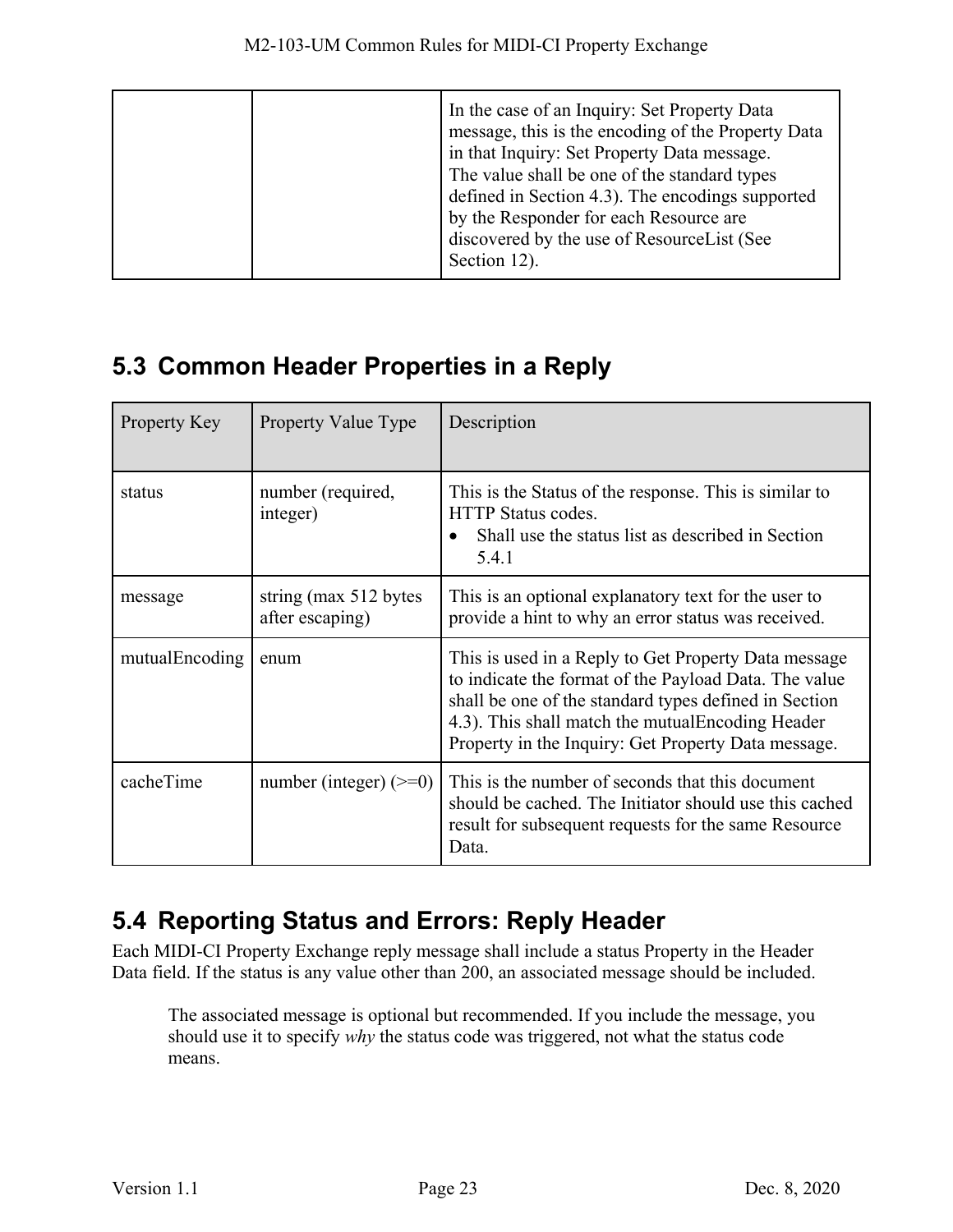The message Header Data may be used to declare a successful Transaction. If a Responder successfully receives and responds to an Inquiry: Set Property Data message, the Responder shall confirm with a value of 200 in the "status" Property.

Example:

{"status":200}

The message Header Data may be used to report an error code with an associated message. Example:

{"status":400,"message":"Inquiry Header does not specify the Resource."}

#### <span id="page-23-0"></span>**5.4.1 Table of status codes used in a Reply message**

The following is a list of Property Exchange status codes. Reply messages shall only use the Status codes that are listed in this table and shall not use any other codes. *Note: The Notify message uses other status codes. See Section [10](#page-44-0) for details.*

|     | 200-299 Success Messages - Do Not Retry                                                    |
|-----|--------------------------------------------------------------------------------------------|
|     |                                                                                            |
| 200 | Success/Ok                                                                                 |
| 202 | Accepted – Message is accepted but device doesn't have the time or processing power to     |
|     | guarantee the results.                                                                     |
|     | 300-399 Redirection Messages - These Should Retry                                          |
|     |                                                                                            |
| 341 | Resource Currently Unavailable or an Error Occurred.                                       |
| 342 | Bad Data/Unexpected End of Data Set – Example: might be caused by SysEx data               |
|     | corruption or some other data stream issue.                                                |
| 343 | Too Many Requests – Device is unable to support this additional request at this time.      |
|     | 400-499 Client Error Responses - These are Fails - Do Not Retry                            |
|     |                                                                                            |
| 400 | Bad Request - Data was received but it isn't correct                                       |
| 403 | Request received but Reply not available based on Authorization. Example: contains         |
|     | protected or copyrighted data.                                                             |
| 404 | Resource Not Supported/Found                                                               |
| 405 | Resource Not Allowed – Resource is not applicable at this time. Example: Device may be     |
|     | in the wrong Mode.                                                                         |
| 413 | Payload Too Large                                                                          |
| 415 | Unsupported Media Type or Encoding                                                         |
| 445 | Invalid Version of Data - Data is assumed valid, but the version of the data format is     |
|     | a version that the receiver cannot support. Example: the data might be intended            |
|     | for a newer version of software than the receiver, running a prior version of software, is |
|     | able to use.                                                                               |
|     | 500-599 Server Error Responses - These are Major Errors                                    |
| 500 | Internal Device Error $-$ A significant failure has occurred on the device.                |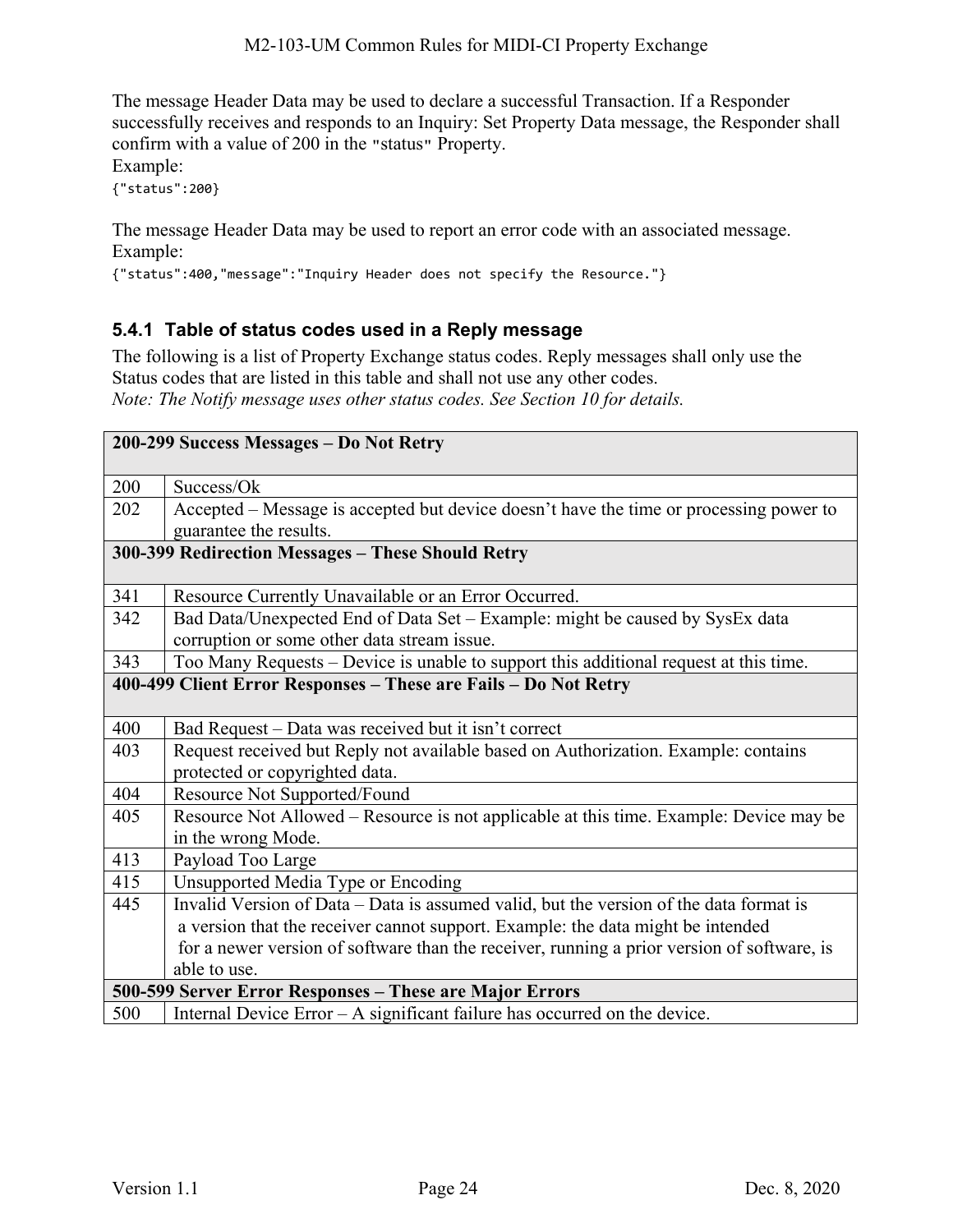#### <span id="page-24-0"></span>**5.4.2 Other Error Mechanisms**

In addition to the errors defined above for use in a Reply message, Property Exchange provides mechanisms to Terminate an Inquiry, perform a Timeout Wait, or report a Timeout condition by way of a Notify message. For details see Section [10.](#page-44-0)

MIDI-CI also provides a NAK message that may be used with Property Exchange when it is not possible to return a more informative error report as defined above. See the MIDI-CI specification for details.

### <span id="page-24-1"></span>**5.5 Extra Header Property for Using Property Data which is Not JSON Data**

If the associated Property Data is not JSON data which conforms to rules in Section [4.1,](#page-17-1) the Header Field shall include a "mediaType" Property to declare the format of the Property Data.

| Property Key | Property Value Type   | Description                                                                                                                                                                                                                                      |
|--------------|-----------------------|--------------------------------------------------------------------------------------------------------------------------------------------------------------------------------------------------------------------------------------------------|
| mediaType    | string (max 75 chars) | Media Type of the Property Data that is the payload of<br>this Property Exchange message in the format(s) as<br>defined by RFC 6838 [EXT05]. Common types can be<br>found in Media Types [EXT06]. This is sometimes<br>referred to as MIME type. |

### <span id="page-24-2"></span>**5.6 Header Properties to be Defined in the Future**

Some Resources in the future may require new or unique Header Properties. All such Header Properties shall comply with the rules in this Section [5.](#page-21-0)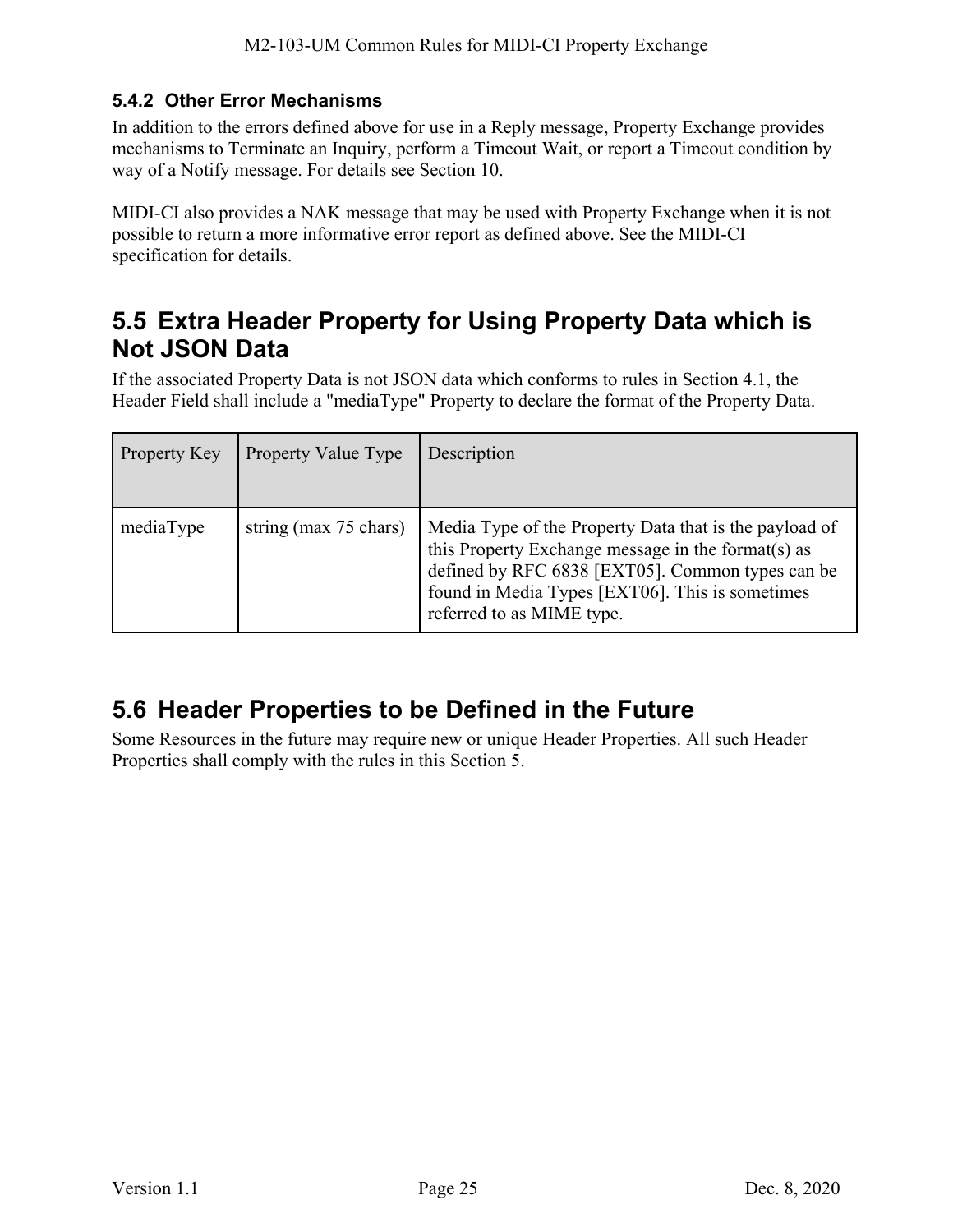# <span id="page-25-0"></span>**6. Resources**

A Resource is what determines how a request and response is structured. It tells the device how to act and what to do.

#### **Resource Format Rules:**

- Resource names shall be nouns like DeviceInfo, Tempo, Mode
- Resource names shall not contain spaces and shall use Pascal Case (sometimes called "UpperCamelCase")
	- e.g. Channel list is "ChannelList" and tempo is "Tempo".

### <span id="page-25-1"></span>**6.1 Resources Data Formats**

By default, Resources shall be JSON compliant with the format rules and restrictions defined in Sections [4](#page-17-0) and [5.](#page-21-0)

Resources may also contain other data which is not compliant with JSON only if the Resource declares a non-JSON data type in the "mediaType" Property of the Header Field (see Sections [4.2](#page-18-2) and [5.5\)](#page-24-1).

### <span id="page-25-2"></span>**6.2 Using Resources and Property Data**

An Initiator sends an inquiry message with the Resource it wishes to retrieve declared in the Header Data field. The Responder returns a reply message with the corresponding Property Data in the Property Data field.

#### **Example using the DeviceInfo Resource:**

#### **Initiator Sends Inquiry: Get Property Data Message**

| Header Data   | {"resource":"DeviceInfo"} |
|---------------|---------------------------|
| Property Data | none                      |

#### **Responder Sends Reply to Get Property Data Message**

| <b>Header Data</b>   | {"status":200}                                                                                                                                                                                                                          |
|----------------------|-----------------------------------------------------------------------------------------------------------------------------------------------------------------------------------------------------------------------------------------|
| <b>Property Data</b> | "manufacturerId": $[125, 0, 0]$ ,<br>"manufacturer": "Educational Use",<br>"familyId": $[0,0]$ ,<br>"family":"Example Range",<br>"modelId": $[48, 0]$ ,<br>"model":"Example Pedal",<br>"versionId": $[0, 0, 1, 0]$ ,<br>"version":"1.0" |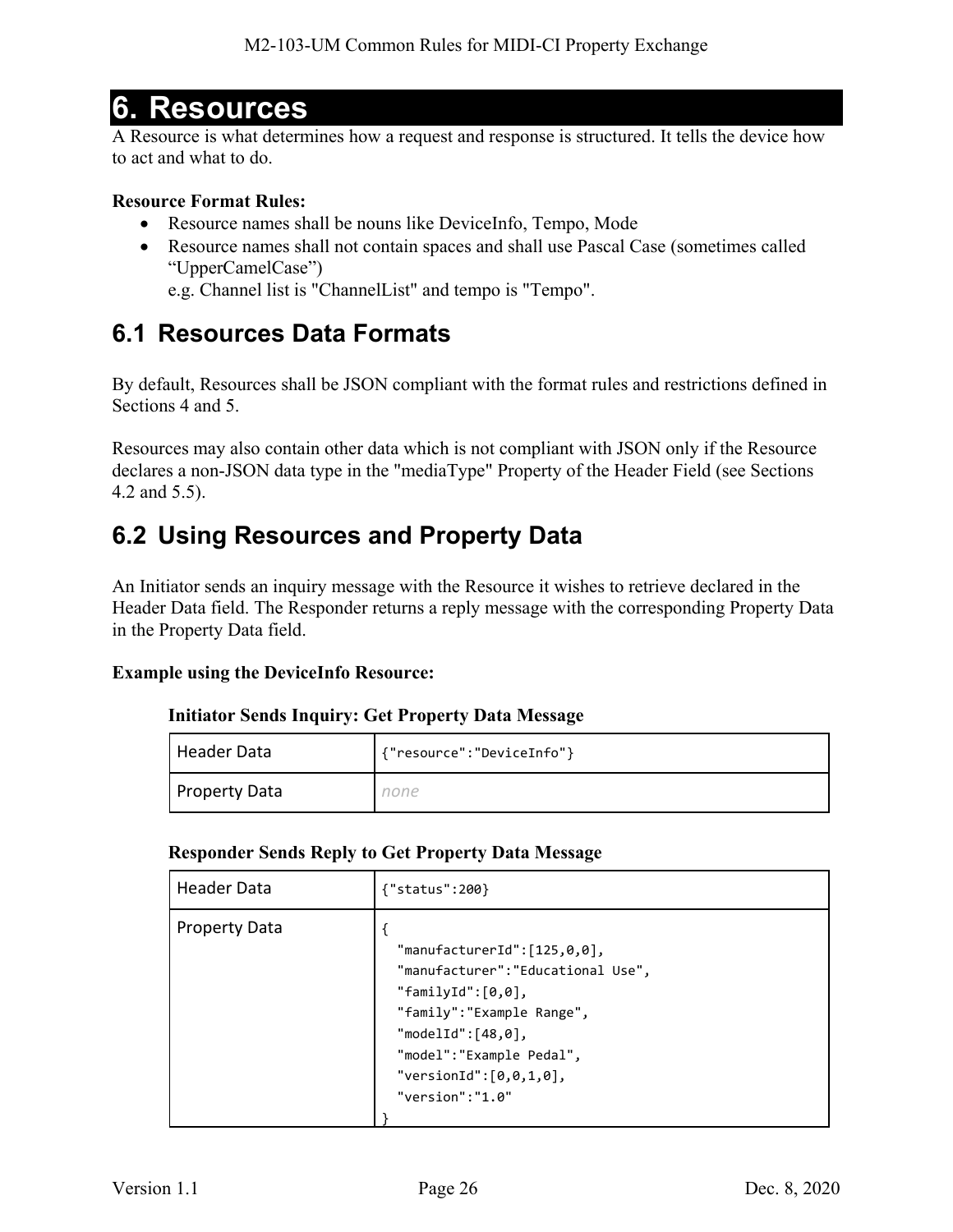### <span id="page-26-0"></span>**6.3 MMA/AMEI Defined Resources**

Resources defined by the MMA/AMEI shall describe the Properties that can be retrieved, the intent of the Properties, implementation rules or guidelines, and how they relate with other Resources.

Resource specifications shall define which Properties are required and which Properties are optional. Properties which are required, including strings marked as required, shall not be left empty.

MMA/AMEI Resources should provide a unified approach to common applications. Following are some of the currently defined Resources:

- Device Information
	- Channels in use
- Modes Available
- Programs available
- Controllers available

For descriptions of these, see Section [7.](#page-30-0)

Other standard Resources will be defined in future specifications by AMEI/MMA.

### <span id="page-26-1"></span>**6.4 Custom, Manufacturer/Device-Specific Resources**

Manufacturers may design devices that use custom Resources. The data format of custom Resources shall conform to the standard style guides defined by Property Exchange.

All manufacturer/device-specific Resource names shall be prefixed with "X-". This is to avoid any overlap with future defined Resources. For Example: X-MyCustomResource

Note: Inside a Manufacturer/Device-Specific Resource (such as X-MyCustomResource), individual properties do not need to be prefixed with "x-" (See Section [4.1.3\)](#page-18-0).

### <span id="page-26-2"></span>**6.5 Resource ID**

Resources may be defined to require a Resource ID ("resId") Property.

A Resource may have a selection of various entries, any one of which could be returned as the associated Property Data for that specific Resource. Such Resources shall have a "resId" Property with a unique Property Value assigned to each entry. Any inquiry for that Resource shall include a "resId" Property to select the desired entry.

If a Resource is defined to use the "resId" Property, then the Resource shall have the requireResId property set to true in the ResourceList. See Section [12.](#page-50-0)

### <span id="page-26-3"></span>**6.6 List Resources: Retrieving an Array of Objects**

A List Resource is a specific type of Resource that provides a list of objects in a JSON array. Typical List Resources include ProgramList and ChannelList.

The names of List Resources shall have the suffix "List", e.g. "ProgramList"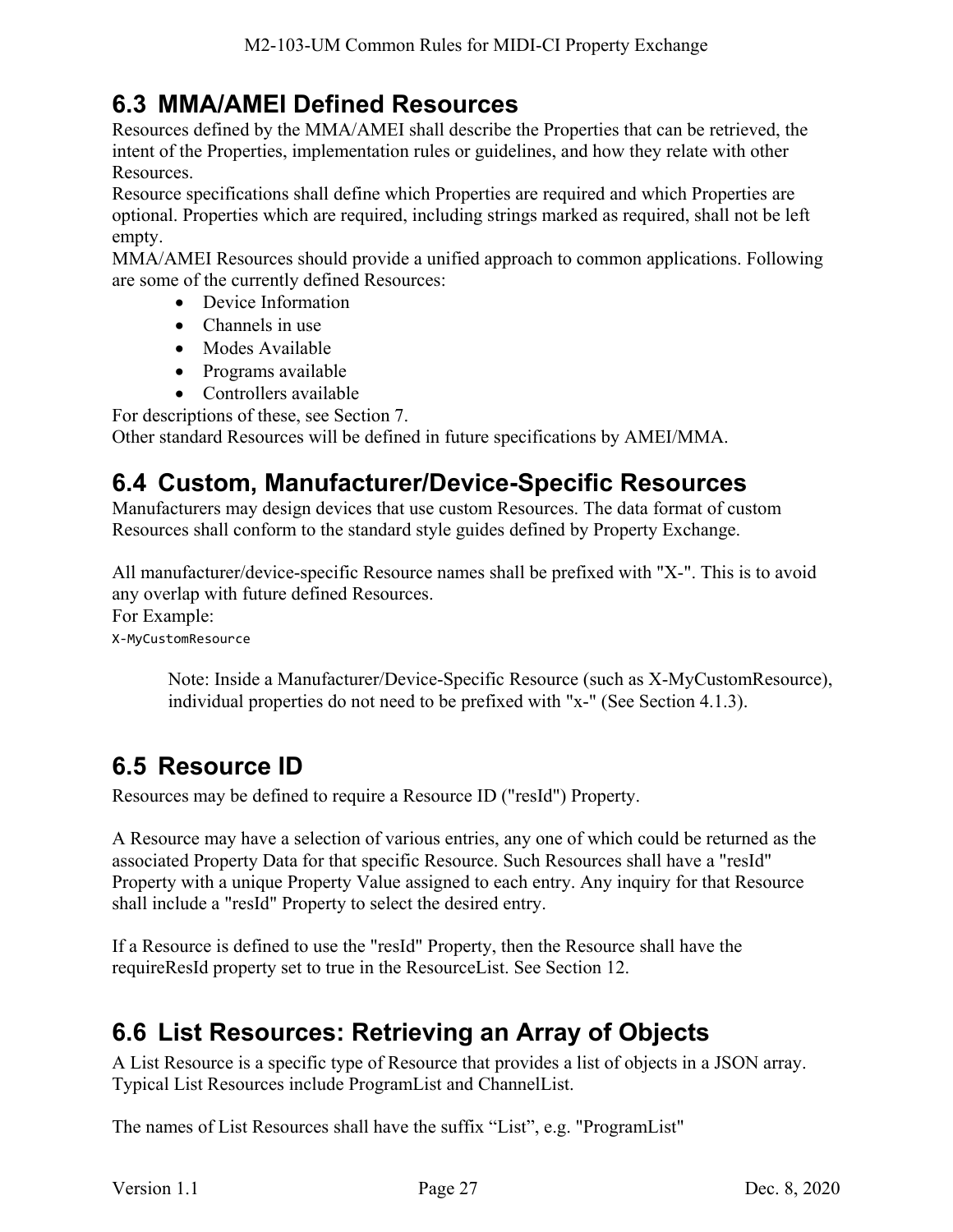#### <span id="page-27-0"></span>**6.6.1 Property Data in a Reply to a List Resource Inquiry**

- A Reply to a List Resource shall be an array of objects
- Objects should only be one level deep. Objects, other than the "link" Property described below, may contain arrays or collections of integral values or strings and shall not contain other objects.
- List Resources can be complemented with additional Resources to access further, more detailed information that is not provided in the list. Objects in the reply to a List Resources may use a "link" Property to declare each Resource that is available for accessing more detailed information about a listed object. See Section [11.](#page-46-0)

#### <span id="page-27-1"></span>**6.6.2 Pagination**

Pagination allows the Initiator to get a subset of the total list of objects available. Pagination uses the offset and limit mechanism commonly used in JSON applications. Pagination support for each Resource shall be declared using the "canPaginate":true Property in the ResourceList. See Section [12.2.1.](#page-51-0)

The "offset" and "limit" Properties may be used in the Header Data of an Inquiry: Get Property Data that requests a List Resource. If pagination is used, both Properties shall be in the Header data of the inquiry:

| Property Key | <b>Property Value</b><br>Type       | Description                                                                           |
|--------------|-------------------------------------|---------------------------------------------------------------------------------------|
| offset       | number<br>$(integer, >=0)$<br>only) | This is the (0-based) start position in the array of objects in<br>the List Resource. |
| limit        | number<br>$(integer, >=1)$<br>only) | This specifies the maximum number of objects to be returned.                          |

All Responder replies to an Inquiry: Get Property Data message with a List Resource, when the Resource has declared "canPaginate" in the ResourceList, shall contain a "totalCount" Property:

| Property Key | <b>Property Value</b><br>Type    | Description                                                                 |
|--------------|----------------------------------|-----------------------------------------------------------------------------|
| totalCount   | number<br>(integer,<br>required) | This is the number of total objects available, regardless of<br>pagination. |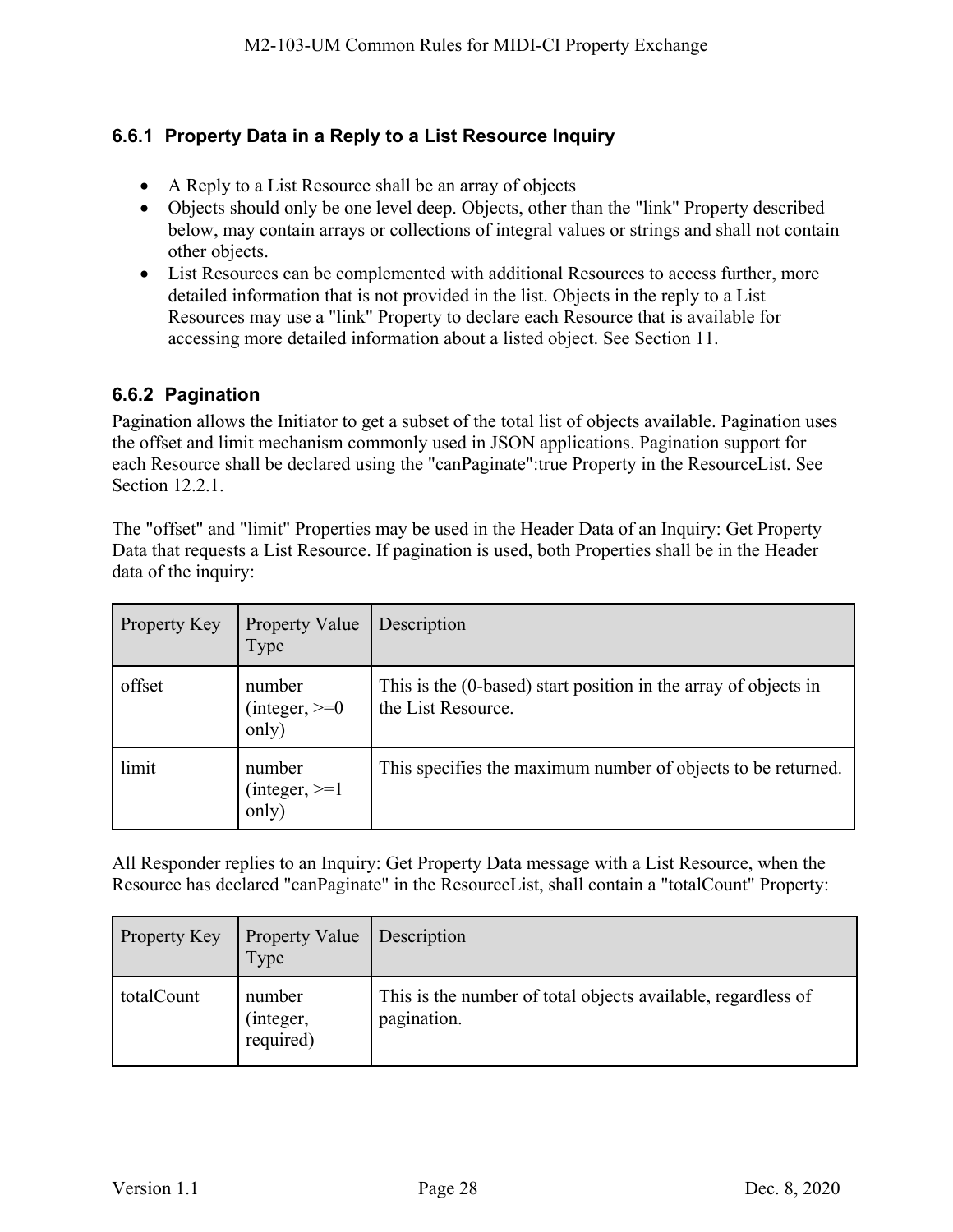The first Inquiry: Get Property Data message should request a list of entries starting from an offset of 0. The Initiator may determine how to access the list of entries using pagination based on the "totalCount" Property from the Responder and the "limit" Property chosen by the Initiator.

#### **Example of a List Resource Request and Response with Pagination**

#### **Initiator Sends Inquiry: Get Property Data Message**

|                 | Header Data   {"resource":"ExampleList","offset":10,"limit":5} |
|-----------------|----------------------------------------------------------------|
| <b>Property</b> | none                                                           |
| Data            |                                                                |

#### **Responder Sends Reply to Get Property Data Message**

| Header Data          | {"status":200,"totalCount":128}                                                                                                                                                                                                                                            |
|----------------------|----------------------------------------------------------------------------------------------------------------------------------------------------------------------------------------------------------------------------------------------------------------------------|
| <b>Property Data</b> | $\mathbf{r}$<br>i.<br>"title":"Result 11",<br>link:[{"resource":"X-Detail","resId":"detail11"}]<br>},<br>"title":"Result 12",<br>link:[{"resource":"X-Detail","resId":"detail12"}]<br>},<br>ſ<br>"title":"Result 13",<br>link:[{"resource":"X-Detail","resId":"detail13"}] |
|                      | },<br>"title": "Result 14",<br>link:[{"resource":"X-Detail","resId":"detail14"}]<br>},<br>"title":"Result 15",<br>link:[{"resource":"X-Detail","resId":"detail15"}]<br>ł                                                                                                   |

If "offset" and "limit" properties are not used, the Property Data shall contain the whole list of all objects.

### <span id="page-28-0"></span>**6.7 Simple Property Resources**

Simple Property Resources are defined to have Property Data which contains only a single string, number, or boolean.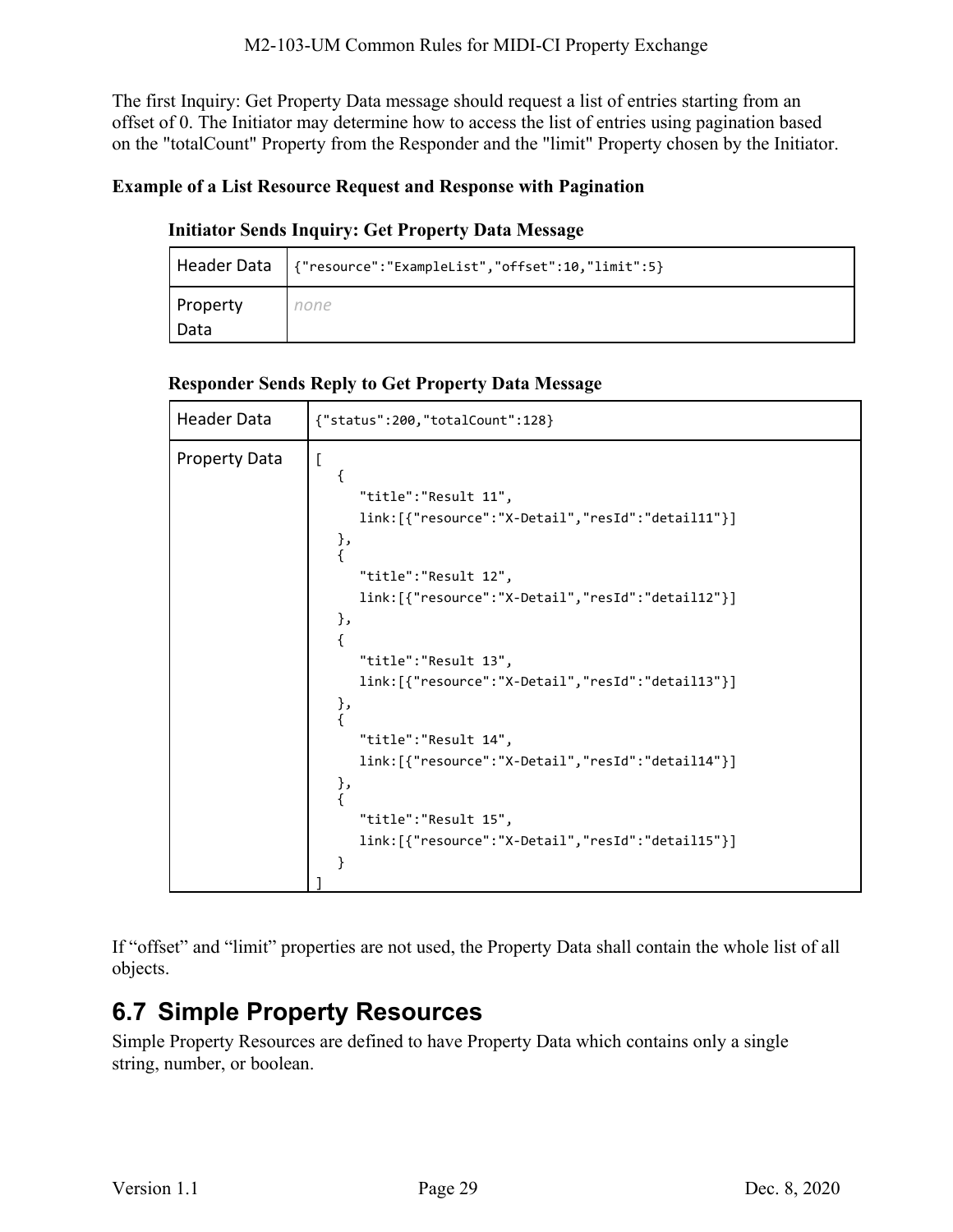#### **Example using the LocalOn Resource:**

#### **Initiator Sends Inquiry: Get Property Data Message**

| Header Data          | {"resource":"LocalOn"} |
|----------------------|------------------------|
| <b>Property Data</b> | ıone                   |

#### **Responder Sends Reply to Get Property Data Message**

| Header Data          | {"status":200} |
|----------------------|----------------|
| <b>Property Data</b> | true           |

#### **Example using the CurrentMode Resource:**

#### **Initiator Sends Inquiry: Get Property Data Message**

| Header Data          | {"resource":"CurrentMode"} |
|----------------------|----------------------------|
| <b>Property Data</b> | none                       |

#### **Responder Sends Reply to Get Property Data Message**

| Header Data   | {"status":200} |
|---------------|----------------|
| Property Data | "performance"  |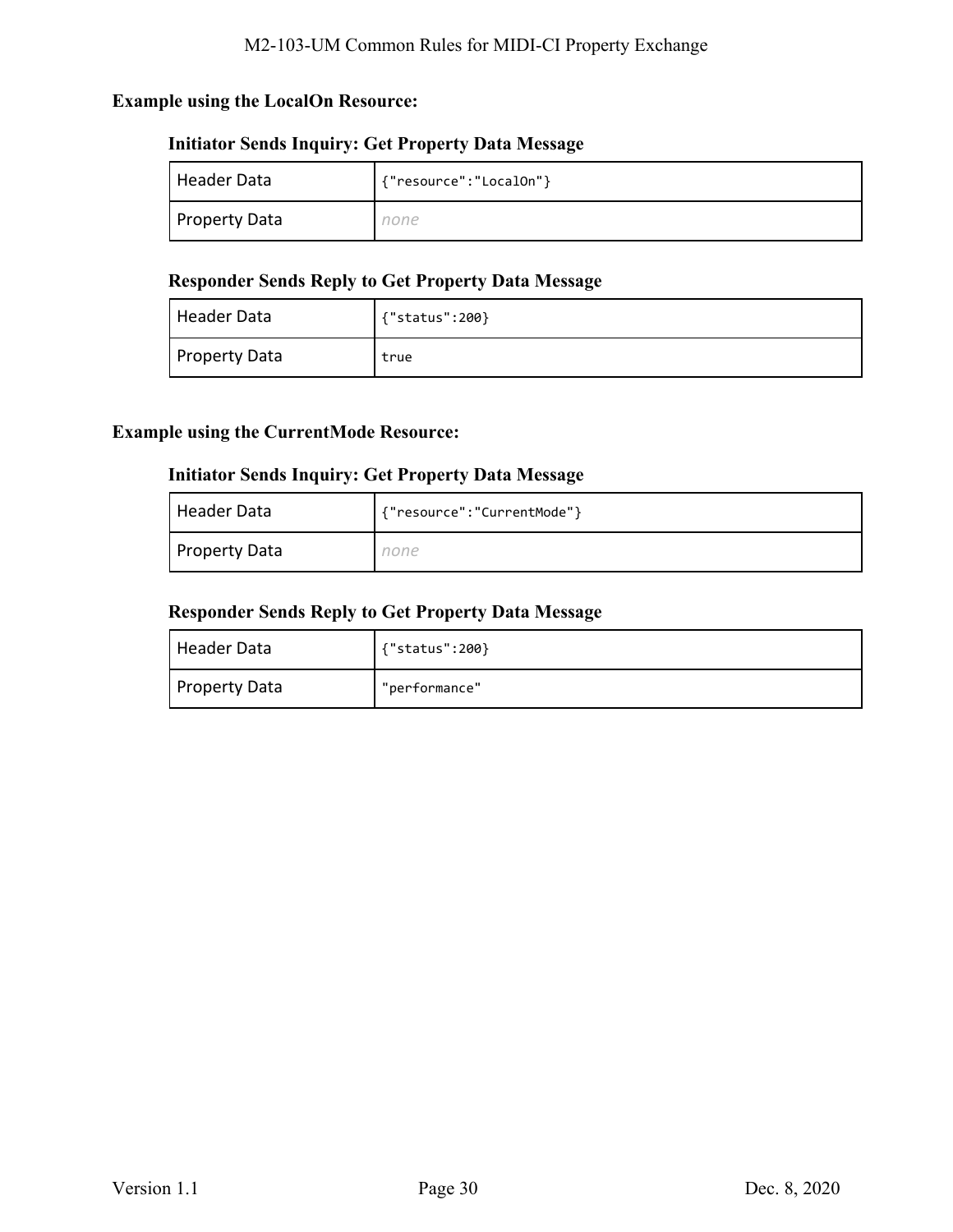## <span id="page-30-0"></span>**7. Resources and Resource Data in a Device**

Property Exchange specifications that are written to comply with this Common Rules for Property Exchange specification define common Resource Data for MIDI Devices. They also define the relationship between some of the Resource Data (or the relationship between Resources that access Resource Data). These Resource Data are flexible enough to describe everything from keyboards, drums, samplers through to robotics and lighting.

### <span id="page-30-1"></span>**7.1 ResourceList – Used Before Other PE Inquiries**

An Initiator requests the ResourceList Resource in an Inquiry: Get Property Data message to retrieve a list of all Resources that the Responder supports. This inquiry should be made before initiating any other Property Exchange inquiries.

All Devices that support Property Exchange shall respond correctly to a ResourceList inquiry to report Resources the Device supports.

ResourceList shall not be included in the response to a ResourceList inquiry.

For the full definition of ResourceList, see Section [12.](#page-50-0)

### <span id="page-30-2"></span>**7.2 Foundational Resources Defined in other Specifications:**

It is strongly recommended that all Devices should support the following Foundational Resources, defined in the "MIDI-CI Property Exchange Foundational Resources: DeviceInfo, ChannelList, JSONSchema" specification [\[MMA04\].](#page-6-7) These Resources provide details about a device that will aid in auto configuration and provide useful background data to help optimize many other Property Exchange inquiries. Some PE inquiries have dependencies that require the prior use of these Resources.

- **Device Information** (DeviceInfo Resource) This Resource Data provides fundamental information about a device. This contains data similar to the Device Inquiry Universal SysEx message. However, it also includes human-readable values for Manufacturer, Family, Model and Version information.
- **Channels** (ChannelList Resource) The ChannelList Resource describes the current channels the device is transmitting and receiving across the whole Device. It describes for each Channel the Port of each Channel, and MPE status. It also describes for each receive Channel the current program and the ProgramList Resources available. In Devices that have more than one Mode, the current available channels can be significantly different in each Mode.

### <span id="page-30-3"></span>**7.3 Other Resources Defined in other Specifications:**

Other Resources are defined in other specifications published by AMEI/MMA.

Some examples include: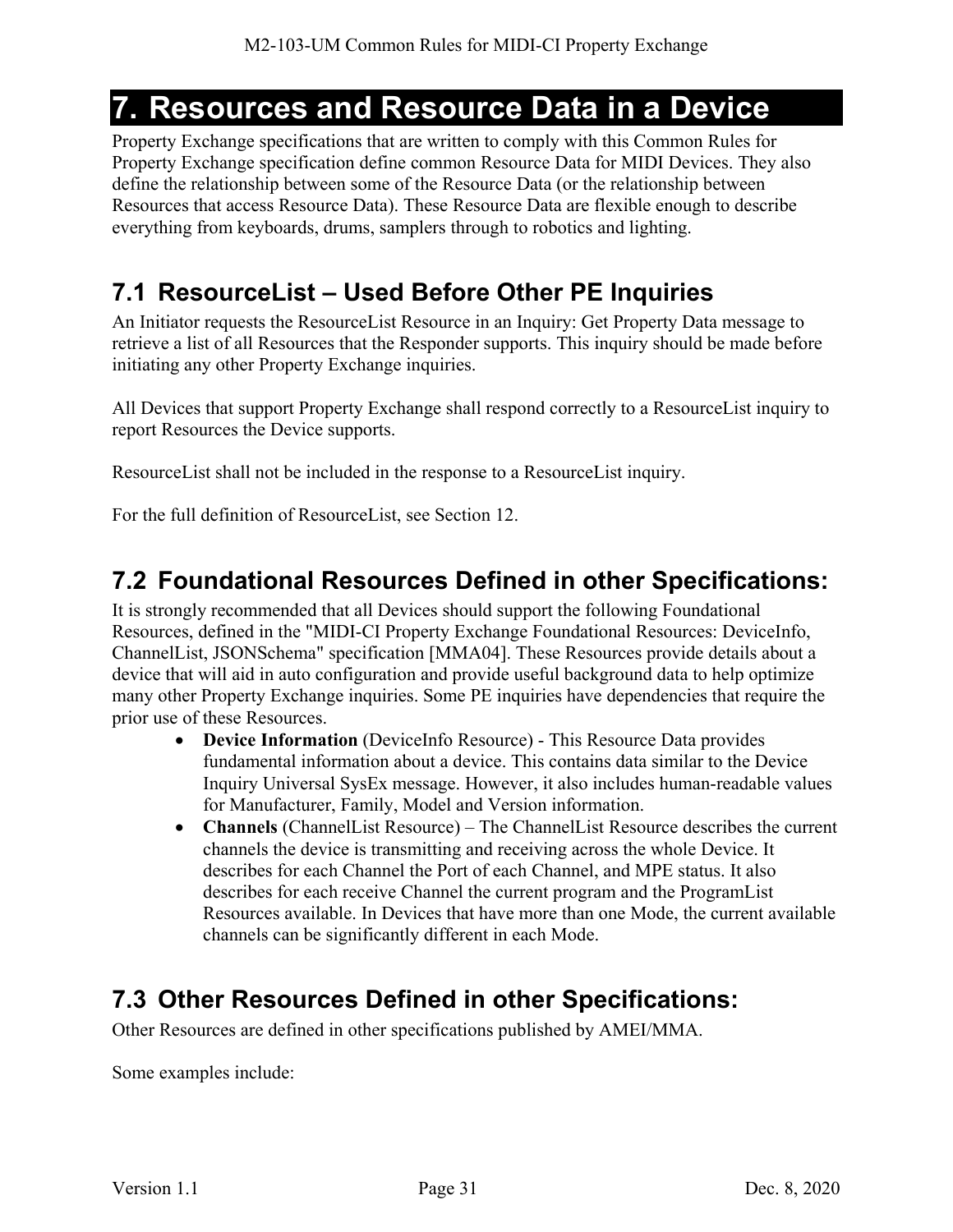- **Modes** A device may have a Performance mode, a Single Patch Mode, a GM mode or some other Mode. Each mode is generally structured differently in terms of the MIDI channels and Programs available.
- **Programs** Program names and categories, with Bank MSB/LSB and Program Change messages for recalling each Program.
- **Supported Controller Messages** Discover the CC/NRPN/RPN and other Controller messages that the Device sends or receives on a Channel.
- **Get and Set Device State** A snapshot of the device to restore at a later time.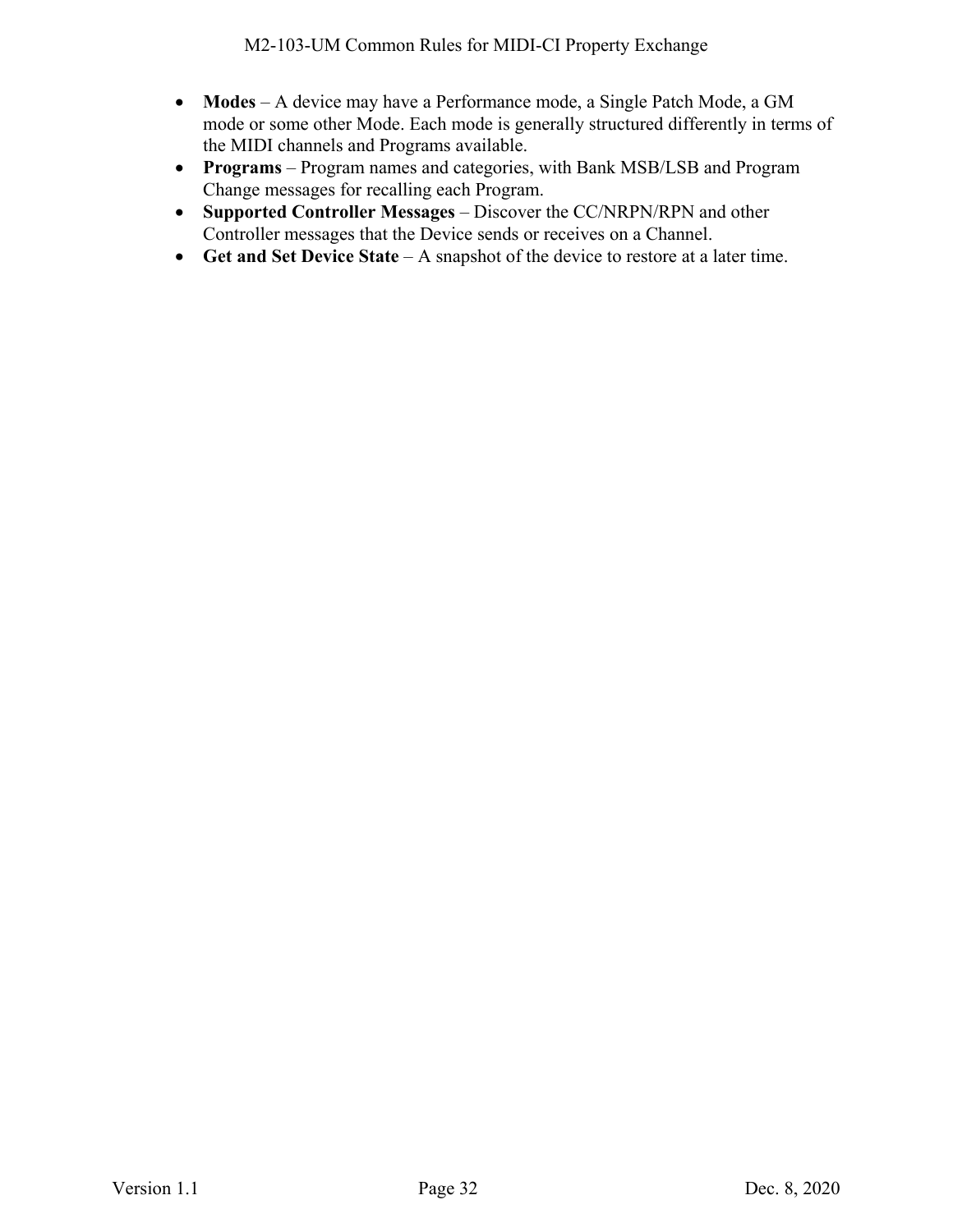# <span id="page-32-0"></span>**8. Full and Partial SET Inquiries**

Property Exchange offers two methods for updating Resource Data or subsets of Resource Data:

Method 1, Full SET: To update a whole set of Resource Data, an Initiator shall send an Inquiry: Set Property Data message. The Property Data field shall contain the whole Resource Data which would be sent by a Responder in a Reply to Get Property Data message. This may be used only if the target Resource declares a Property Value of "partial" or "full" for the "canSet" Property in the ResourceList (see Section [12\)](#page-50-0).

Method 2, Partial SET: For incremental changes or to change a subset of the Resource Data, an Initiator shall send an Inquiry: Set Property Data message. The Header Data field shall include "setPartial":true. In the Property Data field, each key of the update Resource Data shall represent a JSON Pointer (as per RFC 6901) to the Resource Data and provides a value. This value shall be a string, number, or boolean. This value shall not be an object or array. This may be used only if the target Resource declares a Property Value of "partial" for the "canSet" Property in the ResourceList (see Section [12\)](#page-50-0).

### <span id="page-32-1"></span>**8.1 Full SET Example:**

A hypothetical Manufacturer defined Resource called "X-ProgramEdit" retrieves the following Resource Data using an Inquiry: Get Property Data message:

**Initiator Sends Inquiry: Get Property Data Message**

| Header Data   | '{"resource":"X-ProgramEdit","resId":"abcd"} |
|---------------|----------------------------------------------|
| Property Data | none                                         |

**Responder Sends Reply to Get Property Data Message** 

| Header Data          | {"status":200}                                                                                                                                  |
|----------------------|-------------------------------------------------------------------------------------------------------------------------------------------------|
| <b>Property Data</b> | "name": "PIANO 4",<br>"lfoSpeed": 30,<br>"lfoWaveform": "triangle",<br>"pitchEnvelope": {<br>"rates": [94,67,95,60],<br>"levels": [50,50,50,50] |

The Initiator decides to upload a whole new program. The Initiator uses an Inquiry: Set Property Data message: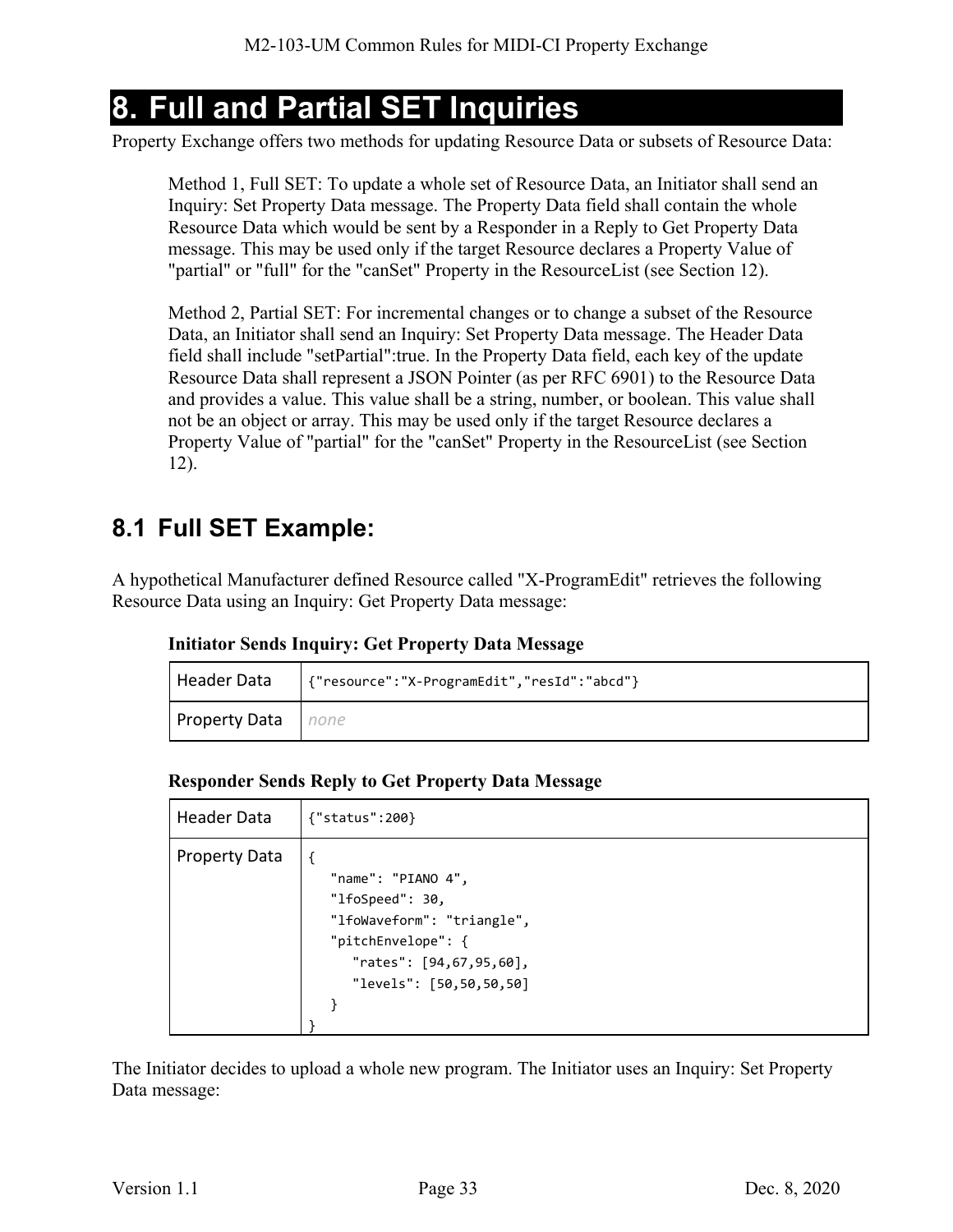| Header Data          | {"resource":"X-ProgramEdit","resId":"abcd"} |
|----------------------|---------------------------------------------|
|                      |                                             |
| <b>Property Data</b> |                                             |
|                      | "name": "Violin 2",                         |
|                      | "lfoSpeed": 10,                             |
|                      | "lfoWaveform": "sine",                      |
|                      | "pitchEnvelope": {                          |
|                      | "rates": $[30, 20, 90, 47]$ ,               |
|                      | "levels": [100,90,80,70]                    |
|                      |                                             |
|                      |                                             |

**Initiator Sends Inquiry: Set Property Data Message**

#### **Responder Sends Reply to Set Property Data Message**

| Header Data   | $\{$ "status":200} |
|---------------|--------------------|
| Property Data | none               |

### <span id="page-33-0"></span>**8.2 Partial SET Examples:**

A hypothetical Manufacturer defined Resource called "X-ProgramEdit" retrieves the following Resource Data using an Inquiry: Get Property Data message:

|  |  | <b>Initiator Sends Inquiry: Get Property Data Message</b> |  |
|--|--|-----------------------------------------------------------|--|
|  |  |                                                           |  |

| Header Data               | {"resource":"X-ProgramEdit","resId":"abcd"} |
|---------------------------|---------------------------------------------|
| <b>Property Data</b> none |                                             |

**Responder Sends Reply to Get Property Data Message** 

| Header Data          | {"status":200}                                                                                                                                  |
|----------------------|-------------------------------------------------------------------------------------------------------------------------------------------------|
| <b>Property Data</b> | "name": "PIANO 4",<br>"lfoSpeed": 30,<br>"lfoWaveform": "triangle",<br>"pitchEnvelope": {<br>"rates": [94,67,95,60],<br>"levels": [50,50,50,50] |

The Initiator makes a minor change to the LFO speed and only wants to send this change. The Initiator uses an Inquiry: Set Property Data message: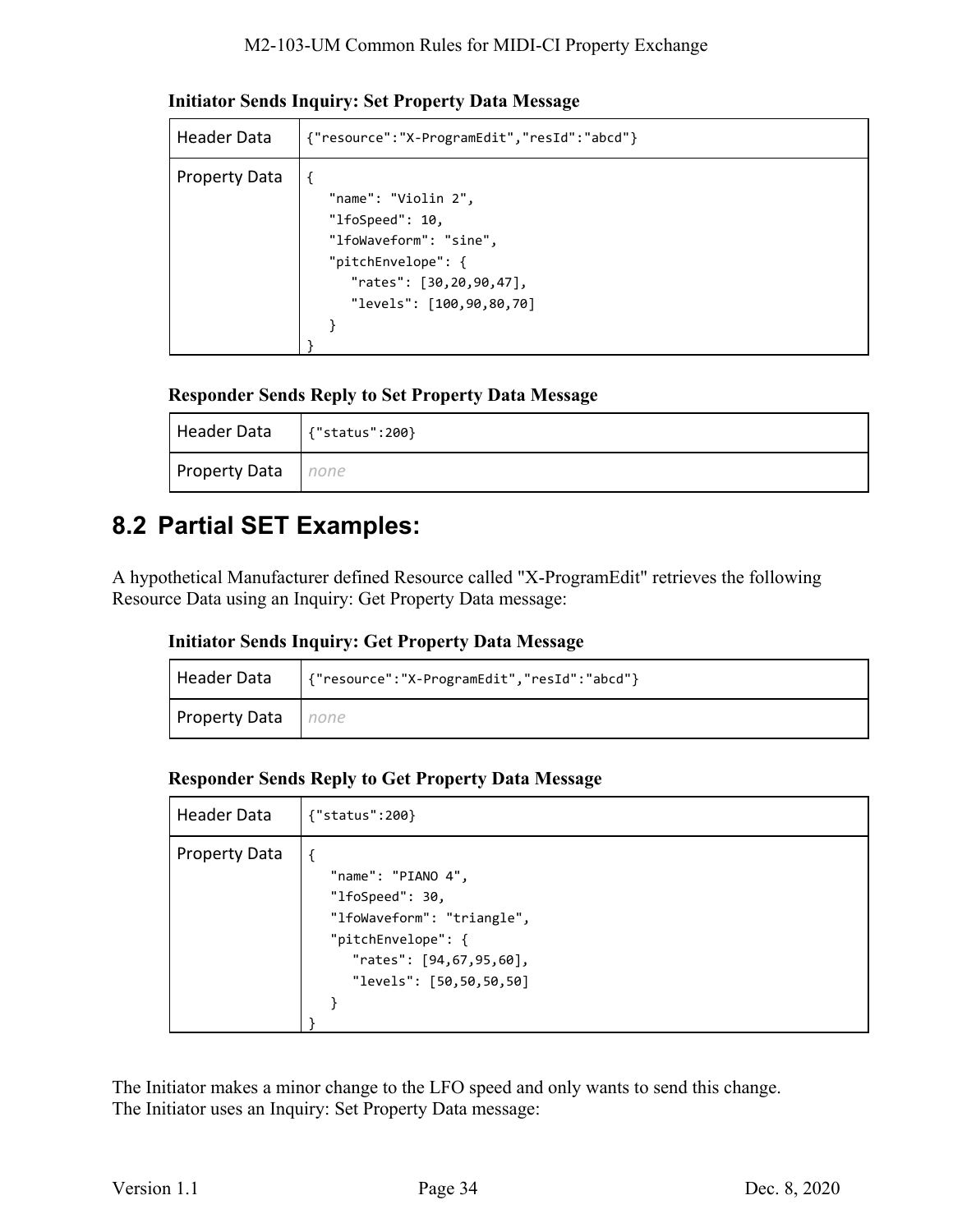| Header Data          | {"resource":"X-ProgramEdit","resId":"abcd","setPartial":true} |
|----------------------|---------------------------------------------------------------|
| <b>Property Data</b> | "/lfoSpeed":10                                                |

#### **Initiator Sends Inquiry: Set Property Data Message**

*Note the addition of the "setPartial":true Property.*

#### **Responder Sends Reply to Set Property Data Message**

| Header Data   | '{"status":200} |  |
|---------------|-----------------|--|
| Property Data | none            |  |

A Partial SET may send more than one change. This is an example that updates 2 array values:

#### **Initiator Sends Inquiry: Set Property Data Message**

| Header<br>Data | {"resource":"X-ProgramEdit","resId":"abcd","setPartial":true} |
|----------------|---------------------------------------------------------------|
| Property       | "/pitchEnvelope/rates/0":80,                                  |
| Data           | "/pitchEnvelope/levels/0":60                                  |

#### **Responder Sends Reply to Set Property Data Message**

| Header Data          | {"status":200} |
|----------------------|----------------|
| <b>Property Data</b> | <i>none</i>    |

When these 2 updates are applied, getting the Property Data will now look like:

#### **Initiator Sends Inquiry: Get Property Data Message**

| Header Data                 | '{"resource":"X-ProgramEdit","resId":"abcd"} |
|-----------------------------|----------------------------------------------|
| <b>Property Data</b>   none |                                              |

#### **Responder Sends Reply to Get Property Data Message**

| Header Data | $\left\{$ "status":200} |
|-------------|-------------------------|
|-------------|-------------------------|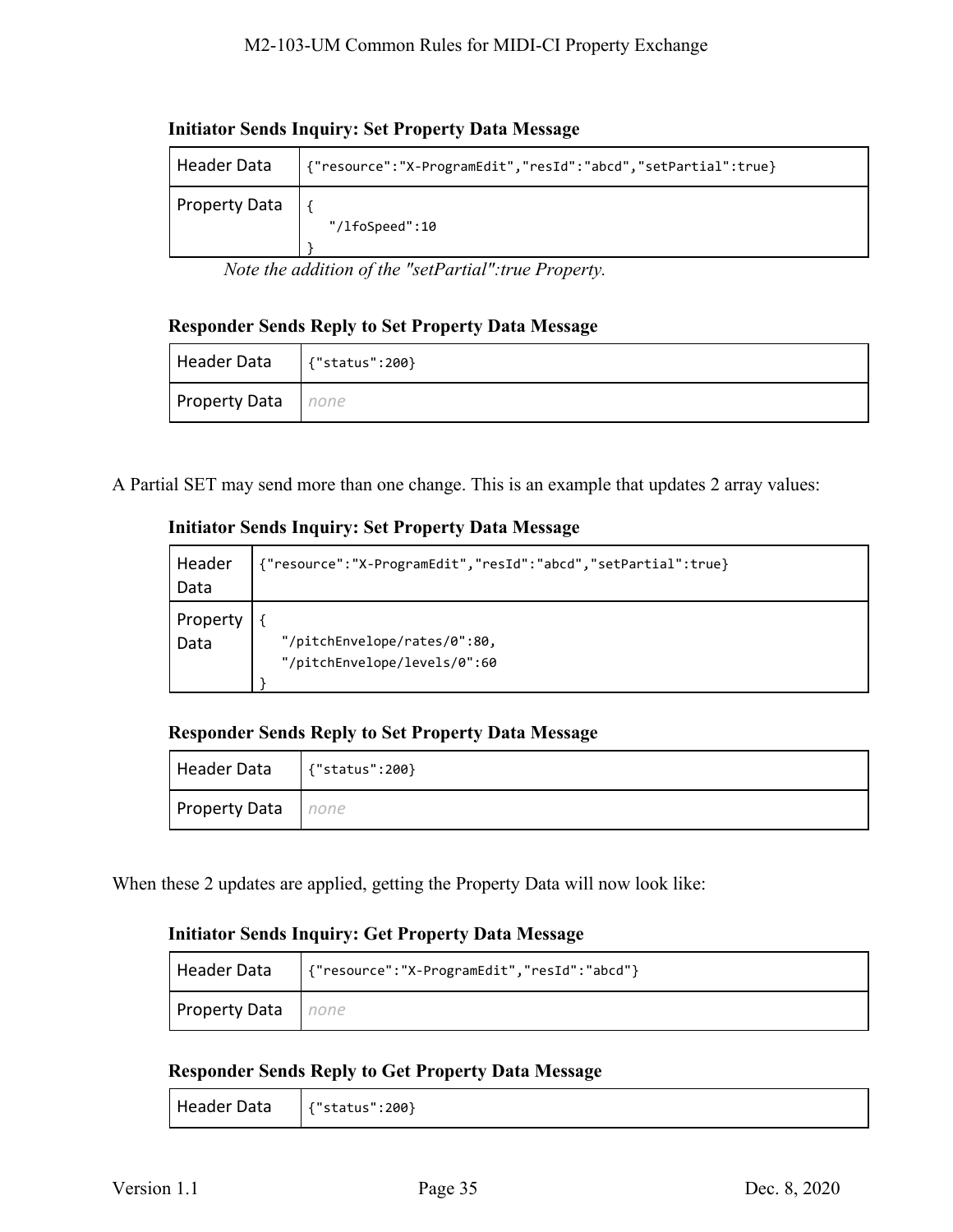| <b>Property Data</b> |                               |
|----------------------|-------------------------------|
|                      | "name": "PIANO 4",            |
|                      | "lfoSpeed": $10,$             |
|                      | "lfoWaveform": "triangle",    |
|                      | "pitchEnvelope": {            |
|                      | "rates": $[80, 67, 95, 60]$ , |
|                      | "levels": [60,50,50,50]       |
|                      |                               |
|                      |                               |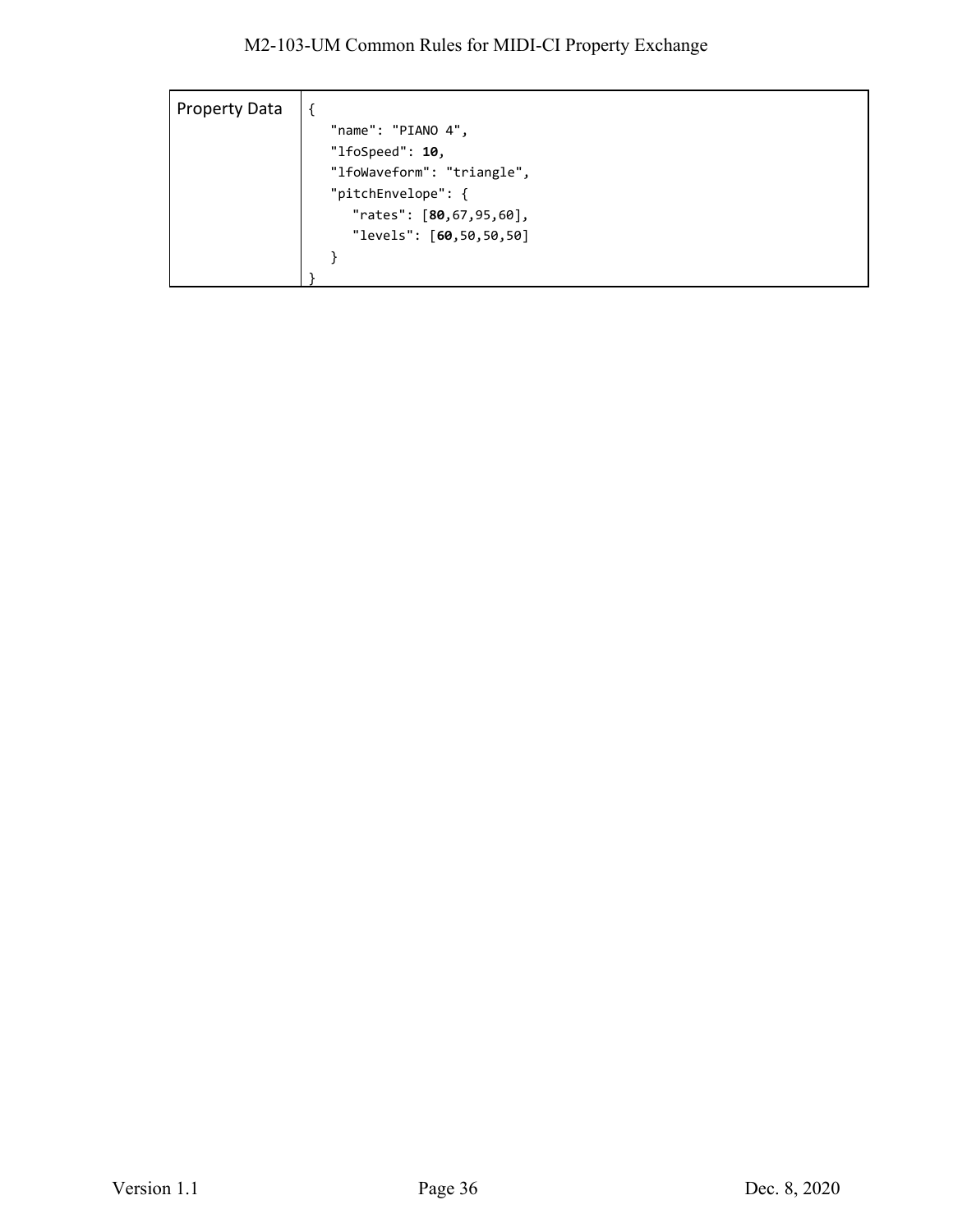# <span id="page-36-0"></span>**9. Subscribing to Property Data**

A Subscription mechanism in PE may be used when an Initiator wants to keep Property Data of a Responder's Resource synchronized between the Initiator and Responder. A subscription is only possible if it is supported by both Initiator and Responder.

If a Responder declares that a subscription is available, the Initiator may subscribe to the Resource while it needs ongoing, active access to the Property Data.

- 1. The Responder shall report in its reply to ResourceList that a Resource is subscribable. See Section [12.](#page-50-0)
- 2. The Initiator may subscribe to subscribable Resource on the Responder using the Subscription message with a "start" command.

Subscriptions enable two-way communication of one set of Property Data:

**Responder:** If any Property in the subscribed Property Data changes in the Responder, then the Responder shall inform the Initiator using a Subscription message with a "partial", "full", or "notify" command (See Section [9.1\)](#page-37-0).

Examples:

- If a MIDI Control Change message changes a Property Value in the Responder, the Responder sends the updated Property to the Initiator.
- If a user sets a device parameter that changes a Property Value in the Responder, the Responder sends the updated Property to the Initiator.
- If an Inquiry: Set Property Data message changes a Property Value in the Responder, the Responder sends the updated Property to the Initiator.

**Initiator:** If any Property in the subscribed Resource Data changes in the Initiator, the Initiator shall take one of two optional actions to update the Property in the Responder:

- 1. If the Initiator is able to send a MIDI message (such as a MIDI Control Change) to set the Property on the Responder, then it shall send the MIDI message.
- 2. If the Initiator is not able to send a MIDI message to set the Property on the Responder, it shall send an Inquiry: Set Property Data.

Example:

• A visual program editor is open in a DAW. Editing data on the device will update the DAW to reflect those changes without the user having to manually refresh the data. This also works in reverse where the DAW can send very specific changes back to the device.

Each subscription update from the Responder shall be sent using a Subscription message.

Each reply to a Subscription message shall be sent using a Reply to Subscription message.

*Note: If a subscribed Resource has linked Resources (see Section [11\)](#page-46-0), in some cases the Initiator may subscribe to the linked Resources in order to get additional, related updates.*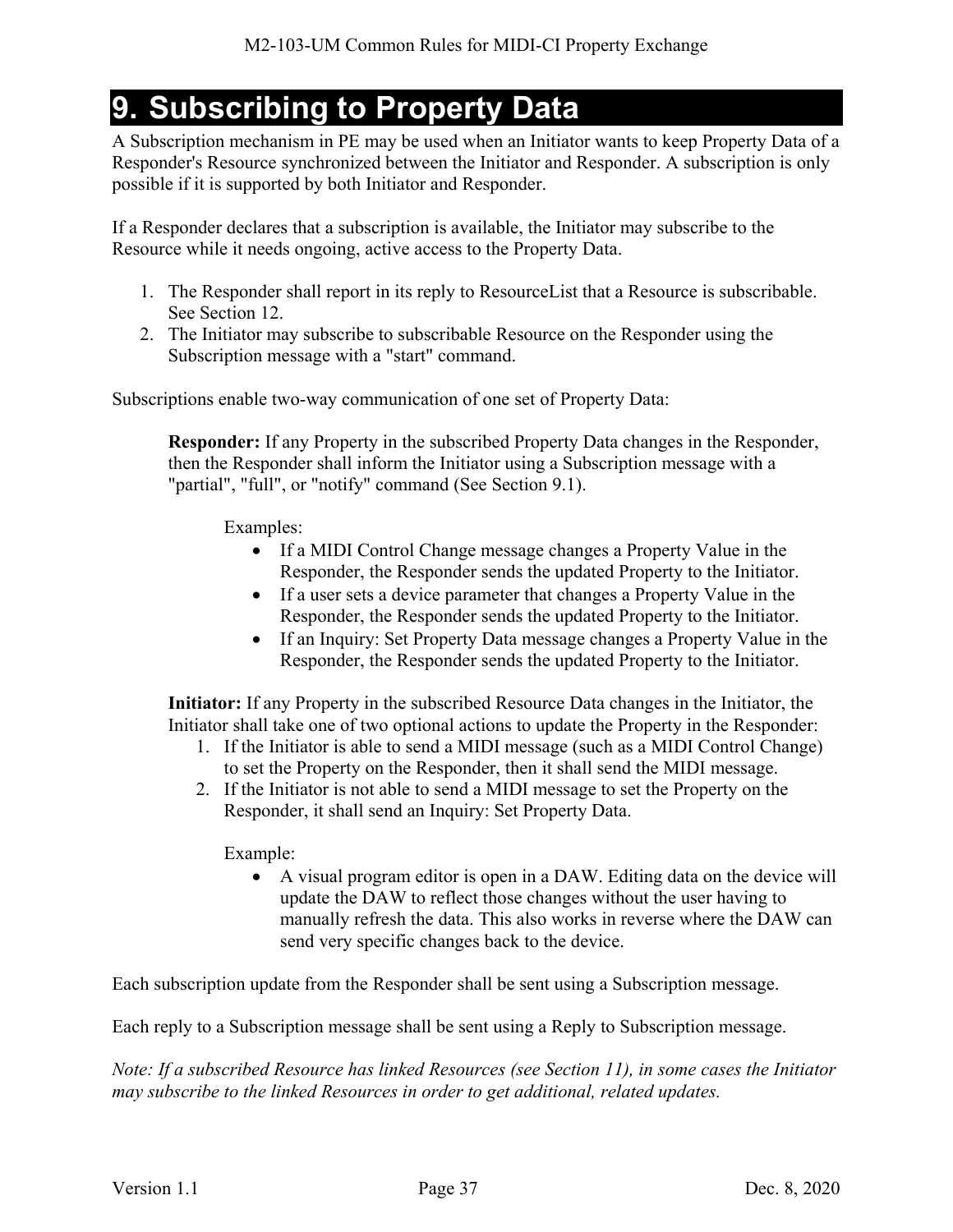*Note: There may be a delay between the Initiator sending the Inquiry: Set Property Data message and receiving a corresponding Subscription update reflecting the change from the Responder. When displaying the state of a Property to a user, a device should not display the duplication of data.* 

### <span id="page-37-0"></span>**9.1 Extra Request Header Properties for Subscriptions**

| Property<br>Key | <b>Property Value</b><br>Type                                                      | Description                                                                                                                                                                                                                                                                                                                                                                                                                                                                                                                                               |
|-----------------|------------------------------------------------------------------------------------|-----------------------------------------------------------------------------------------------------------------------------------------------------------------------------------------------------------------------------------------------------------------------------------------------------------------------------------------------------------------------------------------------------------------------------------------------------------------------------------------------------------------------------------------------------------|
| subscribeId     | string<br>(required, max<br>8 chars, "a-z",<br>"0-9" or " "<br>characters<br>only) | An initiator may decide to subscribe to several different<br>Resource Data at any one time. To identify which messages are<br>related to each Subscription a Subscription Id shall be assigned<br>by the Responder when starting a Subscription.<br>This Subscription Id shall be used by the Responder for all<br>update messages related to that Subscription and shall also be<br>used by either the Initiator or the Responder to end the<br>subscription. Once a Subscription is ended, the Subscription Id<br>can be reused for a new Subscription. |
| command         | enum<br>(required)                                                                 | The command determines the intent of the Subscription MIDI-CI<br>message                                                                                                                                                                                                                                                                                                                                                                                                                                                                                  |
|                 |                                                                                    | <b>Start Subscription ("start") - Initiator only</b><br>This shall create a new Subscription. The header is identical to<br>that used by an Inquiry: Get Property Data message. The<br>Response does not return any Property Data.                                                                                                                                                                                                                                                                                                                        |
|                 |                                                                                    | Partial Property Data Update ("partial") - Responder only<br>The Responder may use this to send an update whenever it<br>makes changes to a subset of the subscribed Property Data. The<br>Property Data for the update shall use the same format as data in<br>a Partial Inquiry: Set Property Data message.                                                                                                                                                                                                                                             |
|                 |                                                                                    | <b>Full Property Data Update ("full") - Responder only</b><br>The Responder shall use this to send a complete set of the<br>subscribed Property Data using the same format as in a Reply to<br>Get Property.                                                                                                                                                                                                                                                                                                                                              |
|                 |                                                                                    | Notify Command: Get Property Data ("notify") - Responder<br>only<br>The Responder shall use this to ask the Initiator for a complete<br>refresh of the subscribed Property Data. There is no body in this<br>message.                                                                                                                                                                                                                                                                                                                                     |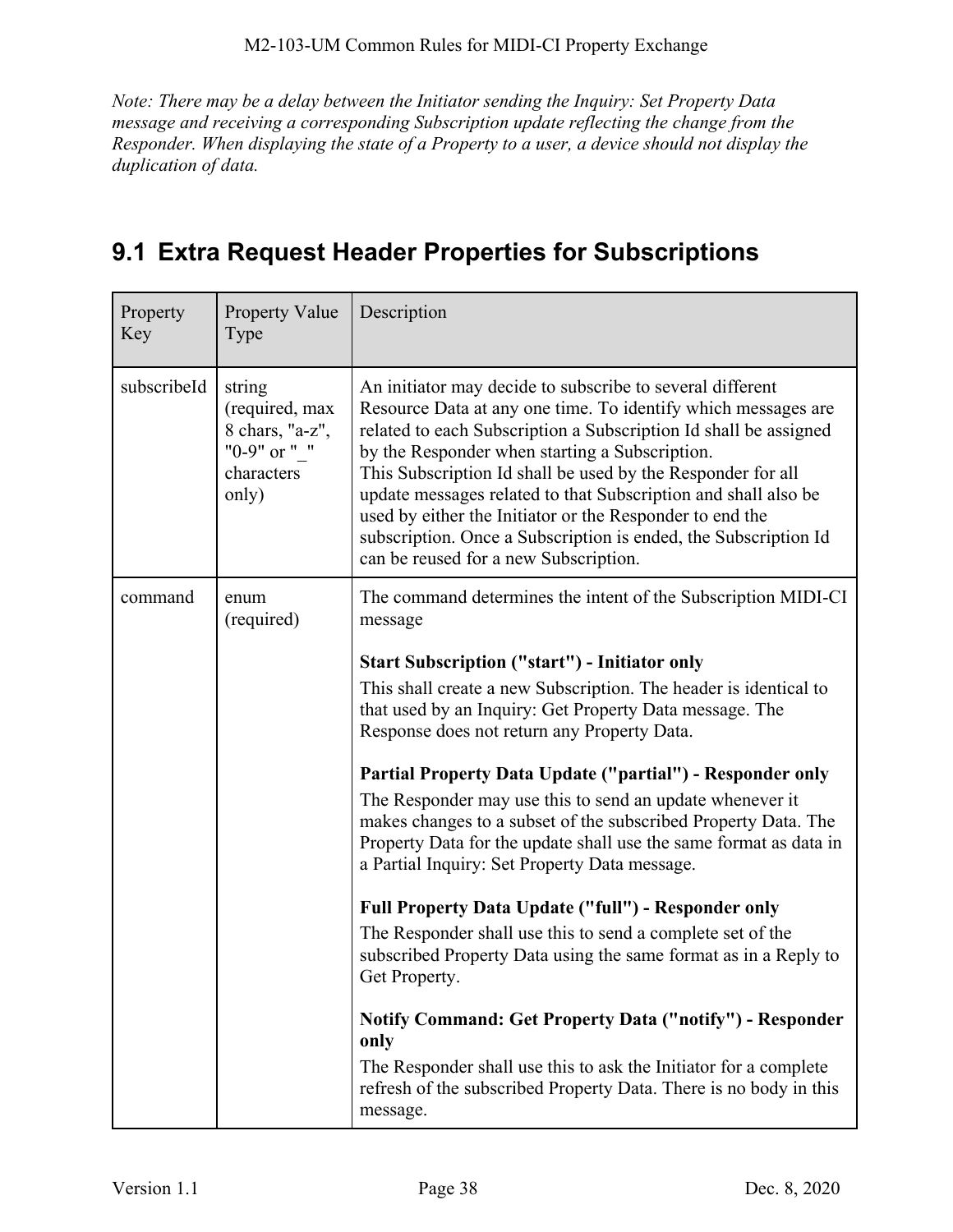|  | The Initiator shall not use this but instead shall perform an<br>Inquiry: Get Property Data to get the refreshed Property Data<br>from the Responder. |
|--|-------------------------------------------------------------------------------------------------------------------------------------------------------|
|  | <b>End Subscription ("end") - Initiator or Responder</b><br>Either device can end the Subscription.<br>There is no Property Data in this message.     |

#### <span id="page-38-0"></span>**9.1.1 Selecting "partial", "full", or "notify"**

When an individual Property or small number of Properties of the Property Data changes in the Responder, the Responder should use a "command":"partial" Property.

When the complete Property Data or a substantial subset of the Property Data changes in the Responder, the Responder should use a "command":"full" Property. The "command":"full" Property should be also used for all Simple Property Resources.

Use of "command":"partial" and "command":"full" should be limited to only when the Property Data fits into a single Property Exchange Message Chunk. If the Property Data spans multiple message Chunks, then the use of "command":"notify" is recommended.

### <span id="page-38-1"></span>**9.2 Replying to Subscription Messages**

A device that receives a Subscription message for any subscribed Resource Data shall reply with a Reply to Subscription message, so the original sender is aware of the success or failure of a command. If there is a failure, the sender may decide to retry or end the Subscription by sending a Subscription Message with the "command" Property set to "end".

If an Initiator receives but cannot handle a "partial" or "full", the Initiator shall:

- 1. Return a Reply to Subscription message to report success in receiving the message.
- 2. Send an Inquiry: Get Property Data to remain synchronized with subscribed data of the Responder.

### <span id="page-38-2"></span>**9.3 Setting the Property Data when Sending the "command" Property with the Property Value "full"**

When Property Data is an array or object the Property Data for the update shall use the same format as data in a Partial Inquiry: Set Property message (See Section [8\)](#page-32-0).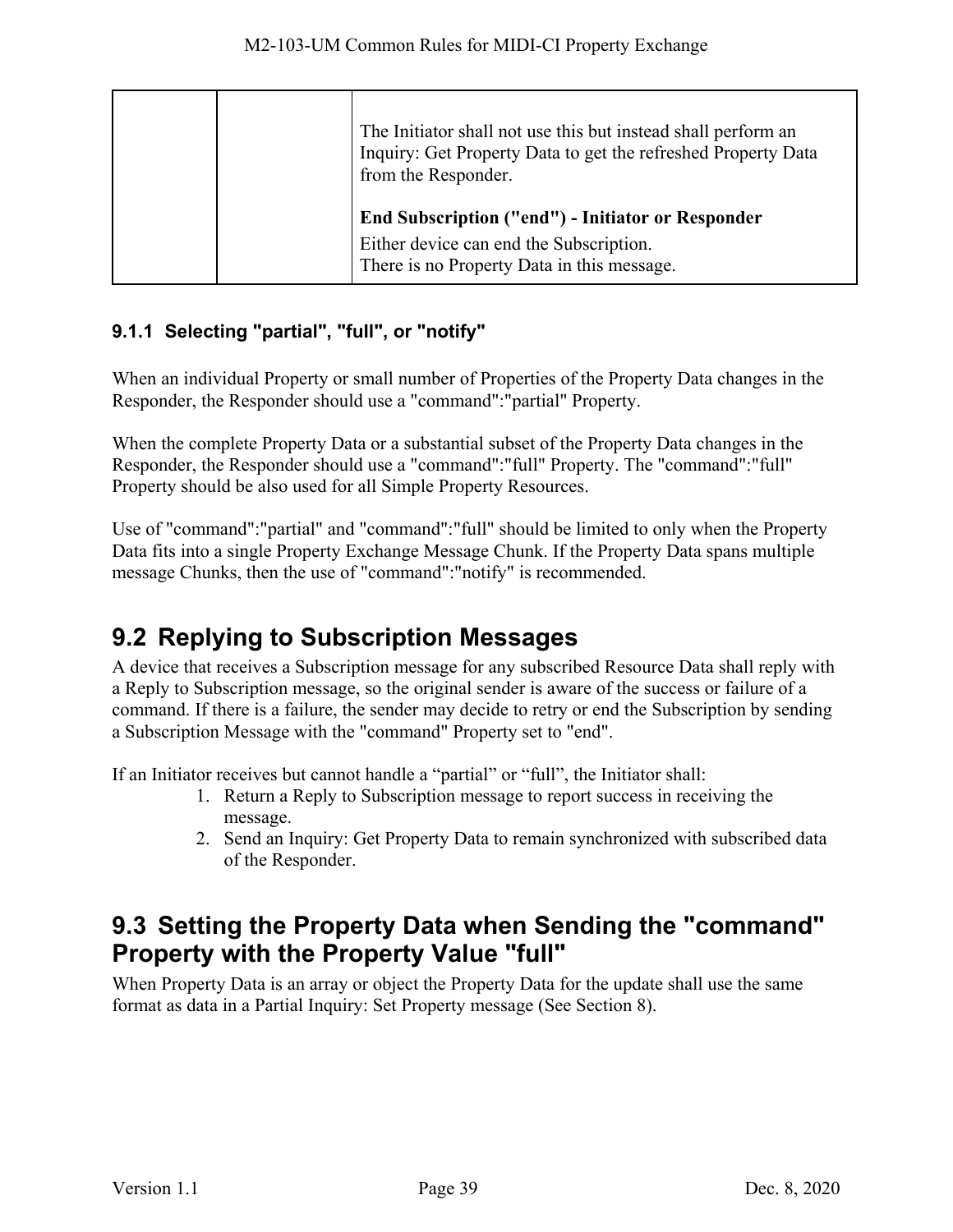#### <span id="page-39-0"></span>**9.3.1 Example: Subscription to a Simple Property Resource**

#### **Step 1:**

#### **Initiator Sends Subscription Message**

| Header Data               | {"command":"start","resource":"CurrentMode"} |
|---------------------------|----------------------------------------------|
| <b>Property Data</b> none |                                              |

#### **Responder Sends Reply to Subscription Message**

| Header Data   | '{"status":200,"subscribeId":"sub32847623"} |
|---------------|---------------------------------------------|
| Property Data | none                                        |

#### **Step 2:**

#### **Responder Sends Subscription Message using a "full" command**

| Header Data          | {"command":"full","subscribeId":"sub32847623"} |
|----------------------|------------------------------------------------|
| <b>Property Data</b> | "multichannel"                                 |

#### **Initiator Sends Reply to Subscription Message**

| Header Data               | {"status":200} |
|---------------------------|----------------|
| <b>Property Data</b> none |                |

### <span id="page-39-1"></span>**9.4 Example Set of Transactions with Initiator Subscribing to Responder Resources**

The following shows messages exchanged between the two devices.

This diagram shows the example life cycle of a single Subscription. There may be several Subscription life-cycles between two devices, each subscription having its own Subscription Id.

A hypothetical Manufacturer defined Resource called "X-ProgramEdit" retrieves the following Resource Data using an Inquiry: Get Property Data message:

#### **Initiator Sends Inquiry: Get Property Data Message**

| Header Data               | {"resource":"X-ProgramEdit","resId":"abcd"} |
|---------------------------|---------------------------------------------|
| <b>Property Data</b> none |                                             |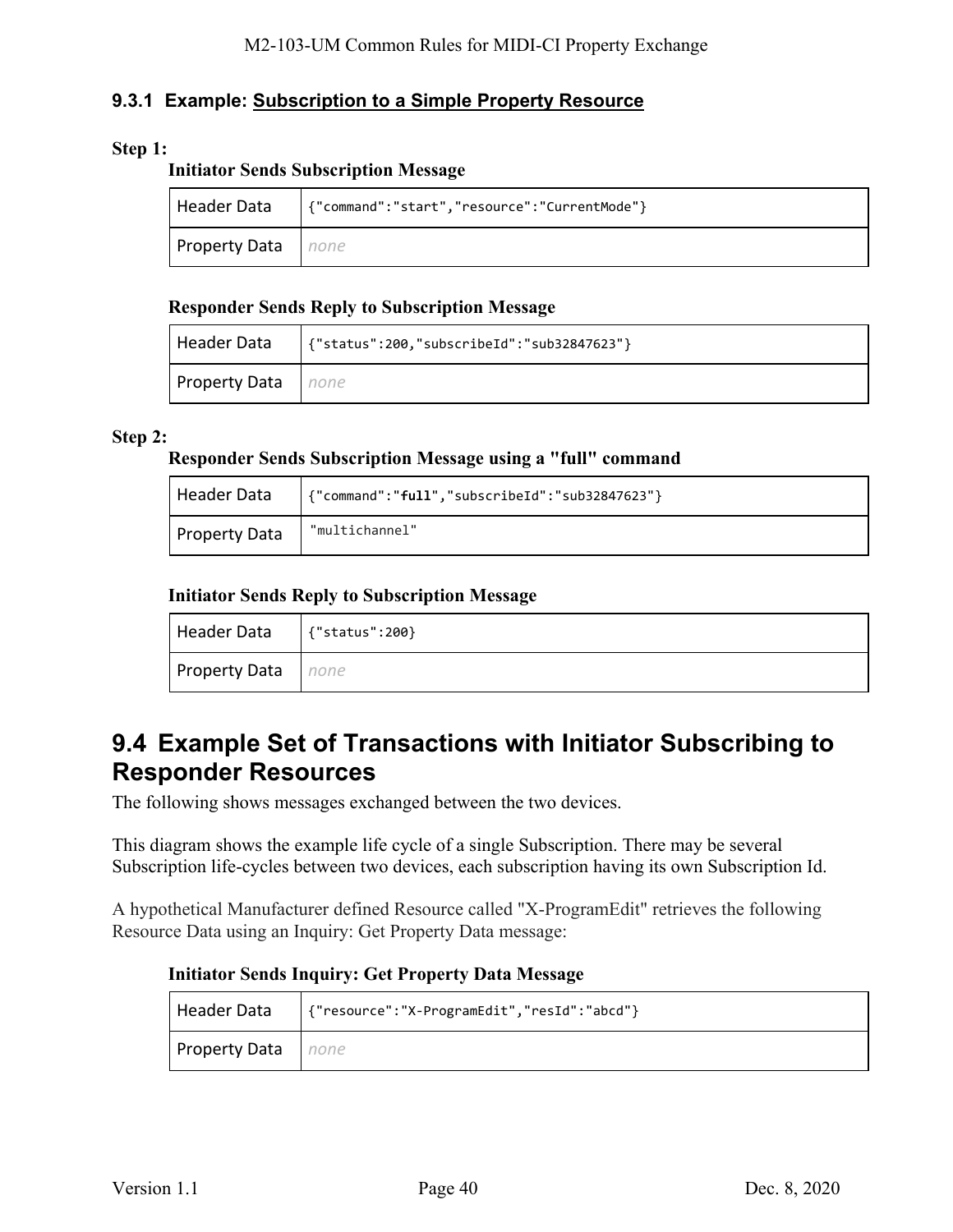#### M2-103-UM Common Rules for MIDI-CI Property Exchange

**Responder Sends Reply to Get Property Data Message** 

| <b>Header Data</b>   | ${``status":200}$                                                                                                                                       |
|----------------------|---------------------------------------------------------------------------------------------------------------------------------------------------------|
| <b>Property Data</b> | "name": "PIANO 4",<br>"lfoSpeed": $10,$<br>"lfoWaveform": "triangle",<br>"pitchEnvelope": {<br>"rates": $[80, 67, 95, 60]$ ,<br>"levels": [60,50,50,50] |

The X-ProgramEdit Resource in the ResourceList has previously declared the Resource to be subscribable with the "canSubscribe" Property set to true.

The Initiator subscribes by sending a Subscription message:

#### **Initiator Sends Subscription Message**

|                    | Header Data     {"command":"start","resource":"X-ProgramEdit","resId":"abcd"} |
|--------------------|-------------------------------------------------------------------------------|
| Property Data none |                                                                               |

#### **Responder Sends Reply to Subscription Message**

| Header Data                 | {"status":200,"subscribeId":"sub138047"} |
|-----------------------------|------------------------------------------|
| <b>I Property Data</b> none |                                          |

The user changes the LFO waveform on the Responder Device to a square. The Responder Device sends a Subscription message to inform the Initiator of the update:

#### **Responder Sends Subscription Message**

| Header Data          | {"command":"partial","subscribeId":"sub138047"} |
|----------------------|-------------------------------------------------|
| <b>Property Data</b> | "/lfoWaveform":"square"                         |

#### **Initiator Sends Reply to Subscription Message**

| Header Data          | $\{$ "status":200} |
|----------------------|--------------------|
| <b>Property Data</b> | none               |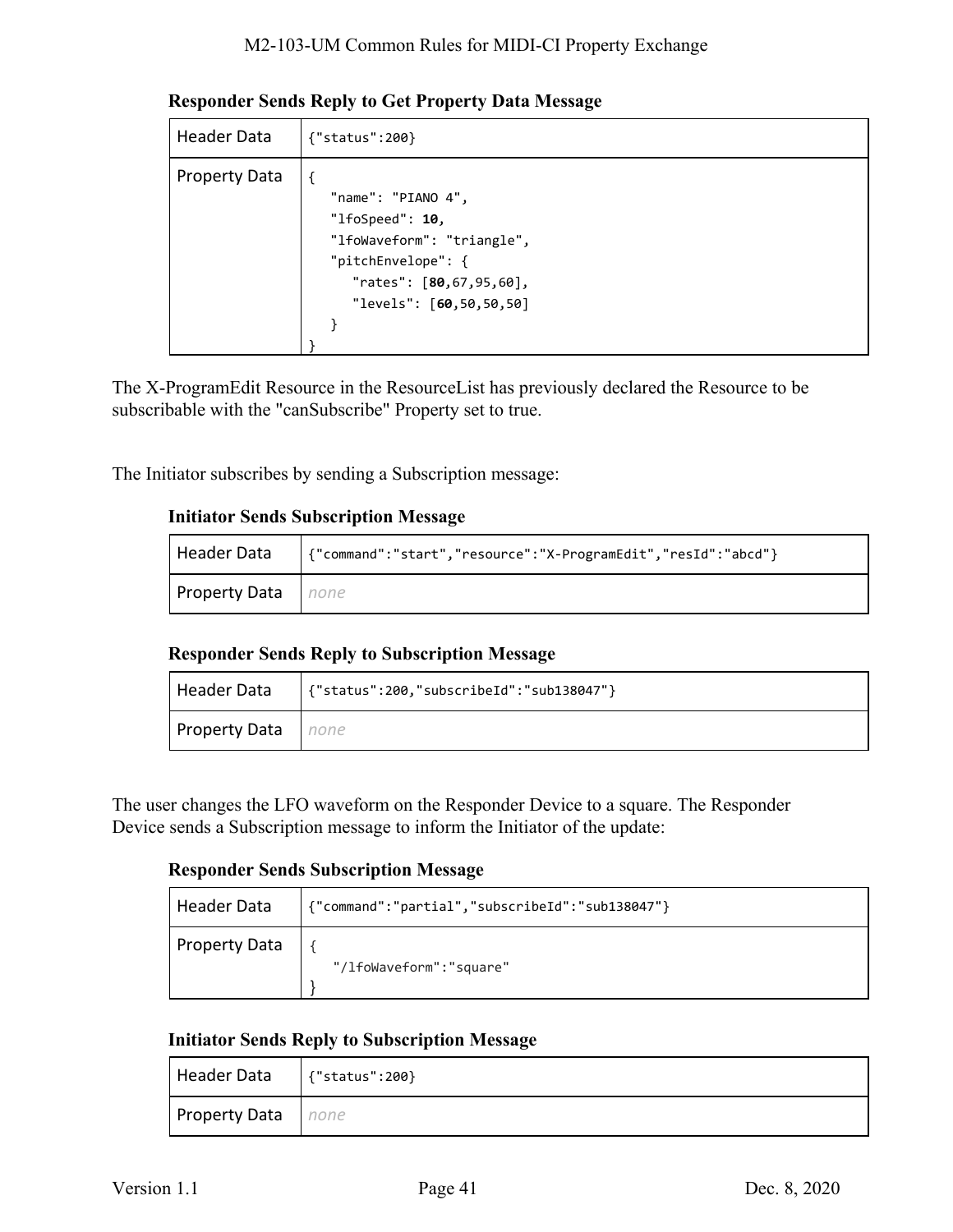The user hits a randomize button on the Responder Device. As there are numerous changes the Device decides to notify the Initiator to get a complete new set of Resource Data:

#### **Responder Sends Subscription Message**

| Header Data   | {"command":"notify","subscribeId":"sub138047"} |
|---------------|------------------------------------------------|
| Property Data | none                                           |

#### **Initiator Sends Reply to Subscription Message**

| Header Data               | $\{$ "status":200} |
|---------------------------|--------------------|
| <b>Property Data</b> none |                    |

The Initiator shall refresh its Resource Data using the same Header data it used originally:

#### **Initiator Sends Inquiry: Get Property Data Message**

| Header Data   | {"resource":"X-ProgramEdit","resId":"abcd"} |
|---------------|---------------------------------------------|
| Property Data | none                                        |

#### **Responder Sends Reply to Get Property Data Message**

| Header Data          | ${''}status":200$                                                                                                                                 |
|----------------------|---------------------------------------------------------------------------------------------------------------------------------------------------|
| <b>Property Data</b> | "name": "PIANO 4",<br>"lfoSpeed": $50,$<br>"lfoWaveform": "saw",<br>"pitchEnvelope": {<br>"rates": $[25, 46, 17, 0]$ ,<br>"levels": [80,10,36,94] |

The user changes the "name" Property from the Initiator. The Initiator uses a Partial Set.

#### **Initiator Sends Inquiry: Set Property Data Message**

| Header Data          | {"resource":"X-ProgramEdit","resId":"abcd","setPartial":true} |
|----------------------|---------------------------------------------------------------|
| <b>Property Data</b> | "/name":"Broken Piano"                                        |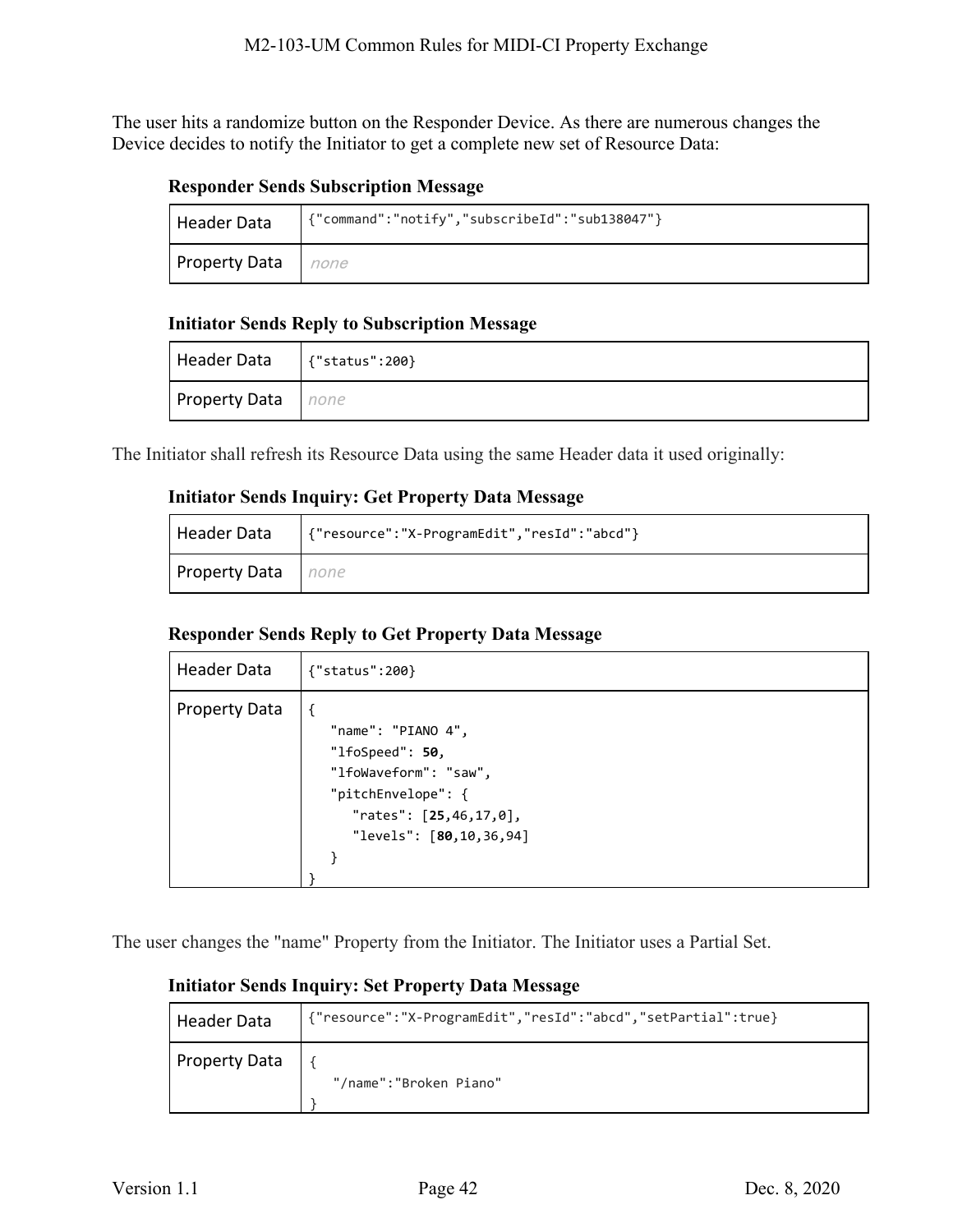#### M2-103-UM Common Rules for MIDI-CI Property Exchange

#### **Responder Sends Reply to Set Property Data Message**

| Header Data               | {"status":200} |
|---------------------------|----------------|
| <b>Property Data</b> none |                |

The Responder receives a Control Change MIDI message that modifies the LFO Speed and sets it to the value of 70. The Responder sends out a Subscription Message to the Initiator.

#### **Responder Sends Subscription Message**

| Header Data          | {"command":"partial","subscribeId":"sub138047"} |  |
|----------------------|-------------------------------------------------|--|
| <b>Property Data</b> | "/lfoSpeed":70                                  |  |

#### **Initiator Sends Reply to Subscription Message**

| Header Data          | $\{$ "status":200} |
|----------------------|--------------------|
| <b>Property Data</b> | none               |

The Initiator decides that it no longer needs to keep the Resource Data in sync and decides to end the Subscription.

#### **Initiator Subscription Message**

| Header Data               | {"command":"end","subscribeId":"sub138047"} |
|---------------------------|---------------------------------------------|
| <b>Property Data</b> none |                                             |

#### **Responder Sends Reply to Subscription Message**

| Header Data          | {"status":200} |  |
|----------------------|----------------|--|
| <b>Property Data</b> | none           |  |

### <span id="page-42-0"></span>**9.5 Subscription End**

If an Initiator no longer needs ongoing, active access to the Property Data, it should end the subscription.

A subscription should be considered active until any of the following events occur:

- The Initiator unsubscribes by sending a Subscription message with the "command" Property set to "end" to the Responder.
- The Responder ends a subscription by sending a Subscription message with the "command" Property set to "end" to the Initiator.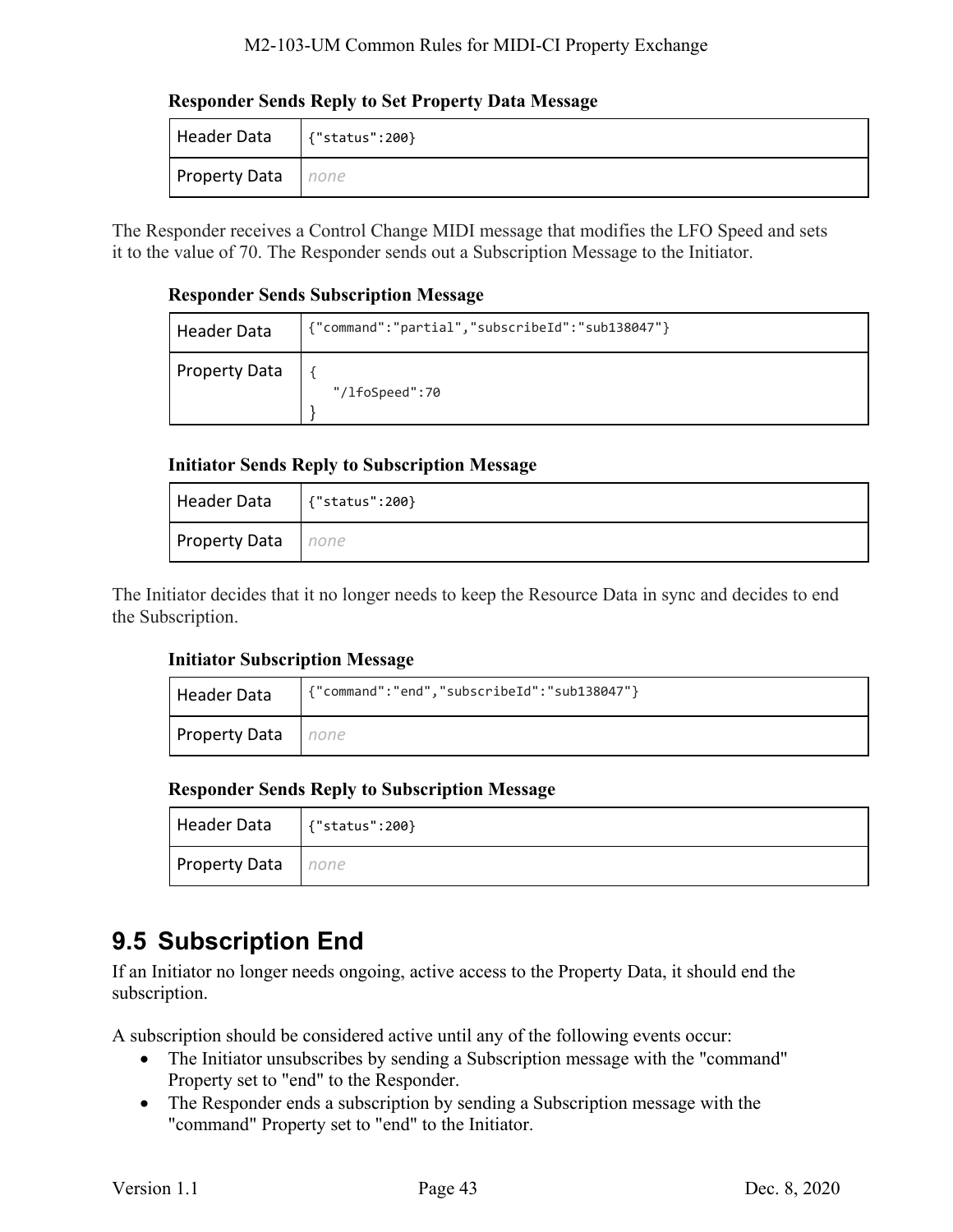• An Invalidate MUID message is received with a Target MUID that matches the MUID of either the Initiator or the Responder, at which point all subscriptions are ended (without the use of an End Subscription message).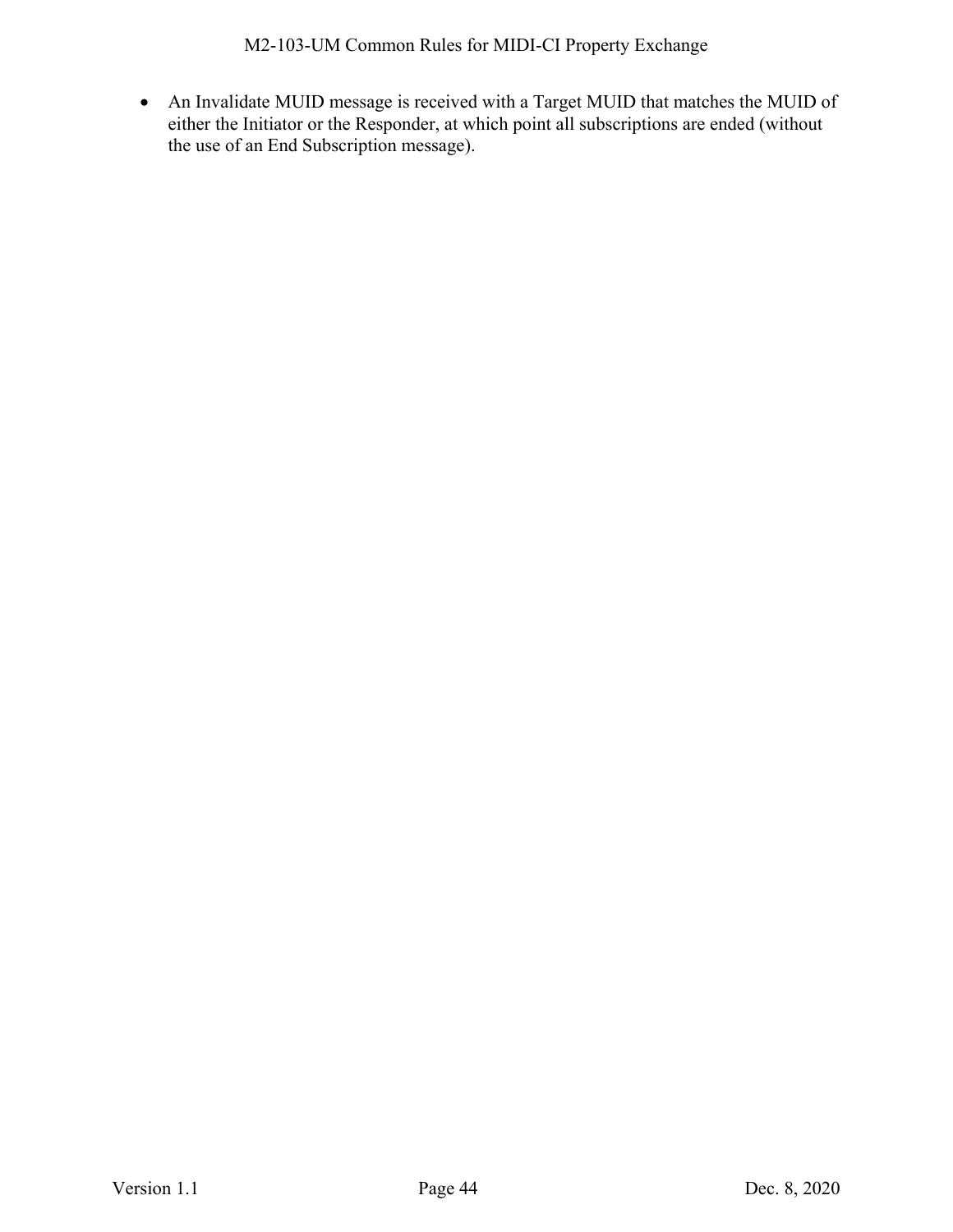# <span id="page-44-0"></span>**10. Notify Message**

Property Exchange provides mechanisms to Terminate an Inquiry, perform a Timeout Wait, or report a Timeout condition by way of a Notify message.

A Notify message may be sent by the Initiator or the Responder. There is no reply message associated with any Notify message.

A Notify message shall use the Request Id of the message in progress which it is currently referring to.

#### <span id="page-44-1"></span>**10.1.1 Table of status codes used in a Notify message**

Notify messages shall only use the Status codes that are listed in this table and shall not use any other codes.

| 100-199 Notification Messages  |                             |  |
|--------------------------------|-----------------------------|--|
| 100                            | Timeout Wait                |  |
| 144                            | Terminate Inquiry           |  |
| 400-499 Client Error Responses |                             |  |
| 408                            | <b>Timeout Has Occurred</b> |  |

### <span id="page-44-2"></span>**10.2 Notify: Terminate Inquiry**

Either device can terminate a currently running request by sending a Notify message with a "status" Property with a value of 144. All inquiries related to the Request Id used shall cease immediately.

#### **Initiator or Responder Sends Notify Message**

| Header Data          | ${ "status":144}$ |
|----------------------|-------------------|
| <b>Property Data</b> | none              |

### <span id="page-44-3"></span>**10.3 Notify: Timeout Messages**

A Responder shall send a Reply to any Inquiry within a 3-seconds timeout period if it expects the Initiator to process the reply.

MIDI-CI provides a mechanism for Property Exchange messages to be sent in multiple chunks. If a device sends a message in multiple chunks, the time between consecutive chunks shall be under 3 seconds.

#### <span id="page-44-4"></span>**10.3.1 Notify: Timeout Wait**

If a device cannot generate a suitable Reply or next chunk in a message within the timeout period, it may send a Notify message with a "status" Property with a value of 100 to keep the current inquiry active.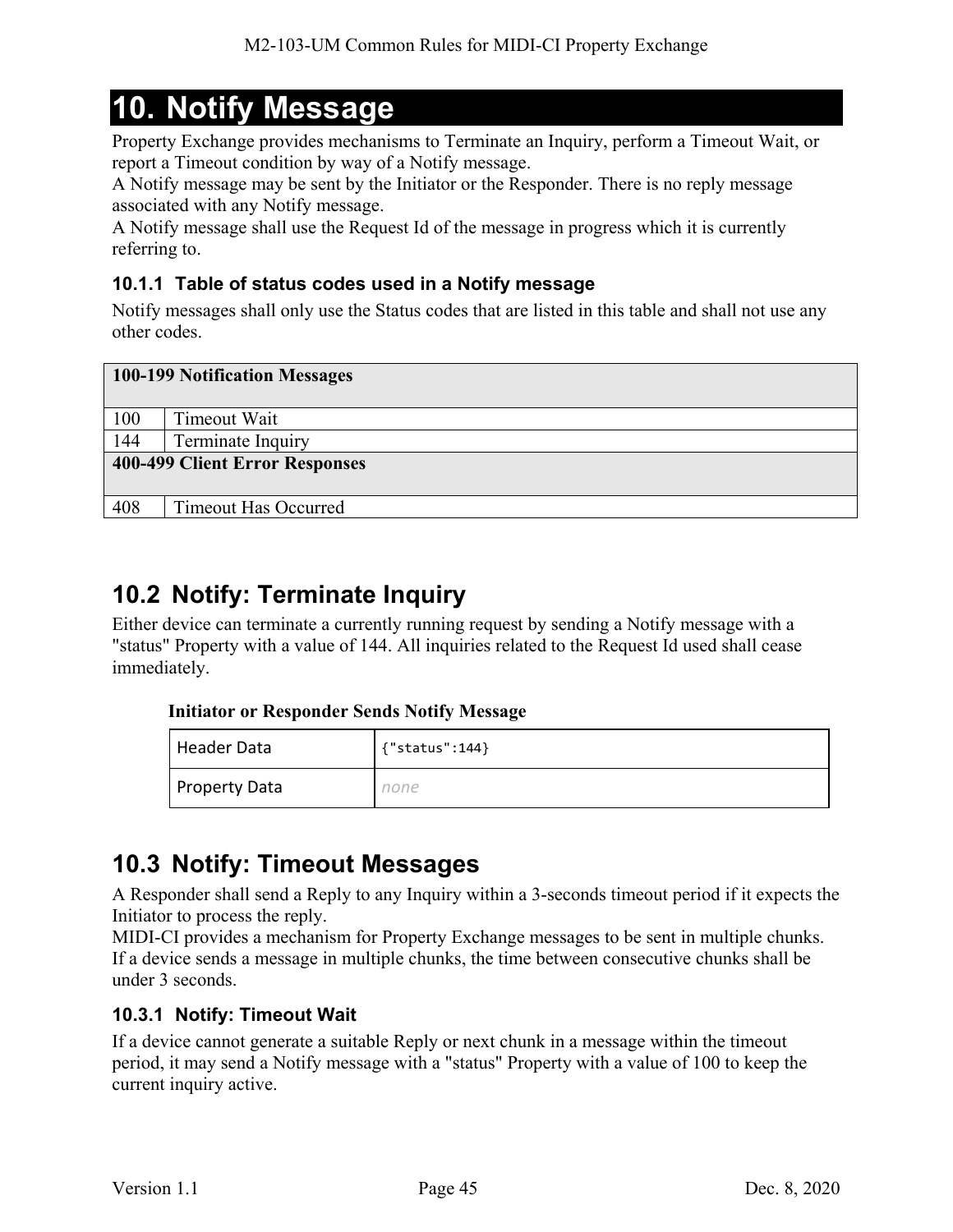Example 1:

If a Responder receives an Inquiry and is processing that request, and if the Responder cannot begin the reply before the timeout period, the Responder may send a Notify message with a "status" Property with a value of 100.

Example 2:

If a Responder has already sent some data and is building the next chunk in a reply, and if it cannot send the next chunk before the timeout period, the Responder may send a Notify message with a "status" Property with a value of 100.

#### **Responder Sends Notify Message**

| Header Data   | {"status":100} |
|---------------|----------------|
| Property Data | none           |

#### <span id="page-45-0"></span>**10.3.2 Notify: Timeout Has Occurred**

If a Responder cannot generate a suitable reply or next chunk in a message within the timeout period, it may send a Notify message with a "status" Property with a value of 408 to cancel the inquiry.

If an Initiator does not receive an expected Reply, next message chunk, or a Notify: Timeout Wait message within the timeout period, it may terminate the inquiry by sending a Notify message with a "status" Property with a value of 408.

#### **Initiator Sends Notify Message**

| Header Data          | {"status":408} |
|----------------------|----------------|
| <b>Property Data</b> | none           |

*Note: MIDI-CI also provides a NAK that may be used with Property Exchange when it is not possible to use the Notify message and not possible to return a more informative error report as defined in Section [5.4.](#page-22-1) See the MIDI-CI specification [\[MMA03\]](#page-6-0) for details of the NAK.*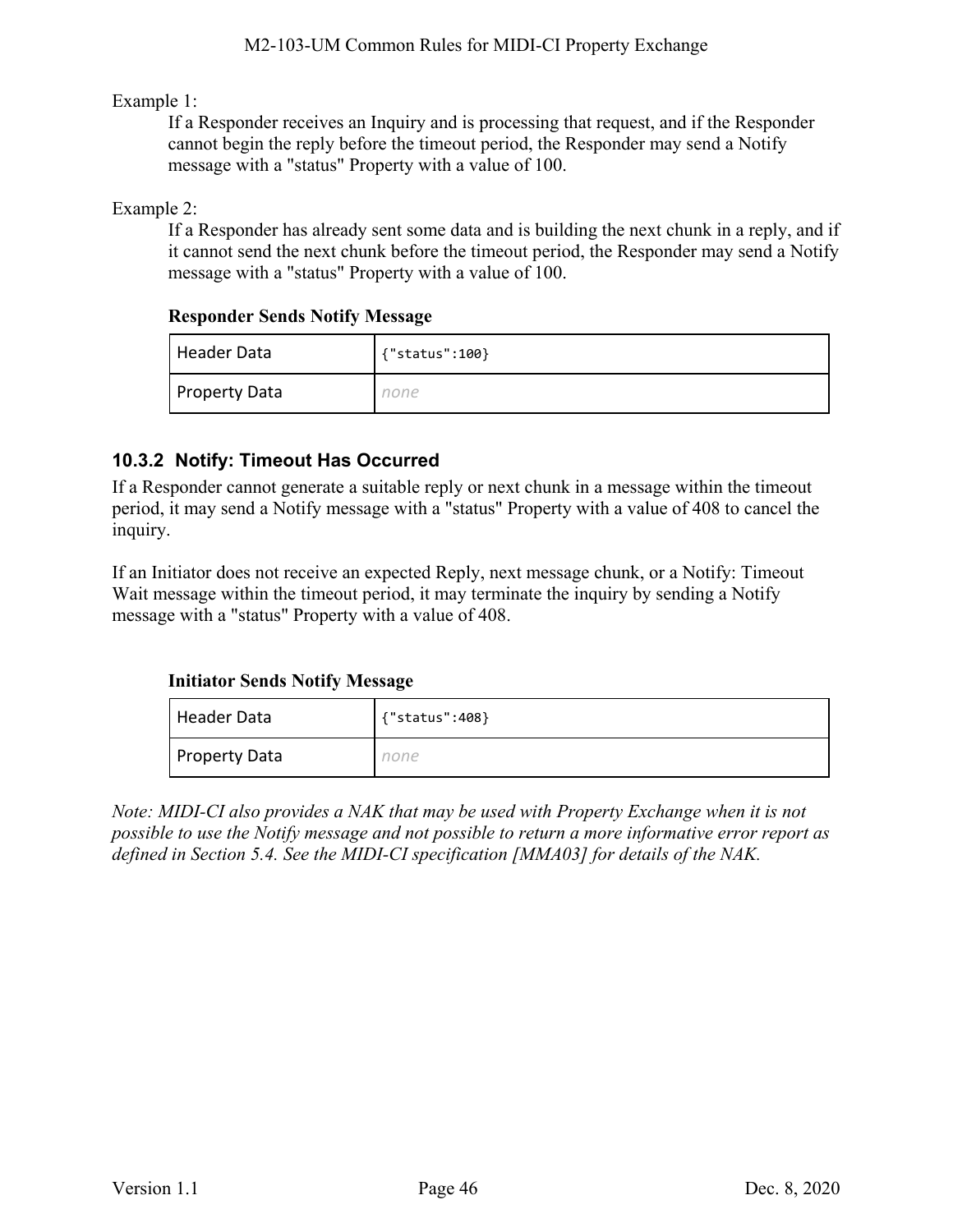# <span id="page-46-0"></span>**11. Resource Link Properties**

Resources that return an object or an array of objects may provide links to other related Resources. Links can refer to MMA/AMEI defined Resources or manufacturer-specific Resources.

#### **Link Properties**

| <b>Property</b> | <b>Property</b>                               | <b>Description</b>                                                                                                                                                                                                                                                                                                                                                                                                                                                                                   |
|-----------------|-----------------------------------------------|------------------------------------------------------------------------------------------------------------------------------------------------------------------------------------------------------------------------------------------------------------------------------------------------------------------------------------------------------------------------------------------------------------------------------------------------------------------------------------------------------|
| <b>Key</b>      | <b>Value Type</b>                             |                                                                                                                                                                                                                                                                                                                                                                                                                                                                                                      |
| resource        | string (max $36$<br>characters)(req<br>uired) | This is the Resource to be linked.                                                                                                                                                                                                                                                                                                                                                                                                                                                                   |
| resId           | string ( $max 36$<br>characters)              | Resource ID, the identifier used to select the desired Payload Data<br>entry. See Section 6.5.                                                                                                                                                                                                                                                                                                                                                                                                       |
| title           | string                                        | This is the human readable title for this link. Fallback on using the<br>"title" Property in ResourceList if not supplied.                                                                                                                                                                                                                                                                                                                                                                           |
| role            | string (max $32$<br>characters)               | Role declares to the application on how to use the link. Future<br>specifications shall define any roles for any linked Resources and<br>whether such roles are optional or required. Such specifications shall<br>include but are not limited to:<br>MMA/AMEI specifications for defining common roles.<br>1)<br>Resource specifications which define a specific role for a<br>2)<br>specific Resource.<br>Manufacturer specific definitions, where such role shall be<br>3)<br>prefixed with "x-". |

If the Resource has a resId then it must be used. If the Resource is not defined to have a resId, then the Resource may be linked using the Resource name only.

The role Property indicates how a Link will be used:

Examples:

- To use additional, related Properties.
- To use an additional component.
- To select an additional component from a list.
- To open a graphic editor.

#### <span id="page-46-1"></span>**11.1.1 Example of Using Links With a "resId" Property**

| <b>Property Data</b> |                         |
|----------------------|-------------------------|
|                      |                         |
|                      | "title":"Ch.1",         |
|                      | "channel":1,            |
|                      | "bankPC": $[0, 0, 0]$ , |
|                      | "programTitle":"Piano", |
|                      | "links":                |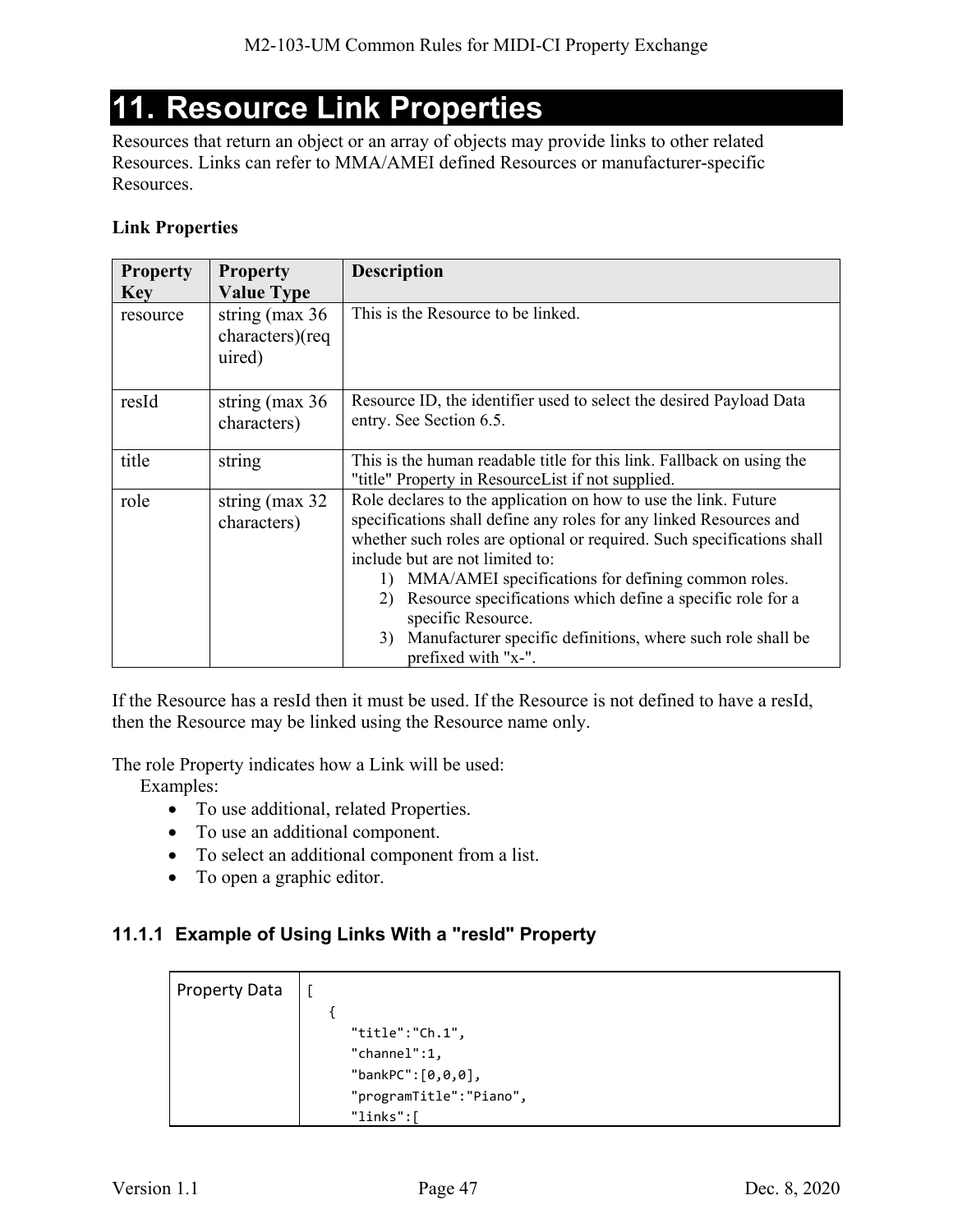| {"resource":"CMList", "resId":"singch1"},<br>{"resource":"X-ProgramEdit", "resId":"singch1"} |
|----------------------------------------------------------------------------------------------|
|                                                                                              |
|                                                                                              |
|                                                                                              |
|                                                                                              |

In order to use the first link in the data above, the Initiator sends an Inquiry: Get Property Data message using the associated "resId" Property.

#### **Initiator Sends an Inquiry: Get Property Data Message**

| Header Data               | {"resource":"CMList","resId":"singch1"} |
|---------------------------|-----------------------------------------|
| <b>Property Data</b> none |                                         |

#### <span id="page-47-0"></span>**11.1.2 Example of Using Links Without a "resId" Property**

| <b>Property Data</b> | $\{$                                           |
|----------------------|------------------------------------------------|
|                      | "version": "1.0",                              |
|                      | "manufacturerId": [125,0,0],                   |
|                      | "manufacturer": "Educational Use",             |
|                      | "familyId": $[0,0]$ ,                          |
|                      | "family": "Test Range",                        |
|                      | "modelId": $[48, 0]$ ,                         |
|                      | "model": "MIDI-CI Test Workbench",             |
|                      | "versionId": $[0, 0, 1, 0]$                    |
|                      | "links":[                                      |
|                      | {"resource":"Tempo", "title":"BPM"},           |
|                      | {"resource":"LocalOn", "title":"Local On/Off"} |
|                      |                                                |
|                      |                                                |

In this example two links are available. The Initiator may choose to present this information to the user.

| <b>Educational Use: MIDI-CI Test Workbench  </b> |                  |
|--------------------------------------------------|------------------|
| <b>BPM</b>                                       | 120 <sup>†</sup> |
| Local On/Off                                     | ☑                |

The Tempo and LocalOn Resources in this example are Simple Property Resources (See Section [6.7\)](#page-28-0) and are shown as editable in line.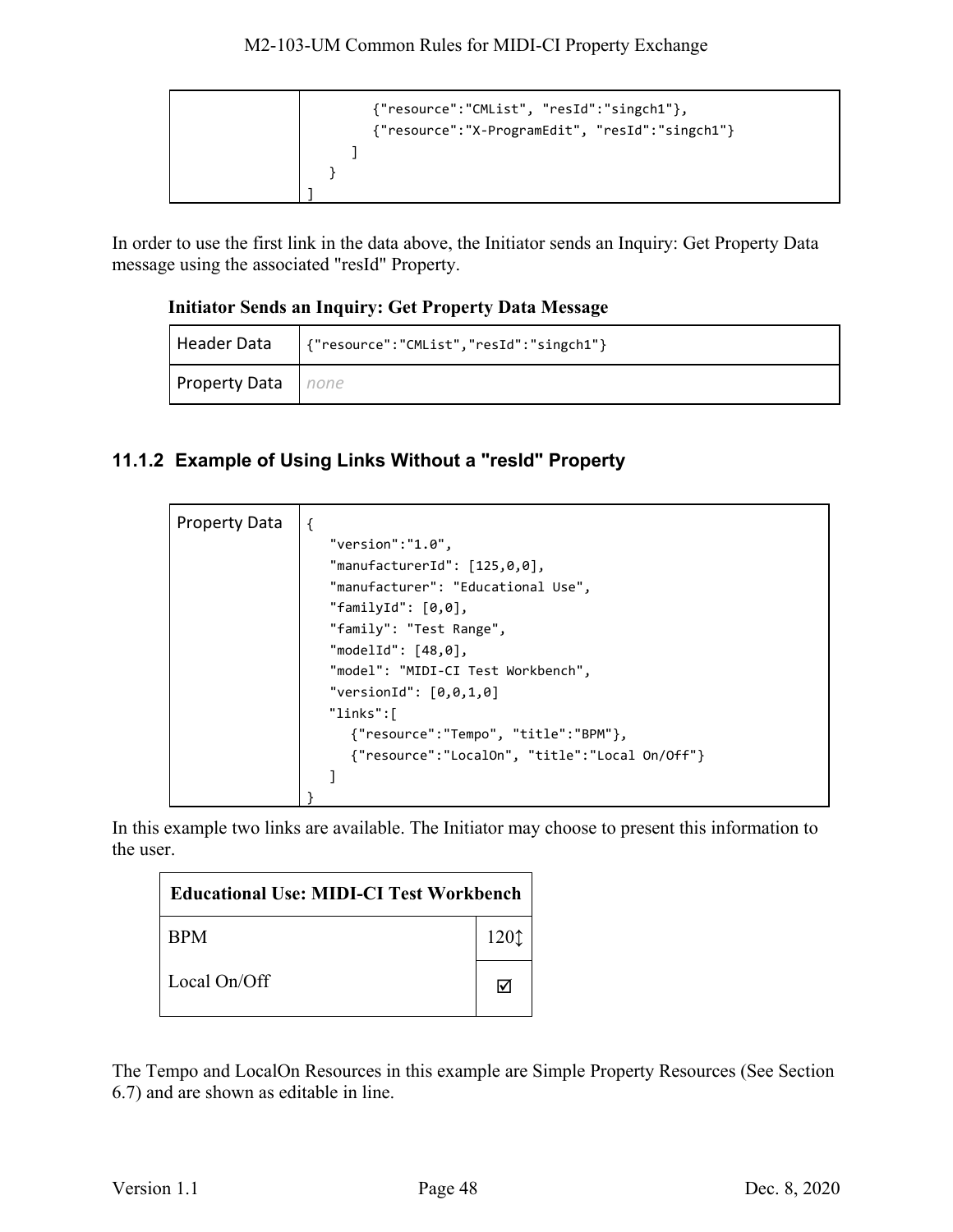#### <span id="page-48-0"></span>**11.1.3 Example of Using a "role" Property of a Link**

This example uses a hypothetical "role" called "simpleAction", which might be defined to bring up a button for user selection. The title displayed on the button would be "Initialize Program".

| <b>Property Data</b> |                               |
|----------------------|-------------------------------|
|                      |                               |
|                      | "channel": $1,$               |
|                      | "bankPC": $[0, 64, 1]$ ,      |
|                      | "title": "My Edited Program", |
|                      | "links": $\lceil$             |
|                      |                               |
|                      | "resource": "X-Initialize",   |
|                      | "role": "simpleAction",       |
|                      | "propData": "channel1",       |
|                      | "title": "Initialize Program" |
|                      | }                             |
|                      |                               |
|                      |                               |
|                      |                               |

When the user selects the button, the Initiator performs an Inquiry Get Property Data selecting the linked Resource.

#### **Initiator Sends an Inquiry: Set Property Data Message**

| Header Data          | {"resource":"X-Initialize"} |  |
|----------------------|-----------------------------|--|
| <b>Property Data</b> | "channel1"                  |  |

The Responder performs the Initialize Program function and returns a reply.

#### **Responder Sends Reply to Set Property Data Message**

|                           | Header Data   {"status":200, "message": "Program on Channel 1 has been Initialized"} |
|---------------------------|--------------------------------------------------------------------------------------|
| <b>Property Data</b> none |                                                                                      |

The Initiator displays "Program on Channel 1 has been Initialized" to the user.

#### <span id="page-48-1"></span>**11.1.4 Subscriptions and Linked Resources**

When a subscription to a Resource is established, linked Resources are not automatically included in the subscription. If the Initiator also needs to subscribe to a linked Resource, an additional subscription is required.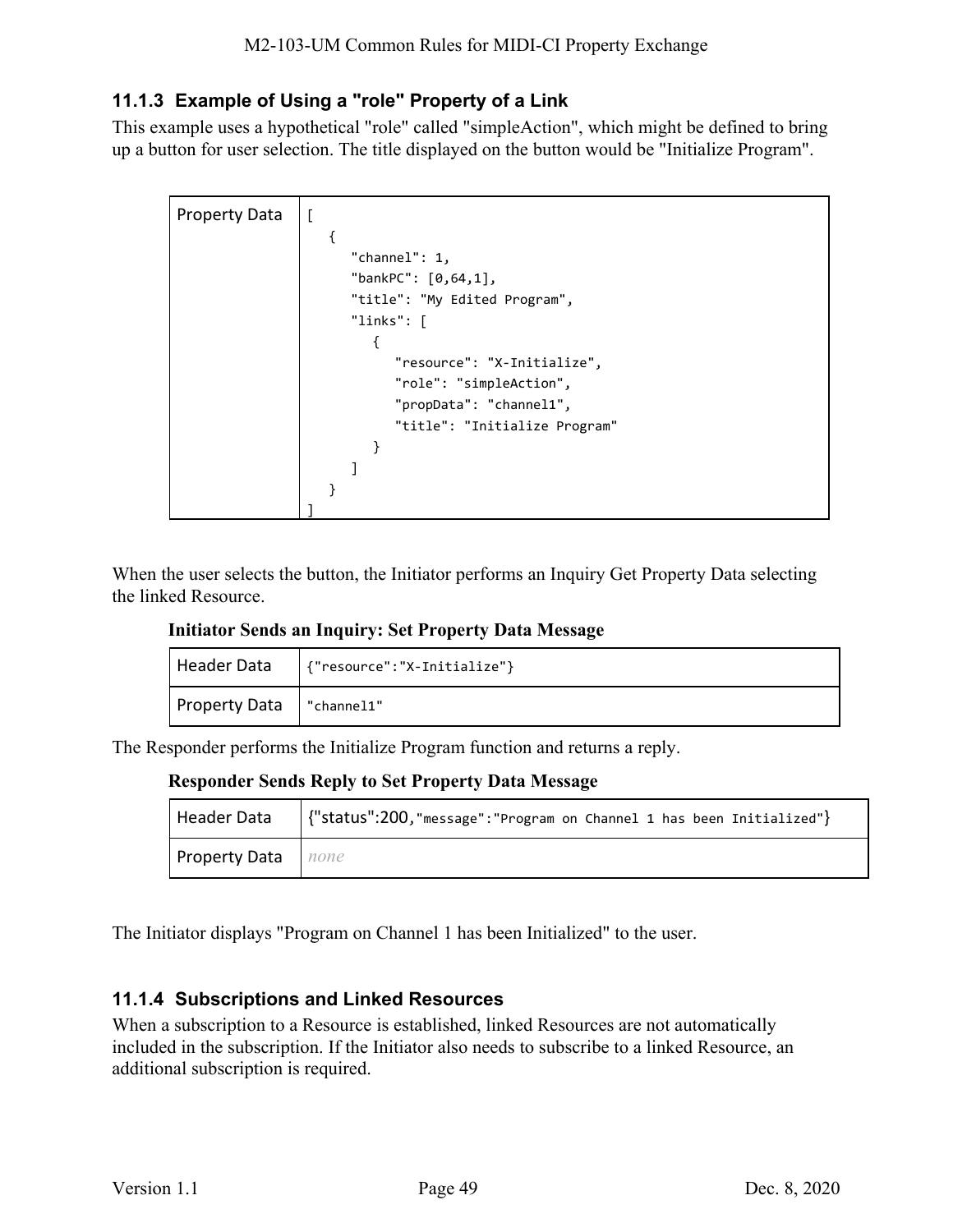In general, an Initiator does not need to subscribe to a linked Resource until it accesses the link and begins ongoing, active use of the linked Resource.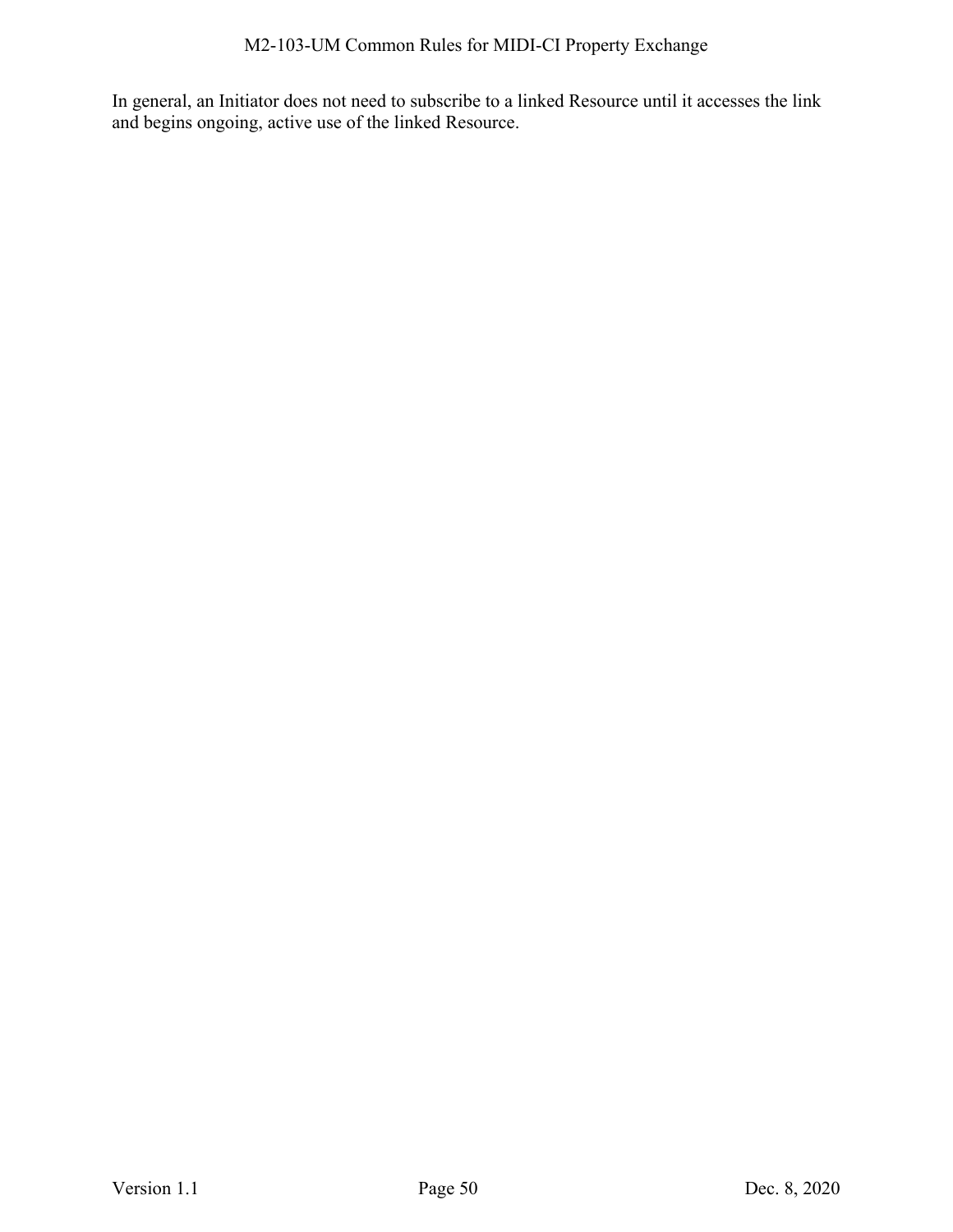# <span id="page-50-0"></span>**12. Resource: ResourceList**

The "ResourceList" Resource provides a comprehensive method for an Initiator to understand how to control the Responder using Property Exchange. Response to ResourceList is mandatory for all devices that support Property Exchange.

When a Responder receives an Inquiry: Get Property Data message with "ResourceList" the Responder shall send a Reply to Get Property Data message with a list of all Resources it supports so the Initiator understands its availability and settings. (ResourceList is itself a List Resource.)

Each Resource listed provides various qualifiers on how that Resource can be used, such as being able to use Inquiry: SET Property Data or Subscription messages. Resources defined by AMEI/MMA specifications have defined default settings so that devices can have a shorter ResourceList. Devices may override individual settings as needed.

ResourceList is usually the first inquired Resource before requesting any other Property Exchange Resource. The reply to ResourceList shall include all the MMA/AMEI and Manufacturer defined Resources supported by a device. The ResourceList Property Data returned shall not include an entry for ResourceList itself in the list of objects.

### <span id="page-50-1"></span>**12.1 Request ResourceList using Inquiry: Get Property Data**

An Initiator requests the ResourceList Resource using the MIDI-CI Inquiry: Get Property Data message.

#### **Initiator Sends Inquiry: Get Property Data Message**

| Header Data               | '{"resource":"ResourceList"} |  |
|---------------------------|------------------------------|--|
| <b>Property Data</b> none |                              |  |

### <span id="page-50-2"></span>**12.2 Property Data for ResourceList Returned via a Reply to Get Property Data Message**

When a Responder receives an Inquiry: Get Property Data message with a ResourceList request, the Responder sends a Reply to Inquiry: Get Property Data message with an array of objects in the Property Data field. Each object in the array declares a Resource which is supported by the Responder.

The structure of objects in a reply to a ResourceList request are as follows: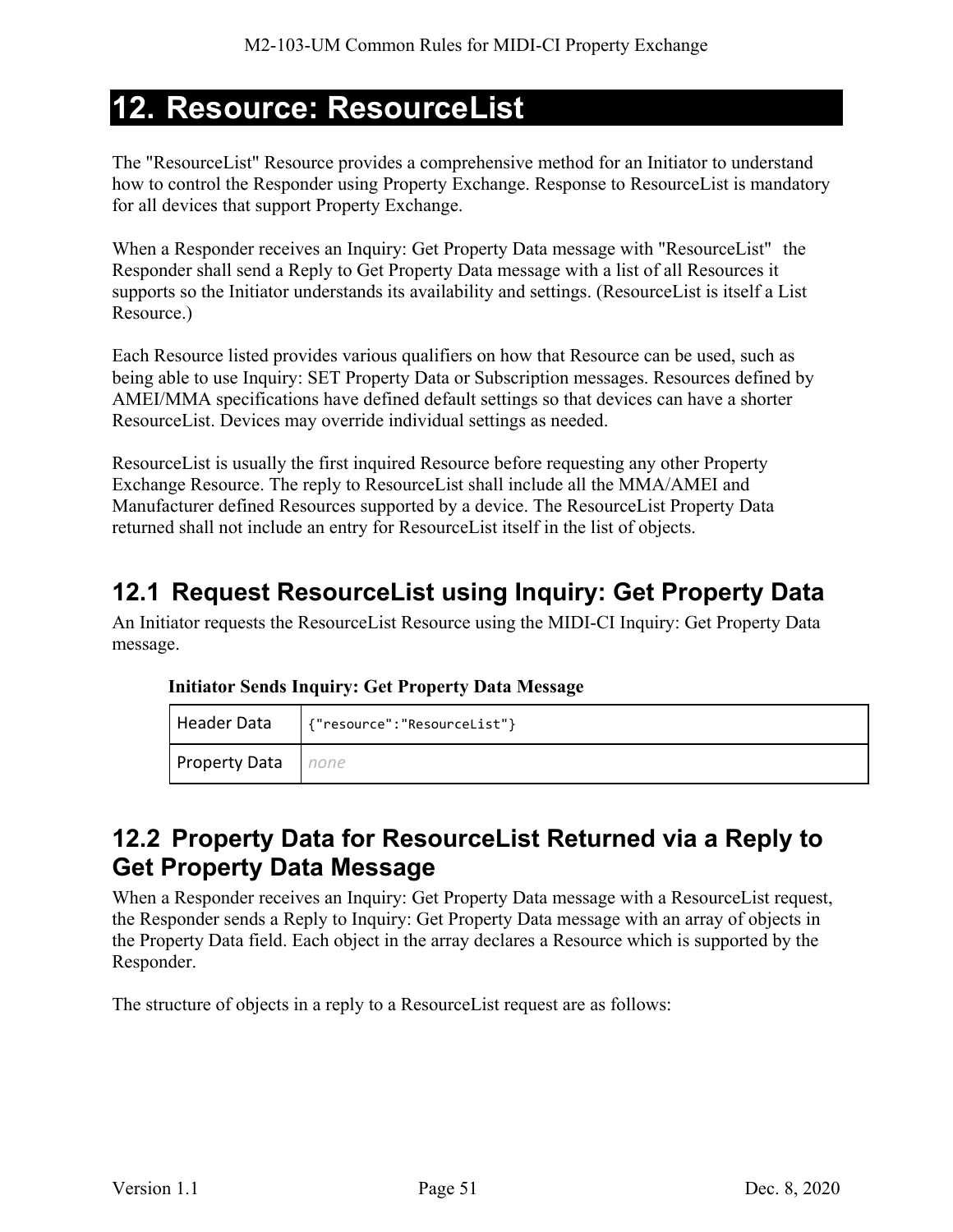| Property Key | Property Value<br>Type                                            | Description                                                                                                                                                                                                                                                        |
|--------------|-------------------------------------------------------------------|--------------------------------------------------------------------------------------------------------------------------------------------------------------------------------------------------------------------------------------------------------------------|
| resource     | string<br>(required, max 36<br>chars)                             | This is the Resource name. Manufacturer custom<br>Resource names always start with "X-". See Section<br>6.4.                                                                                                                                                       |
| canGet       | boolean<br>(default: true)                                        | Declares whether this Resource is retrievable by an<br>Inquiry: Get Property Data message. For example, a<br>firmware upload Resource may set this to false.                                                                                                       |
| canSet       | enum ("none",<br>"full", "partial")<br>(default:none)             | Declares the supported use of Inquiry: Set Property<br>Data message on this Resource. When set to<br>"partial", "full" is also supported. See Section 8.                                                                                                           |
| canSubscribe | boolean<br>(default: false)                                       | Declares whether subscription can be used on this<br>Resource. See Section 9.                                                                                                                                                                                      |
| requireResId | boolean<br>(default:false)                                        | Inquiry shall contain resId Property in the Header<br>Data. See Section 6.5.                                                                                                                                                                                       |
| mediaTypes   | array of<br>mediaType strings<br>(default:<br>[application/json]) | Media Types as defined by RFC-6838 [EXT05].<br>Common types are listed in Media Types [EXT06].<br>This is used to declare the type of data. For example,<br>one Resource might allow MIDI files, but another<br>allows images or audio data only. See Section 4.2. |
| encodings    | array of strings<br>(default:<br>['ASCII"]                        | This is the list of encodings the Resource supports.<br>See Section 4.3 for the list of acceptable values.                                                                                                                                                         |
| schema       | <b>JSON Schema</b><br>Object                                      | Usually only used with Manufacturer Specific<br>Resources*. Please see Section 12.4 for more<br>information                                                                                                                                                        |

\*AMEI/MMA Resources have JSON Schemas. However, they do need to be declared in ResourceList.

#### <span id="page-51-0"></span>**12.2.1 Additional Properties for List Resources**

Any Resource which is a List Resource declared as an entry in the ResourceList Property Data shall include the following additional Properties if they are applicable to that List Resource.

| Property Key | <b>Property Value</b><br>Type | Description                                                                                                                            |
|--------------|-------------------------------|----------------------------------------------------------------------------------------------------------------------------------------|
| canPaginate  | boolean<br>(default:false)    | If the Resource returns an array of objects, then the<br>Resource shall declare whether pagination is<br>supported. See Section 6.6.2. |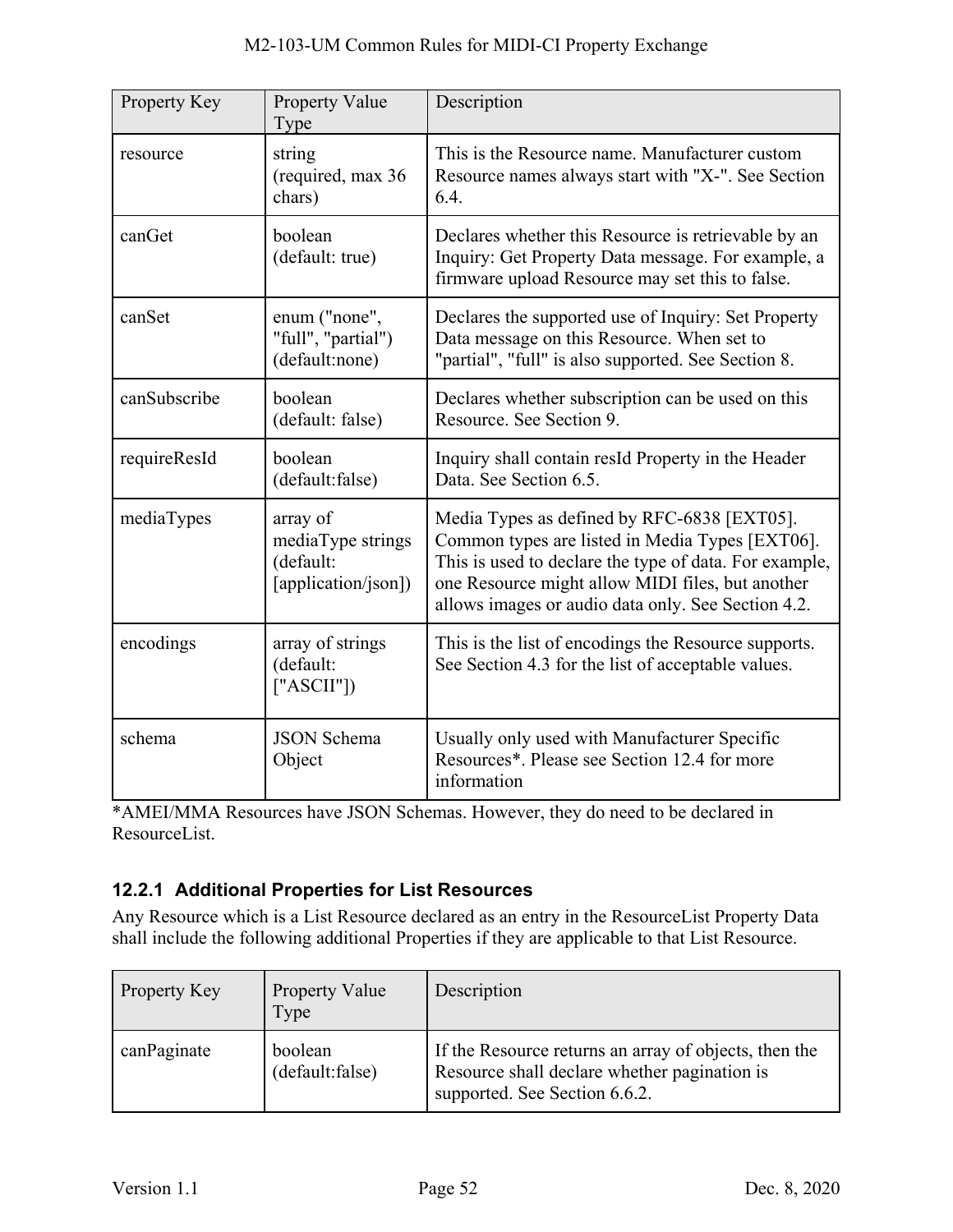| array of Column | This is an optional array of data to know which       |
|-----------------|-------------------------------------------------------|
| columns         | Properties, and in what order, to display in a table. |
| objects         | See Section 12.5 for more information.                |

#### **Example Transaction for ResourceList**:

#### **Initiator Sends Inquiry: Get Property Data Message**

| Header Data               | {"resource":"ResourceList"} |  |
|---------------------------|-----------------------------|--|
| <b>Property Data</b> none |                             |  |

#### **Responder Sends Reply to Get Property Data Message**

| <b>Header Data</b>   | ${''}status":200$                                                                                                                                                                                                                                                        |  |  |  |
|----------------------|--------------------------------------------------------------------------------------------------------------------------------------------------------------------------------------------------------------------------------------------------------------------------|--|--|--|
| <b>Property Data</b> | {"resource": "DeviceInfo"},<br>{"resource": "ChannelList","canSubscribe":true},<br>{"resource": "ProgramList"},<br>{"resource": "CMList"},<br>"resource": "BufferState",<br>"canSet": "full",<br>"mediaTypes": ["application/octet-stream"],<br>"encodings": ["MCoded7"] |  |  |  |

### <span id="page-52-0"></span>**12.3 Minimized Listing of AMEI/MMA Defined Resources in ResourceList using Default Values**

Each ResourceList object includes a set of Properties that explain the details about how that particular Resource may be used on the Device. Many of those Properties define a default value within the range of allowed Property Values.

If a Device's implementation uses the default value for a Property, then that Property is not required to be included in the ResourceList object.

If a Device's implementation does not use the default value for a Property, then the ResourceList object shall include the Property and Property Value to declare a value which overrides the default value.

The default values for "schema", "requireResId", "canPaginate", "canSet", "canGet" Properties shall not be overridden on AMEI/MMA defined Resources unless the specification for that Resource specifically defines an allowance for overriding.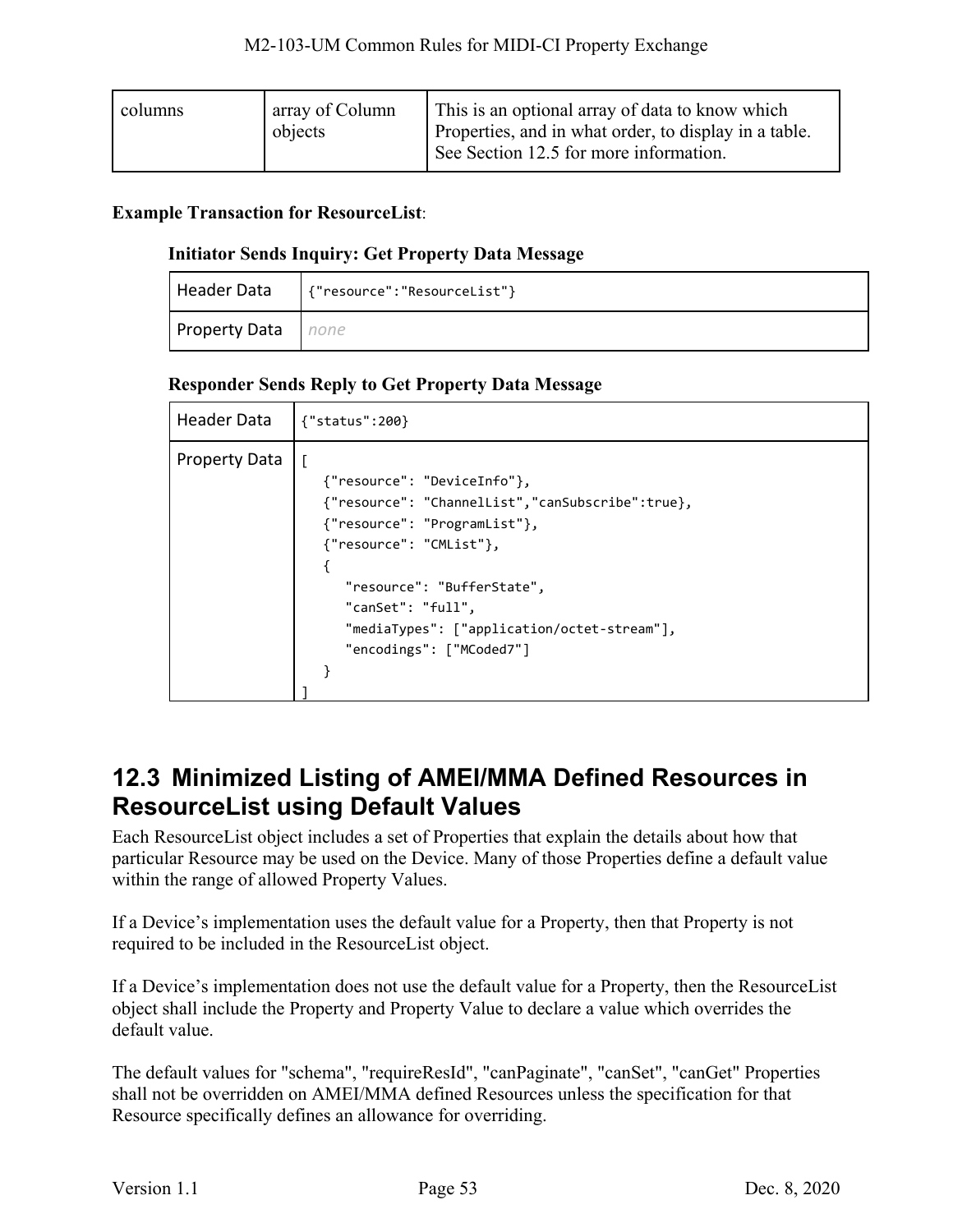#### <span id="page-53-0"></span>12.3.1 **Example: ResourceList Object for the ChannelList Resource**

**This example shows declaring all the default values:** 

```
Property Data | [
                     { 
                        "resource": "ChannelList",
                        "canGet": true,
                        "canSet": "none",
                        "canSubscribe": false,
                        "canPaginate": false,
                        "schema":{
                           "type": "array",
                            "title": "Channel List",
                           "$ref": "http://schema.midi.org/property-exchange/M2-105-S_v1-
                 0_ChannelList.json"
                        },
                        "columns":[
                           {"property": "title", "title": "Title"},
                           {"property": "channel", "title": "MIDI Channel"},
                           {"property": "programTitle", "title": "Program Title"},
                           {"link": "ProgramList", "title": "Program List"} ] 
                     } 
                  ]
```
**This example shows a minimized object using all the default values:** 

Property Data  $\vert \vert$ {"resource":"ChannelList"} ]

**This example shows a minimized object using the default values for some Properties and declaring non-default values for other Properties:** 

| <b>Property Data</b> |                                                 |
|----------------------|-------------------------------------------------|
|                      |                                                 |
|                      | "resource":"ChannelList",                       |
|                      | "canSubscribe":true,                            |
|                      | "columns":[                                     |
|                      | {"property":"channel","title":"MIDI Channel"},  |
|                      | ${``property":"title", "title":"Title";$        |
|                      | {"link":"ProgramList","title":"Program List"},  |
|                      | {"link":"CMList","title":"Channel Controllers"} |
|                      |                                                 |
|                      |                                                 |
|                      |                                                 |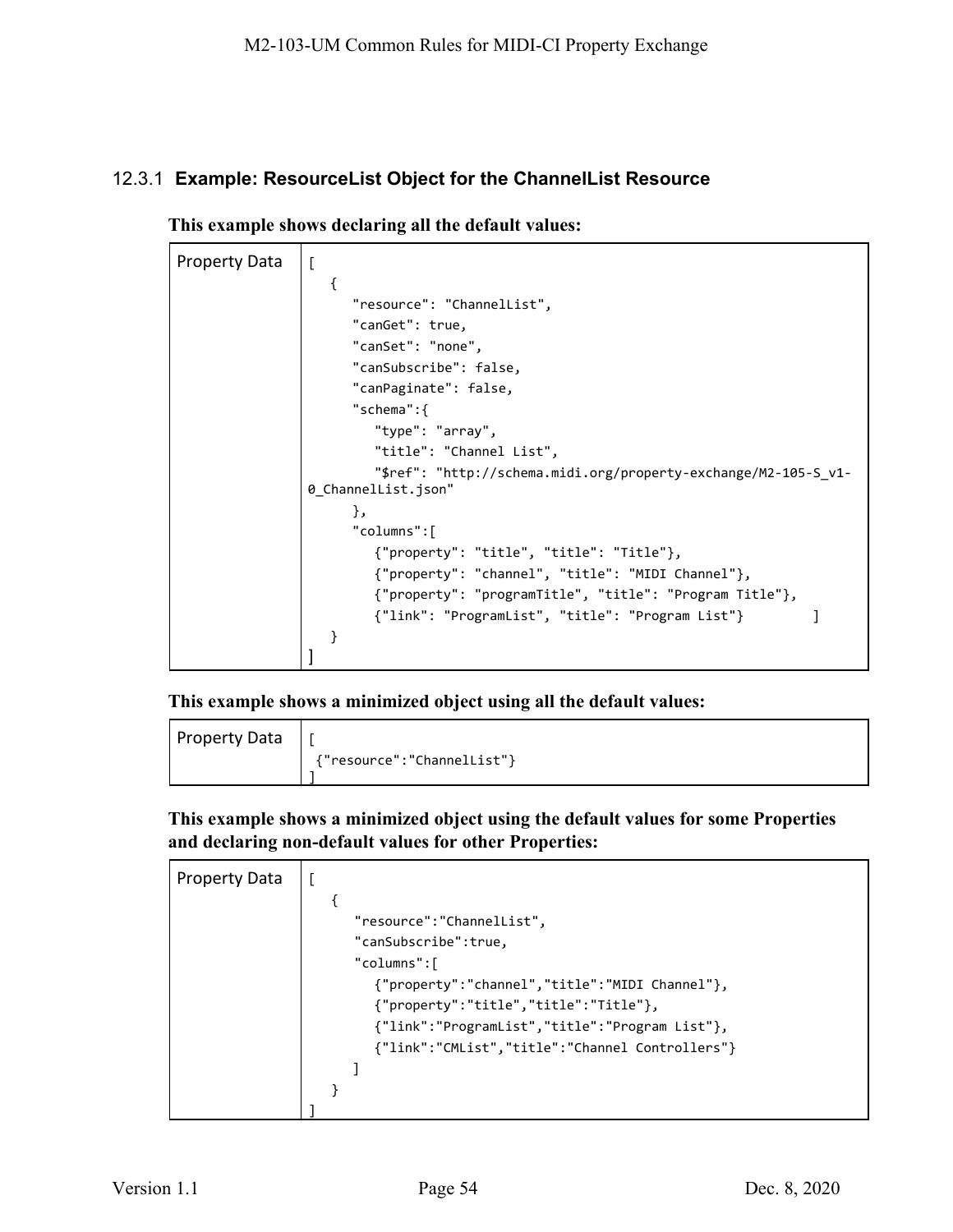### <span id="page-54-0"></span>**12.4 Schema Property for Manufacturer Specific JSON Resources**

AMEI/MMA standardized Resources do not require exchange of a JSON Schema.

Manufacturer-specific JSON Resources shall supply at least a simple JSON Schema. The JSON Schema shall supply at least "title" and "type". Including these 2 objects is enough to meet the minimum requirement. Supplying a fully descriptive JSON Schema is optional.

For devices that want to exchange a more complete JSON Schema, conformance to JSON Schema draft 4 is recommended. Other revisions of JSON Schema may be declared using the "\$schema" property.

#### <span id="page-54-1"></span>**12.4.1 Including a Schema Property in the ResourceList**

Any Manufacturer-specific JSON Resources that has a simple structure or is a Simple Property Resource may include the complete JSON Schema in a "schema" Property.

#### **12.4.1.1 Example Resource List Object with a "schema" Property:**

| <b>Property Data</b> |                                       |
|----------------------|---------------------------------------|
|                      |                                       |
|                      | "resource":"X-WIFIOn",                |
|                      | "canSet":"full",                      |
|                      | "schema":{                            |
|                      | "title":"WIFI Enabled",               |
|                      | "description": "Turn WIFI on or Off", |
|                      | "type":"boolean"                      |
|                      |                                       |
|                      |                                       |
|                      |                                       |

#### <span id="page-54-2"></span>**12.4.2 Providing a Reference to an Expanded JSON Schema in the ResourceList**

It is recommended that Manufacturer Specified Resources use a reference to supply a fully descriptive JSON Schema for complex data. JSON Schema provides "\$ref" keyword in the "schema" Property to support this concept.

From JSON Schema: *"The value of \$ref is a URI, and the part after # sign (the "fragment" or "named anchor") is in a format called [J](https://tools.ietf.org/html/rfc6901)SON Pointer."*

To indicate that the JSON Schema comes from the device, the following URI scheme is used: "midi+jsonschema://<JSON Schema Id>"

#### **12.4.2.1 Example ResourceList Object using a JSON Schema reference:**

| <b>Property Data</b> |                         |
|----------------------|-------------------------|
|                      | "resource":"X-Globset", |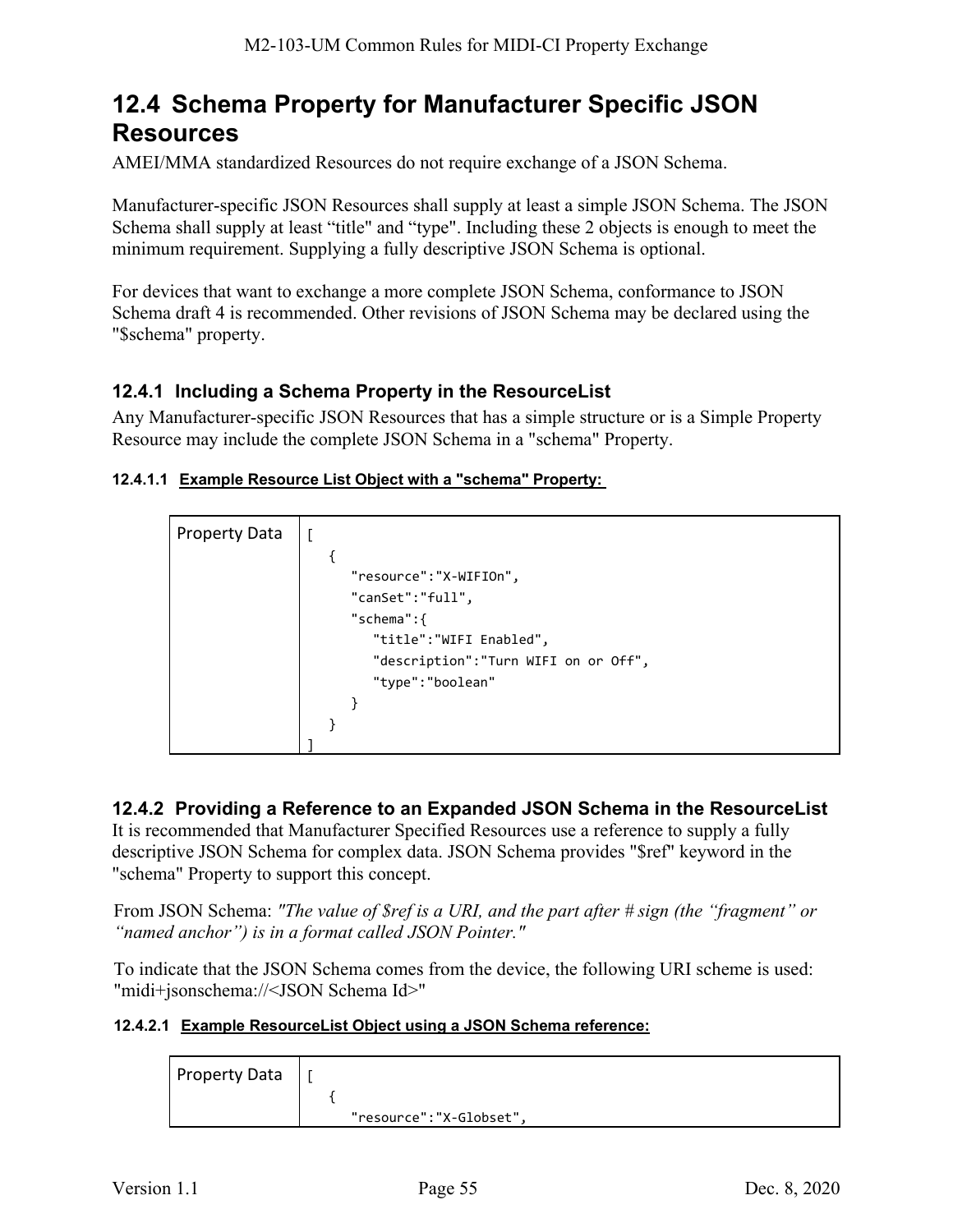```
"canSet":"full",
     "schema":{
       "title":"System Settings",
       "description":"Set the global settings here",
       "type":"object",
       "$ref":"midi+jsonschema://globalSchema"
     } 
   } 
]
```
To retrieve a JSON Schema an Initiator may send an Inquiry: Get Property Data message with the Resource set to "JSONSchema".

*Note: The JSONSchema Resource is defined in the Foundational and Basic Resources specification.*

#### **12.4.2.2 Example of a JSON Schema reference:**

#### **Initiator Sends an Inquiry: Get Property Data Message**

|                           | Header Data   {"resource":"JSONSchema","resId":"globalSchema"} |
|---------------------------|----------------------------------------------------------------|
| <b>Property Data</b> none |                                                                |

#### **Responder Sends Reply to Get Property Data Message**

| Header Data          | {"status":200}                                                                                                                                                                                                                                                                                                                                                                   |  |  |
|----------------------|----------------------------------------------------------------------------------------------------------------------------------------------------------------------------------------------------------------------------------------------------------------------------------------------------------------------------------------------------------------------------------|--|--|
| <b>Property Data</b> | $\{$<br>"\$schema": "http://json-schema.org/draft-07/schema#",<br>"type": "object",<br>"properties": {<br>"deviceName": {<br>"type": "string"<br>},<br>"audioOut": $\{$<br>"type": "string",<br>"enum": ["USB","line"]<br>},<br>"cvPitch": {<br>"type": "string",<br>"enum": ["v/oct", "hz/oct"]<br>},<br>"gate": $\{$<br>"type": "string",<br>"enum": ["s-trig", "v-trig"]<br>ł |  |  |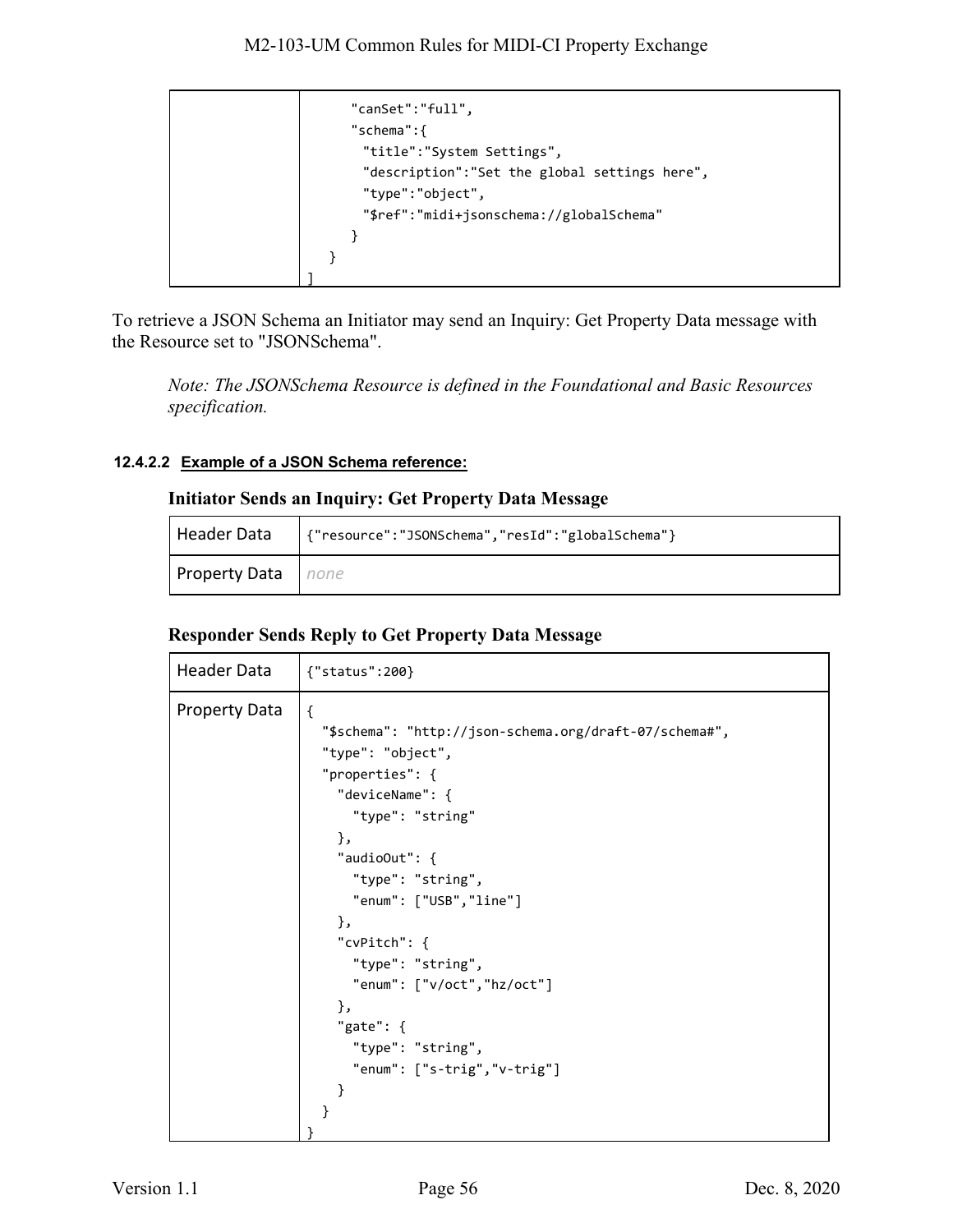### <span id="page-56-0"></span>**12.5 Using Columns for List Resources**

The "columns" Property may be used to describe a table for presenting selected data from a List Resource.

The "columns" Property contains an array of objects. Each object becomes a column in the table. Each object in the array contains a "property" or "link", and a "title".

#### <span id="page-56-1"></span>**12.5.1 Example ResourceList Object Record Containing a "columns" Property**

| <b>Property Data</b> |                                                                                                                                                          |
|----------------------|----------------------------------------------------------------------------------------------------------------------------------------------------------|
|                      | "resource": "ChannelList",<br>"canSubscribe": true,<br>"columns":[                                                                                       |
|                      | {"property": "channel", "title": "MIDI Channel"},<br>{"property": "programTitle", "title": "Program Name"},<br>{"link":"CMList", "title": "Controllers"} |
|                      |                                                                                                                                                          |

Property Value of "title" in each object becomes the title for each column in the table.

In this example, we get the title for three columns: channel, programTitle, and CMList.

| MIDI Channel   Program Name | <b>Controllers</b> |
|-----------------------------|--------------------|
|                             |                    |
|                             |                    |
|                             |                    |
|                             |                    |

<span id="page-56-2"></span>Property Data from a List Resource provides the data to fill the table.

#### **ChannelList Result for List Object Above**

| <b>Property Data</b> |                 |
|----------------------|-----------------|
|                      | "title":"Ch.1", |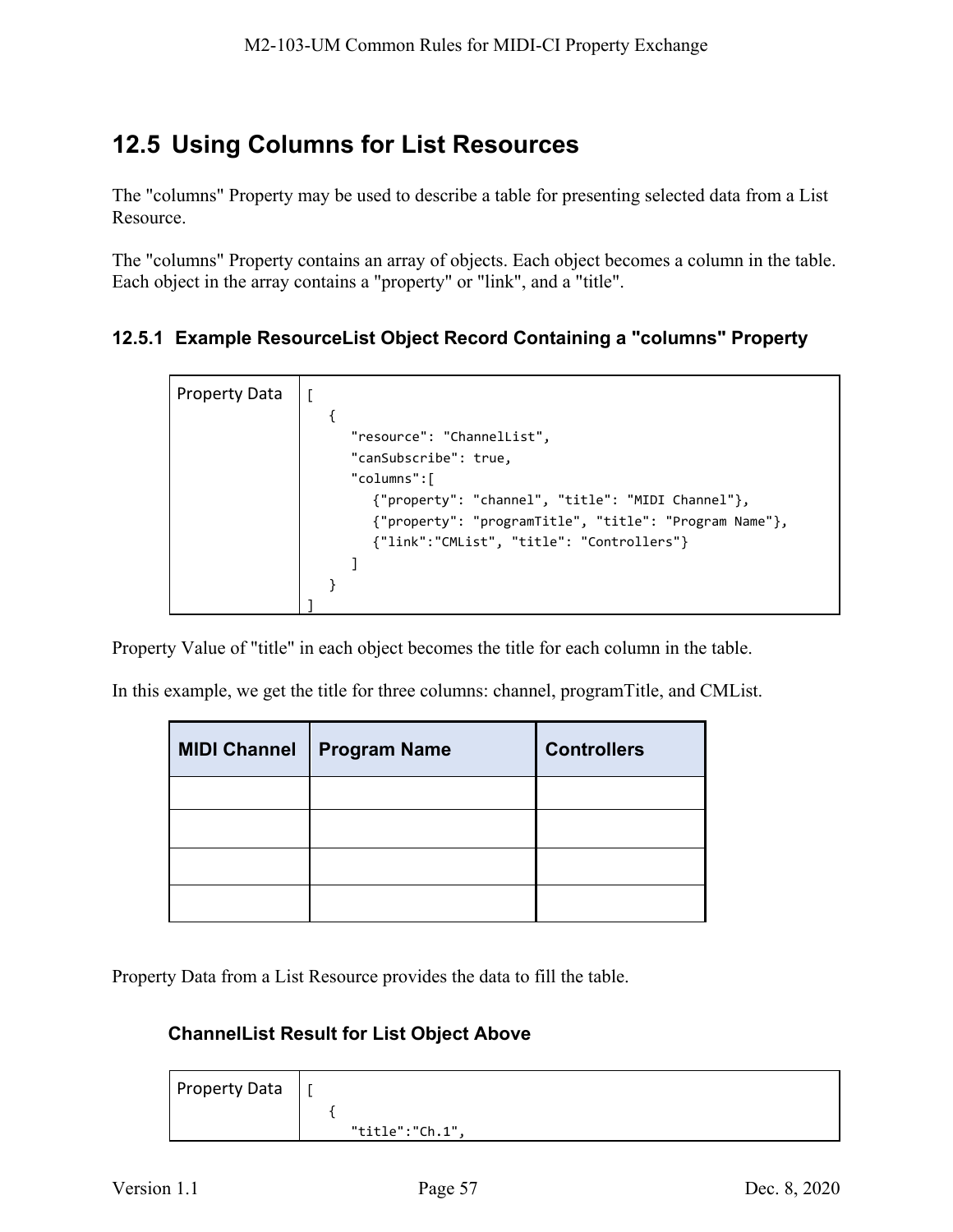```
 "channel":1, 
       "bankPC":[0,0,0], 
       "programTitle":"Piano", 
       "links":[
          {"resource":"CMList", "resId":"singch1"}
      ] 
 }, 
\{ "title":"Ch.13", 
       "channel":13, 
       "bankPC":[0,0,1], 
       "programTitle":"Synth Lead 2", 
       "links":[
          {"resource":"CMList", "resId":"singch2"}
       ] 
   } 
]
```
Each entry in the List Resource provides the data for a row in the table. The data chosen to populate each field of a row is determined by the columns array.

In this example, the columns array above lists three items to fill the three fields of a row, two "property" items and a "link" item to be used from each entry in the List Resource:

"channel" "programTitle" "CMList"

The data from the columns array and the List Resource in this example combine to generate the following table.

| <b>MIDI Channel</b> | <b>Program Name</b> | <b>Controllers</b> |
|---------------------|---------------------|--------------------|
|                     | Piano               | Controllers        |
| 13                  | Synth Lead 2        | Controllers        |

### <span id="page-57-0"></span>**12.6 ResourceList properties for non-JSON Resources**

Property Exchange does not use the schema "type" property which is usually found in a JSON Schema because the "type" property does not support the necessary media types. That schema "type" property shall be left empty in any JSON Schema used for PE. Instead, the "mediaType" Property of the PE Header Data shall declare the data type.

The "schema" shall still provide the "title" Property of the Resource.

#### <span id="page-57-1"></span>**12.6.1 Example Non-JSON Resource:**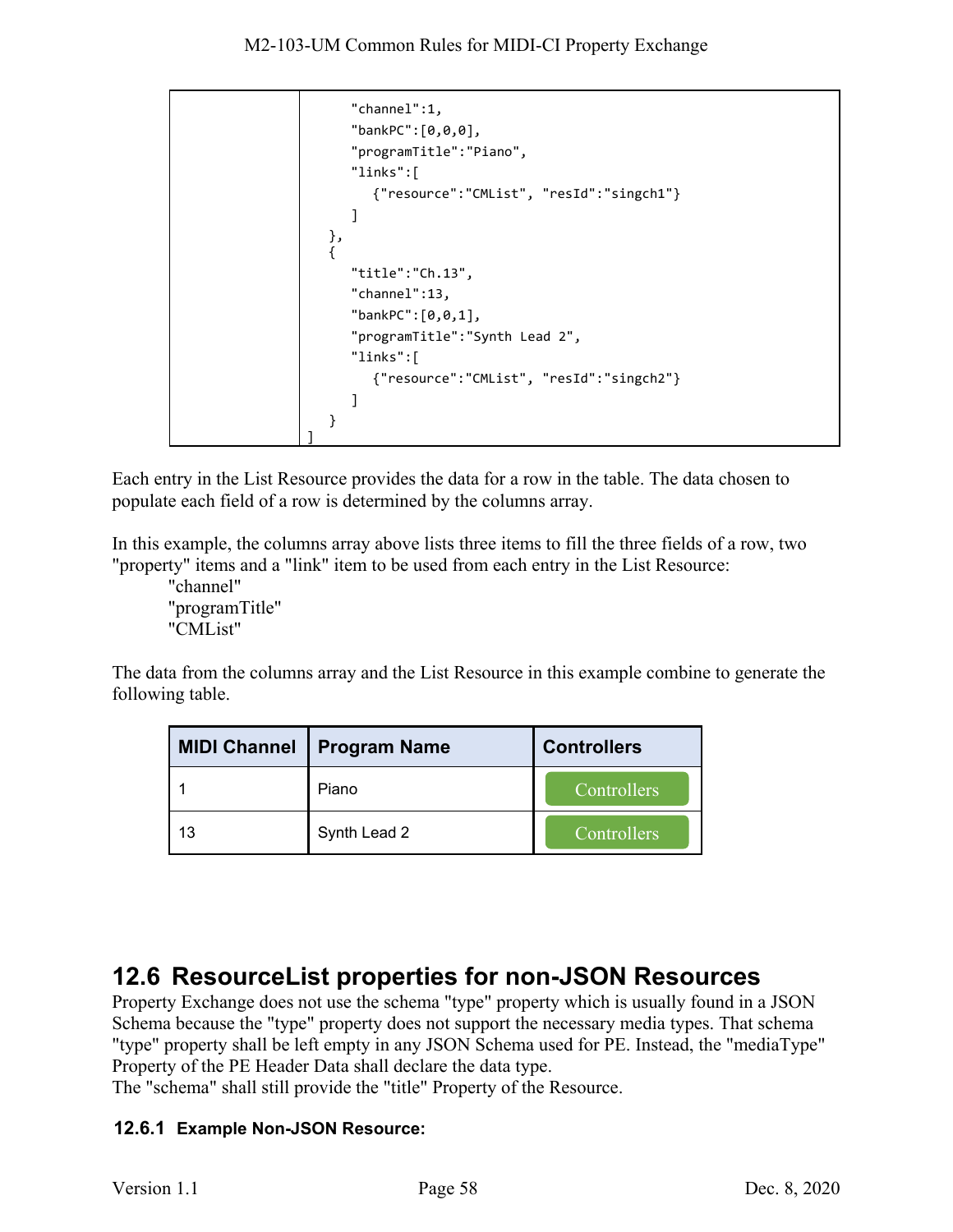| <b>Property Data</b> |                                                                        |
|----------------------|------------------------------------------------------------------------|
|                      | "resource":"X-Sample",<br>"canSet":"full",                             |
|                      | "mediaTypes":["audio/wav"],<br>"encodings": ["MCoded7"],<br>"schema":{ |
|                      | "title":"Sample Upload",<br>"description":"Upload the sample here"     |
|                      |                                                                        |

### <span id="page-58-0"></span>**12.7 Extended Example of Property Data for ResourceList**

This Example shows a mix of MMA/AMEI defined Resources, some with manufacturer overrides from the default Property Values, and Manufacturer defined Resources.

```
Property Data \vert [
                    {"resource":"JSONSchema","encodings":["ASCII","zlib+Mcoded7"]},
                    {"resource": "DeviceInfo"},
                    { 
                       "resource": "ChannelList",
                       "canSubscribe": true, 
                       "columns": [
                         {"property": "perfChannel"},
                         {"property": "channel"},
                         {"property": "name"},
                         {"link": "ProgramList"},
                         {"link": "CMList"},
                         {"link": "X-Patch"}
                      ] 
                    },
                    {"resource": "ProgramList"},
                    {"resource": "CMList"},
                    {"resource": "ModeList"},
                    { 
                        "resource": "CurrentMode",
                        "canSet": "full",
                       "canSubscribe": true
                    },
                    {
                       "resource": "RawBuffer",
                       "canSet": "full",
                       "mediaTypes": ["application/octet-stream"],
```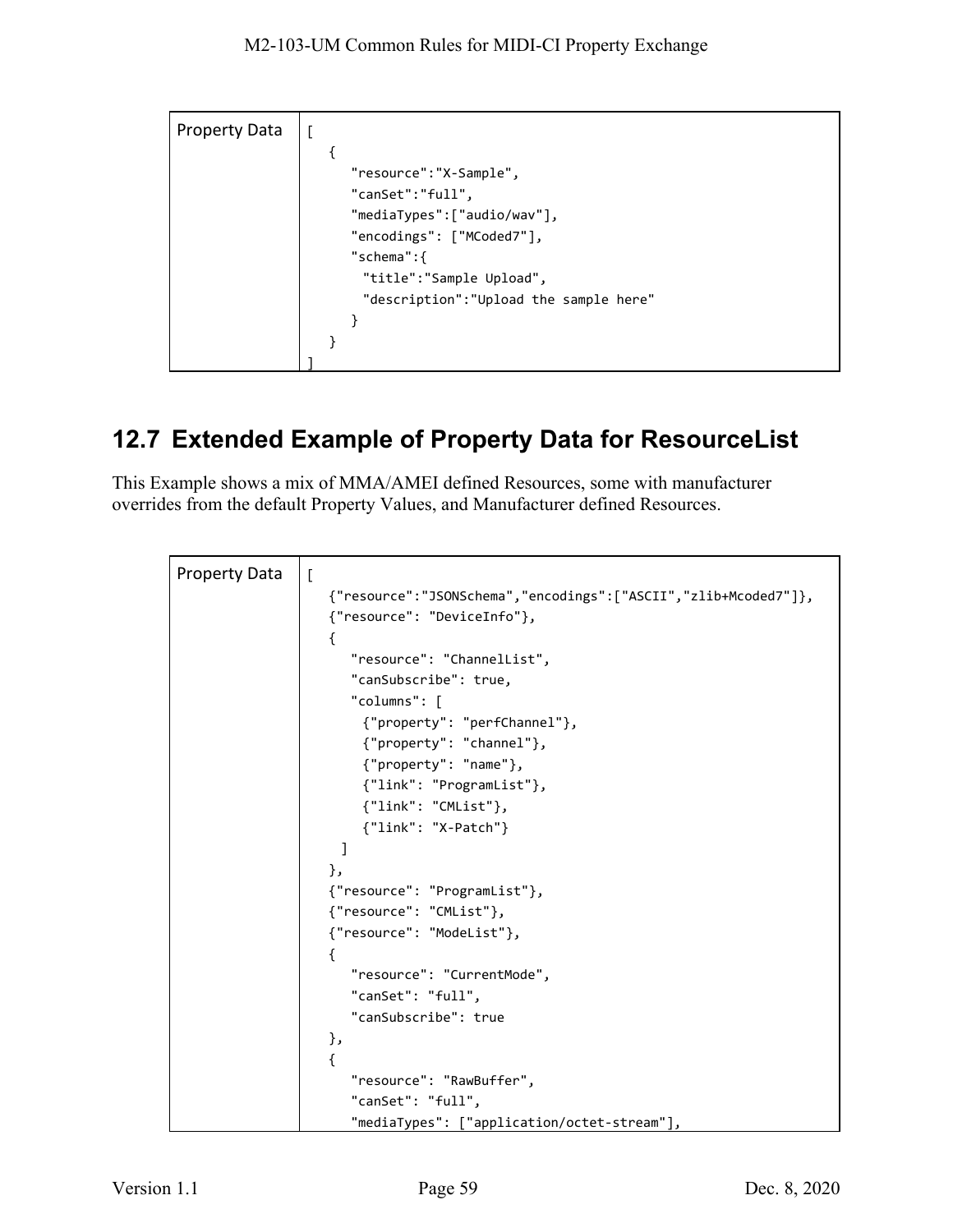M2-103-UM Common Rules for MIDI-CI Property Exchange

```
"encodings": ["MCoded7"]
  },
  {
     "resource": "X-Tempo",
     "canSet": "full",
     "schema": {
         "title": "BPM",
         "description": "Set the Tempo, Global Setting",
         "type": "integer",
         "minimum": 40,
         "maximum": 240
      }
  },
   { 
     "resource":"X-ProgramEdit",
     "canSet":"patch",
     "requireResId":true,
     "schema":{
         "title":"Edit Patch.",
         "description":"Edit the Patch",
         "type":"object",
         "$ref":"midi+jsonschema://programDetails"
      } 
  }
]
```
### <span id="page-59-0"></span>**12.8 JSON Schema for ResourceList**

The JSON Schema for ResourceList can be found at:

[http://schema.midi.org/property-exchange/M2-103-S\\_v1-0\\_ResourceList.json](http://schema.midi.org/property-exchange/M2-103-S_v1-0_ResourceList.json)